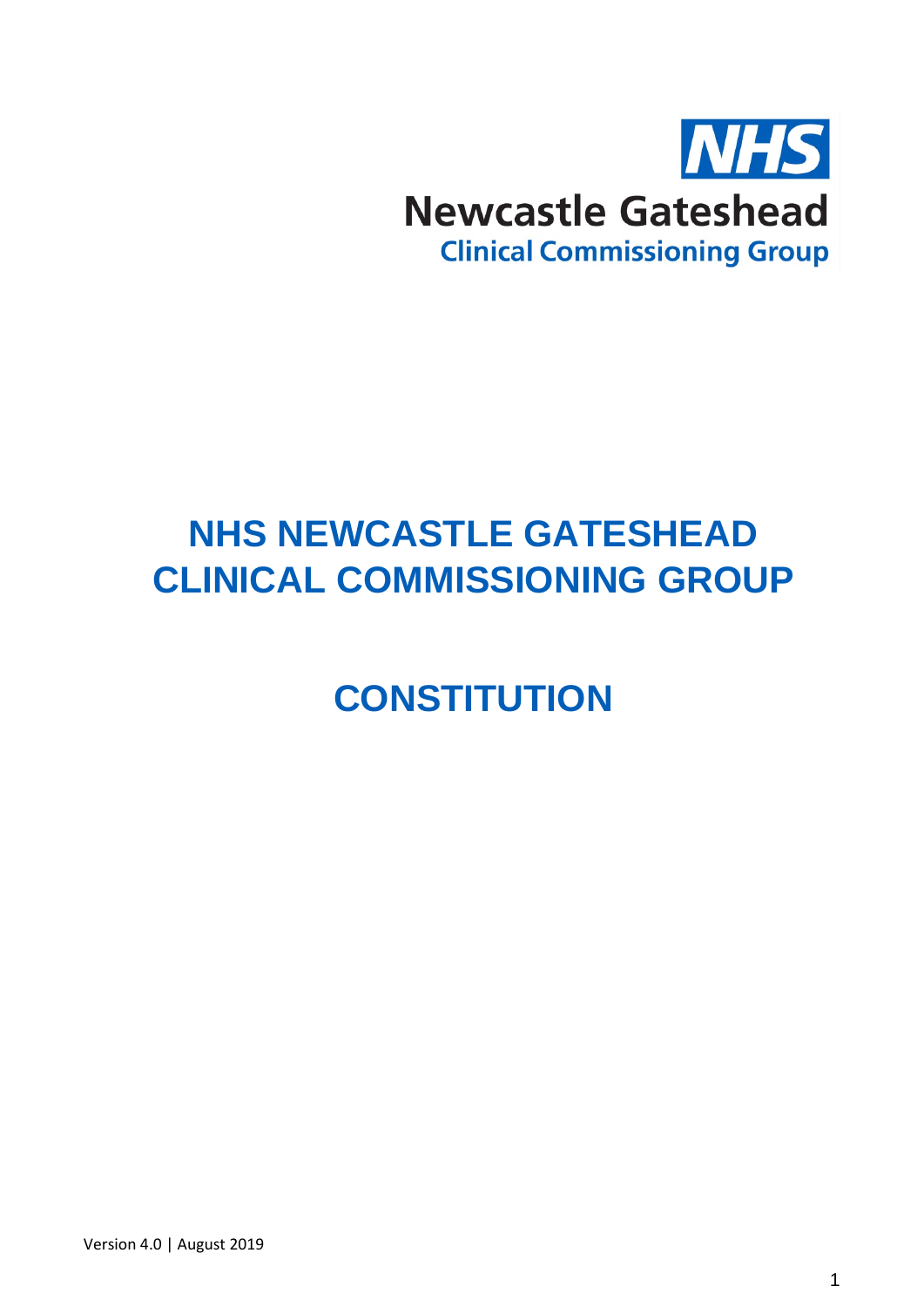| Version      | Effective<br>Date | Changes                                           |
|--------------|-------------------|---------------------------------------------------|
| $\sqrt{3.1}$ | June 2019         | Updated template and format                       |
| V4.0         | August 2019       | Final version for submission to NHSE for approval |
|              |                   |                                                   |

# NHS Newcastle Gateshead Clinical Commissioning Group Constitution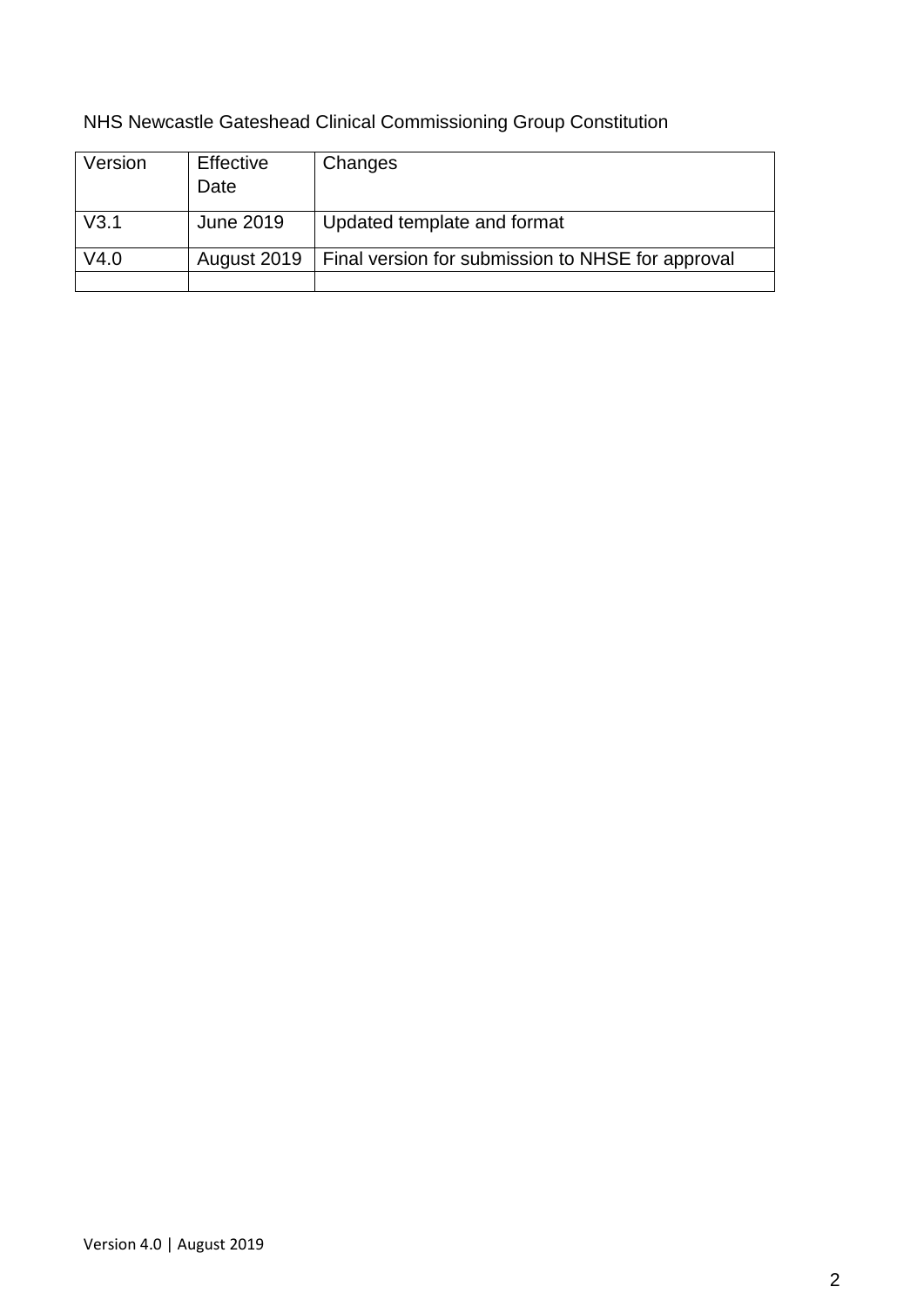## **CONTENTS**

| 1                |                                                                                           |  |
|------------------|-------------------------------------------------------------------------------------------|--|
|                  |                                                                                           |  |
|                  |                                                                                           |  |
|                  |                                                                                           |  |
|                  |                                                                                           |  |
|                  |                                                                                           |  |
|                  |                                                                                           |  |
|                  |                                                                                           |  |
| $\boldsymbol{2}$ |                                                                                           |  |
| 3                |                                                                                           |  |
|                  |                                                                                           |  |
|                  |                                                                                           |  |
|                  |                                                                                           |  |
|                  |                                                                                           |  |
|                  |                                                                                           |  |
|                  |                                                                                           |  |
| 4                |                                                                                           |  |
|                  |                                                                                           |  |
|                  |                                                                                           |  |
|                  |                                                                                           |  |
|                  |                                                                                           |  |
| 5                |                                                                                           |  |
|                  |                                                                                           |  |
|                  |                                                                                           |  |
|                  |                                                                                           |  |
|                  |                                                                                           |  |
|                  |                                                                                           |  |
|                  | 5.6 General Duties - in discharging its functions the CCG will, through delegation to its |  |
|                  |                                                                                           |  |
|                  |                                                                                           |  |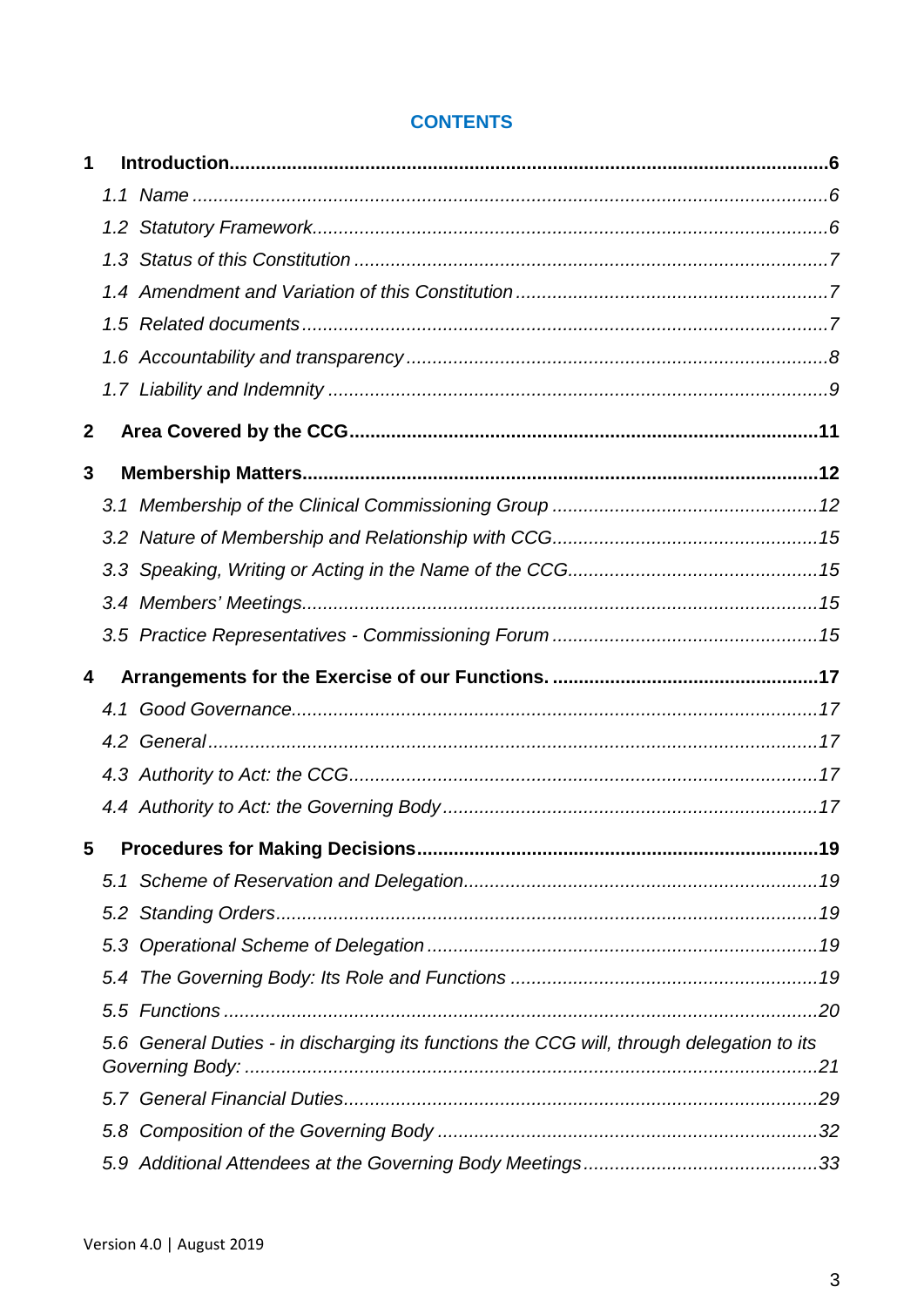| 5.10                |                                                                               |  |
|---------------------|-------------------------------------------------------------------------------|--|
| 5.11                |                                                                               |  |
| 5.12                |                                                                               |  |
| 5.13                |                                                                               |  |
| 5.13                | Joint Commissioning Arrangements with Local Authority Partners 36             |  |
| 5.14                |                                                                               |  |
| 5.15                |                                                                               |  |
| 5.16                |                                                                               |  |
| 6<br><b>Conduct</b> | Provisions for Conflict of Interest Management and Standards of Business      |  |
|                     |                                                                               |  |
|                     |                                                                               |  |
|                     |                                                                               |  |
|                     |                                                                               |  |
|                     |                                                                               |  |
|                     |                                                                               |  |
|                     |                                                                               |  |
|                     |                                                                               |  |
|                     |                                                                               |  |
|                     |                                                                               |  |
|                     |                                                                               |  |
|                     |                                                                               |  |
|                     | 1.2 Schedule of matters reserved to the CCG and the scheme of reservation and |  |
|                     |                                                                               |  |
| $\mathbf{2}$        | THE CLINICAL COMMISSIONING GROUP: COMPOSITION OF MEMBERSHIP, KEY              |  |
|                     |                                                                               |  |
|                     |                                                                               |  |
|                     |                                                                               |  |
|                     |                                                                               |  |
|                     |                                                                               |  |
| 3                   |                                                                               |  |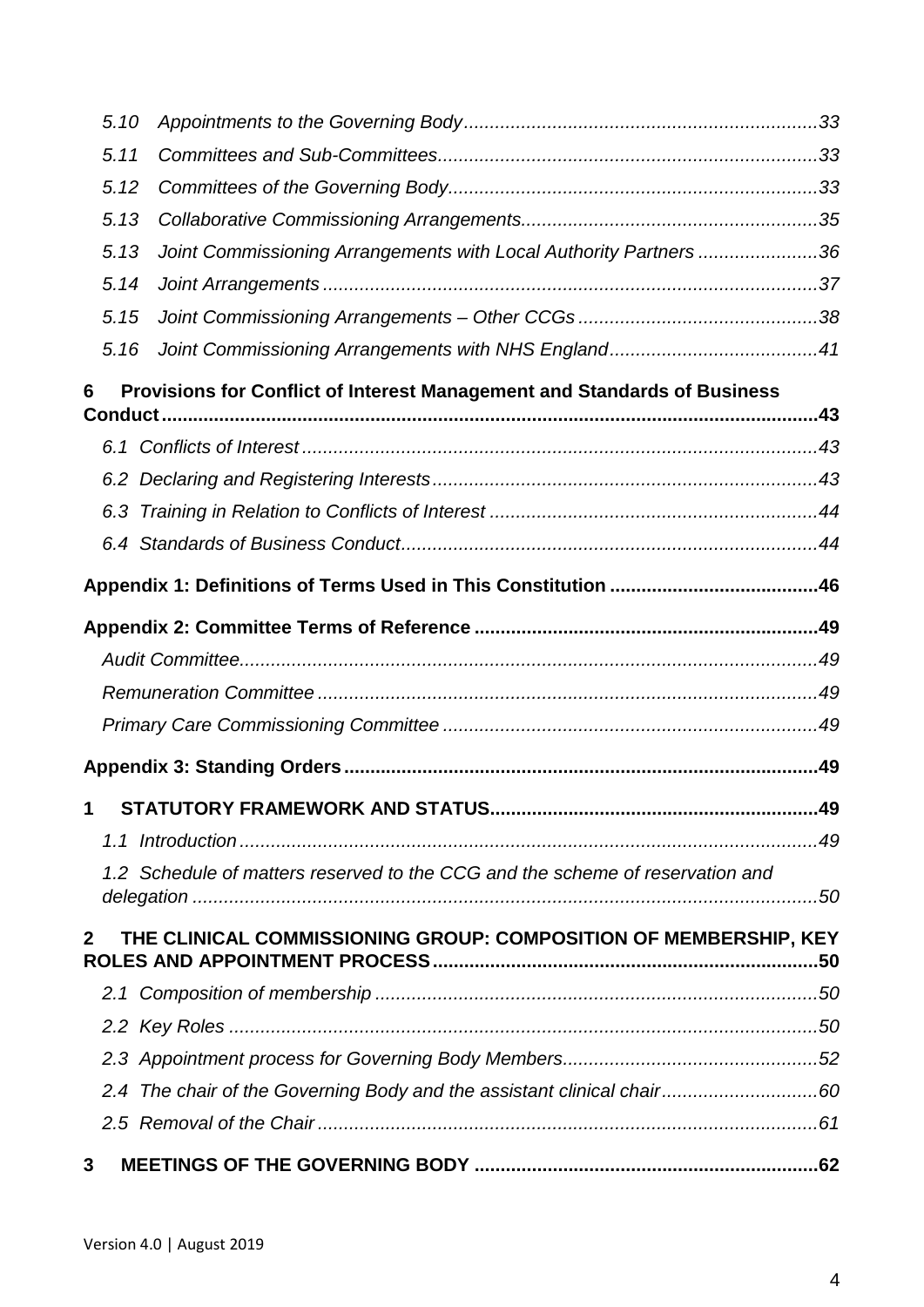| 3.10                                                                                |  |
|-------------------------------------------------------------------------------------|--|
| 3.11                                                                                |  |
| 3.12                                                                                |  |
| $\overline{\mathbf{4}}$                                                             |  |
|                                                                                     |  |
|                                                                                     |  |
|                                                                                     |  |
|                                                                                     |  |
| DUTY TO REPORT NON-COMPLIANCE WITH STANDING ORDERS AND PRIME<br>5                   |  |
|                                                                                     |  |
| 6                                                                                   |  |
|                                                                                     |  |
|                                                                                     |  |
| OVERLAP WITH OTHER CLINICAL COMMISSIONING GROUP POLICY<br>$\overline{7}$            |  |
|                                                                                     |  |
|                                                                                     |  |
|                                                                                     |  |
| 1.1.                                                                                |  |
| CCG Constitution, Scheme of Reservation and Delegation (SoRD) and the Prime<br>1.2. |  |
|                                                                                     |  |
| 1.3.                                                                                |  |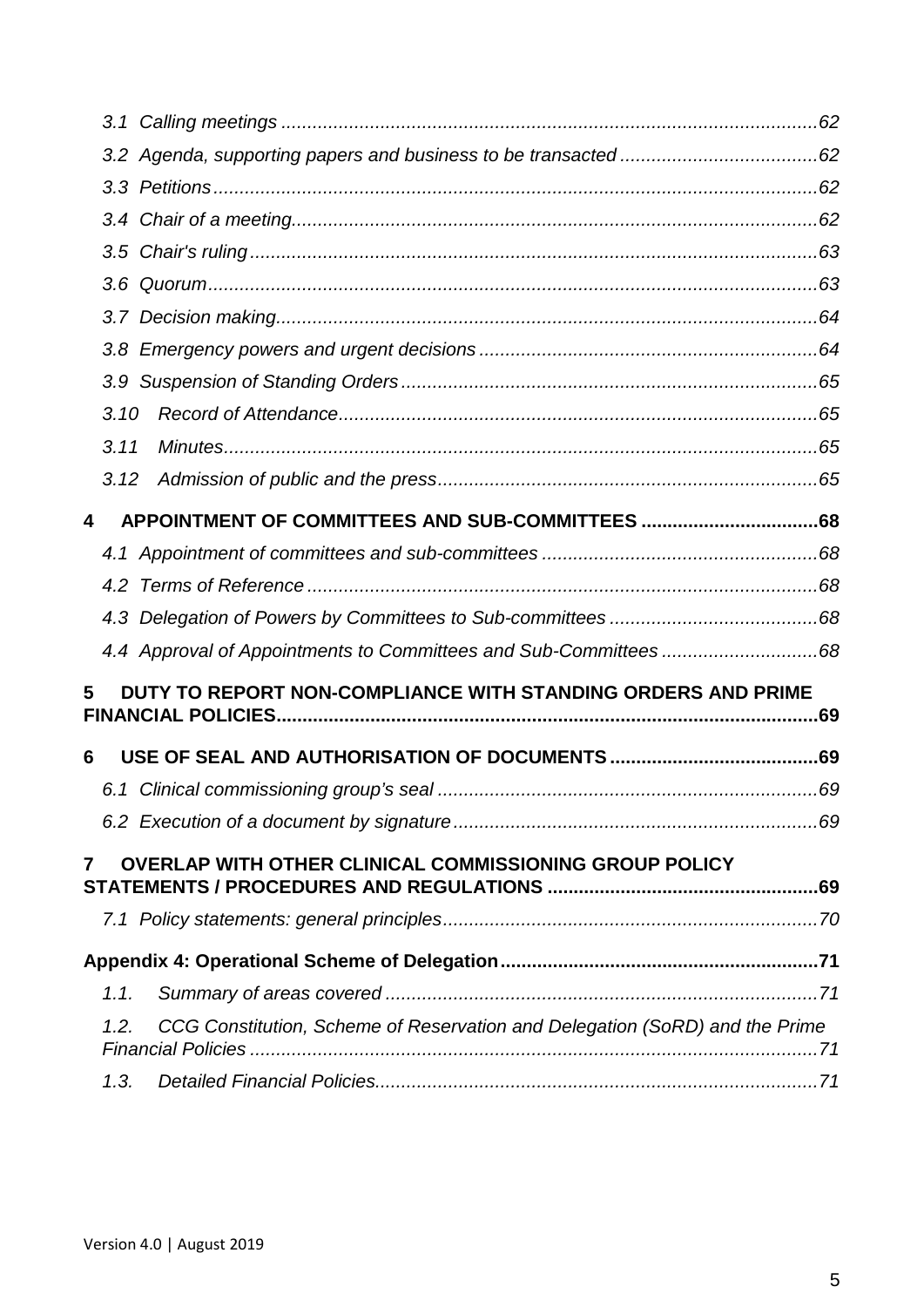# <span id="page-5-0"></span>**1 Introduction**

#### <span id="page-5-1"></span>**1.1 Name**

The name of this clinical commissioning group is NHS Newcastle Gateshead Clinical Commissioning Group ("the CCG").

#### <span id="page-5-2"></span>**1.2 Statutory Framework**

- **1.2.1** CCGs are established under the NHS Act 2006 ("the 2006 Act"), as amended by the Health and Social Care Act 2012. The CCG is a statutory body with the function of commissioning health services in England and is treated as an NHS body for the purposes of the 2006 Act. The powers and duties of the CCG to commission certain health services are set out in sections 3 and 3A of the 2006 Act. These provisions are supplemented by other statutory powers and duties that apply to CCGs, as well as by regulations and directions (including, but not limited to, those issued under the 2006 Act).
- **1.2.2** When exercising its commissioning role, the CCG must act in a way that is consistent with its statutory functions. Many of these statutory functions are set out in the 2006 Act but there are also other specific pieces of legislation that apply to CCGs, including the Equality Act 2010 and the Children Acts. Some of the statutory functions that apply to CCGs take the form of statutory duties, which the CCG must comply with when exercising its functions. These duties include things like:
	- a) Acting in a way that promotes the NHS Constitution (section 14P of the 2006 Act);
	- b) Exercising its functions effectively, efficiently and economically (section 14Q of the 2006 Act);
	- c) Financial duties (under sections 223G-K of the 2006 Act);
	- d) Child safeguarding (under the Children Acts 2004,1989);
	- e) Equality, including the public-sector equality duty (under the Equality Act 2010); and
	- f) Information law, (for instance under data protection laws, such as the EU General Data Protection Regulation 2016/679, and the Freedom of Information Act 2000).
- **1.2.3** Our status as a CCG is determined by NHS England. All CCGs are required to have a constitution and to publish it.
- **1.2.4** The CCG is subject to an annual assessment of its performance by NHS England which has powers to provide support or to intervene where it is satisfied that a CCG is failing, or has failed, to discharge any of our functions or that there is a significant risk that it will fail to do so.
- **1.2.5** CCGs are clinically-led membership organisations made up of general practices. The Members of the CCG are responsible for determining the governing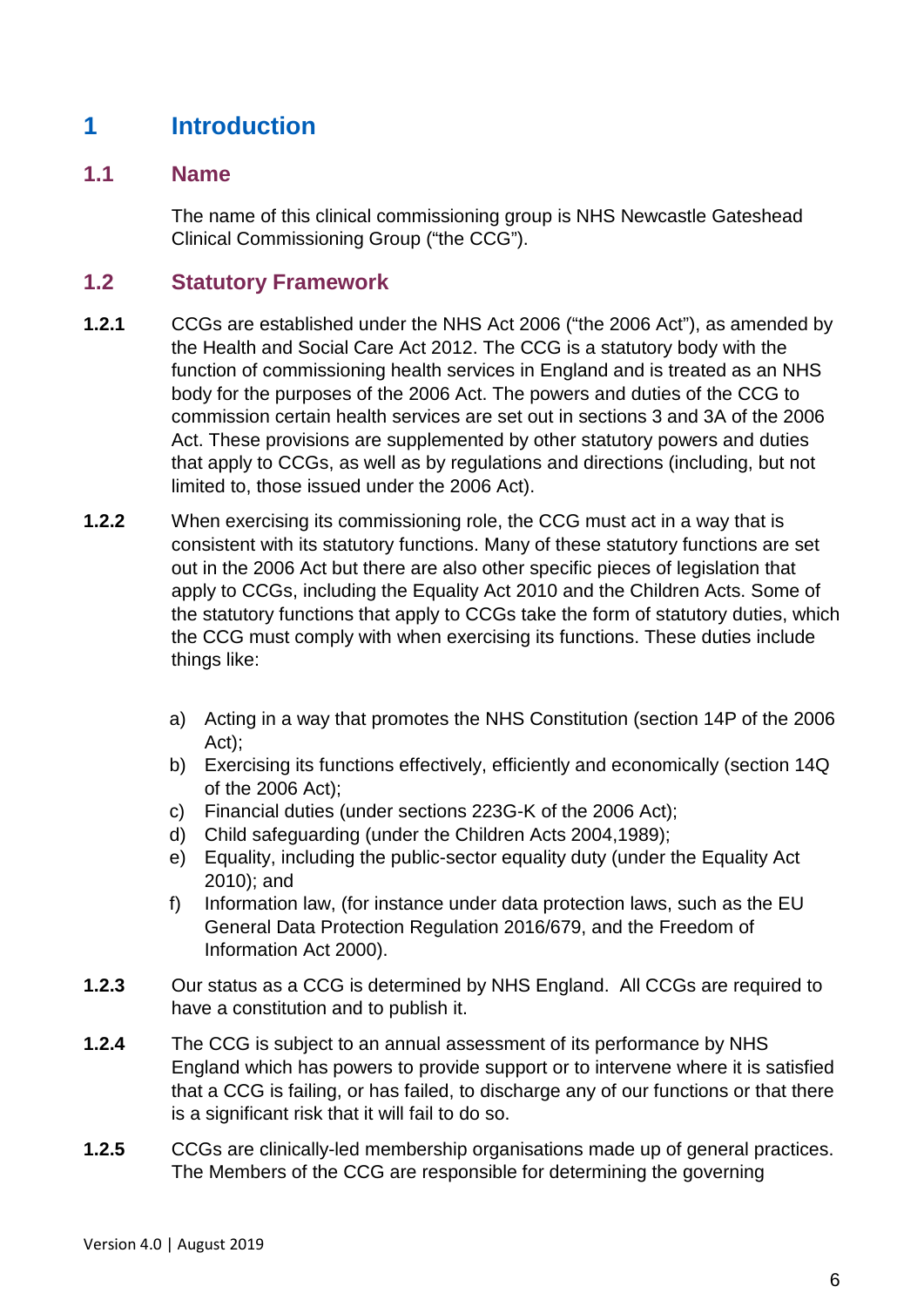arrangements for the CCG, including arrangements for clinical leadership, which are set out in this Constitution.

#### <span id="page-6-0"></span>**1.3 Status of this Constitution**

- **1.3.1** This CCG was first authorised on 1 April 2015.
- **1.3.2** Changes to this constitution are effective from the date of approval by NHS England.
- **1.3.3** The constitution is published on the CCG website at [www.newcastlegatesheadccg.nhs.uk](http://www.newcastlegatesheadccg.nhs.uk/)

#### <span id="page-6-1"></span>**1.4 Amendment and Variation of this Constitution**

- **1.4.1** This constitution can only be varied in two circumstances.
	- a) where the CCG applies to NHS England and that application is granted; and
	- b) where in the circumstances set out in legislation NHS England varies the constitution other than on application by the CCG.
- **1.4.2** The Accountable Officer may periodically propose amendments to the constitution which shall be considered and approved by the Governing Body unless:
	- Changes are thought to have a material impact
	- Changes are proposed to the reserved powers of the members
	- Any Governing Body Member formally requests that the amendments be put before the membership for approval

#### <span id="page-6-2"></span>**1.5 Related documents**

- **1.5.1** This Constitution is also informed by a number of documents which provide further details on how the CCG will operate. With the exception of the Standing Orders and the Operational Scheme of Delegation (OSoD), these documents do not form part of the Constitution for the purposes of 1.4 above. They are the CCG's:
	- **a) Standing orders –** which set out the arrangements for meetings and the selection and appointment processes for the CCG's Committees, and the CCG Governing Body (including Committees).
	- **b) The Scheme of Reservation and Delegation (SoRD) –** sets out those decisions that are reserved for the membership as a whole and those decisions that have been delegated by the CCG or the Governing Body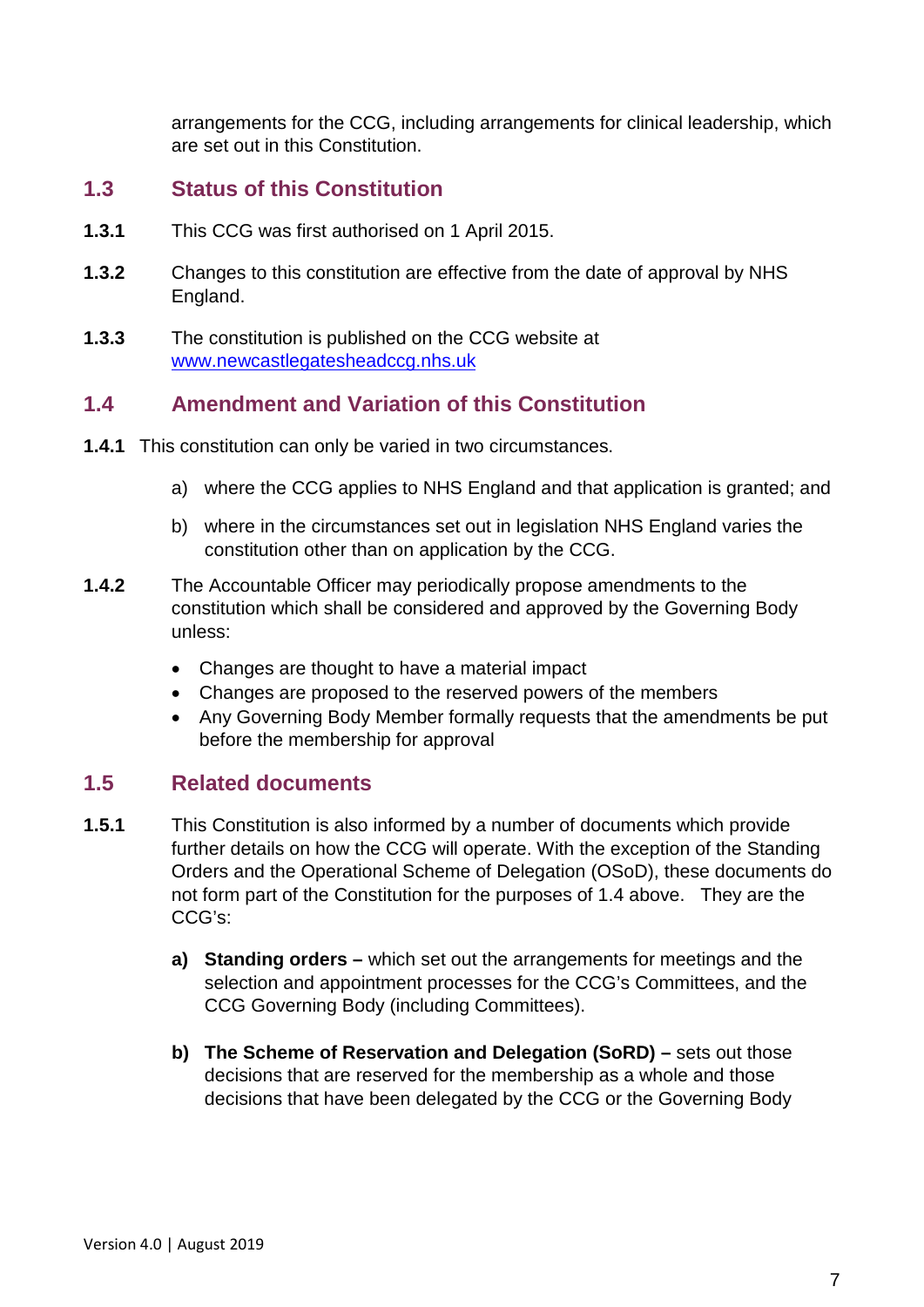- **c) Prime financial policies –** which set out the arrangements for managing the CCG's financial affairs.
- **d) Operational Scheme of Delegation –** which set out the delegated limits for financial commitments on behalf of the CCG.
- **e) CCG governance documentation –** which includes:
	- Standards of Business Conduct Policy which includes the arrangements the CCG has made for the management of conflicts of interest;
	- Detailed Financial Policies:
	- CCG Committee Structure:
	- Committee terms of reference;

These documents are all available on our website along with other relevant policies and guidance [www.newcastlegatesheadccg.nhs.uk](http://www.newcastlegatesheadccg.nhs.uk/)

## <span id="page-7-0"></span>**1.6 Accountability and transparency**

- **1.6.1** The CCG will demonstrate its accountability to its members, local people, stakeholders and NHS England in a number of ways, including by being transparent. We will meet our statutory requirements to:
	- a) publish our constitution and other key documents as mentioned in section 1.5 above;
	- b) appoint independent lay members and non-GP clinicians to our Governing Body;
	- c) manage actual or potential conflicts of interest in line with NHS England's statutory guidance *Managing Conflicts of Interest: Revised Statutory Guidance for CCGs 2017* and expected standards of good practice (see also part 6 of this constitution);
	- d) hold Governing Body meetings in public (except where we believe that it would not be in the public interest);
	- e) publish an annual commissioning strategy that takes account of priorities in the health and wellbeing strategy;
	- f) procure services in a manner that is open, transparent, non-discriminatory and fair to all potential providers;
	- g) involve the public, in accordance with its duties under section 14Z2 of the 2006 Act, and as set out in more detail in the CCG's Public and Patient Involvement Strategy;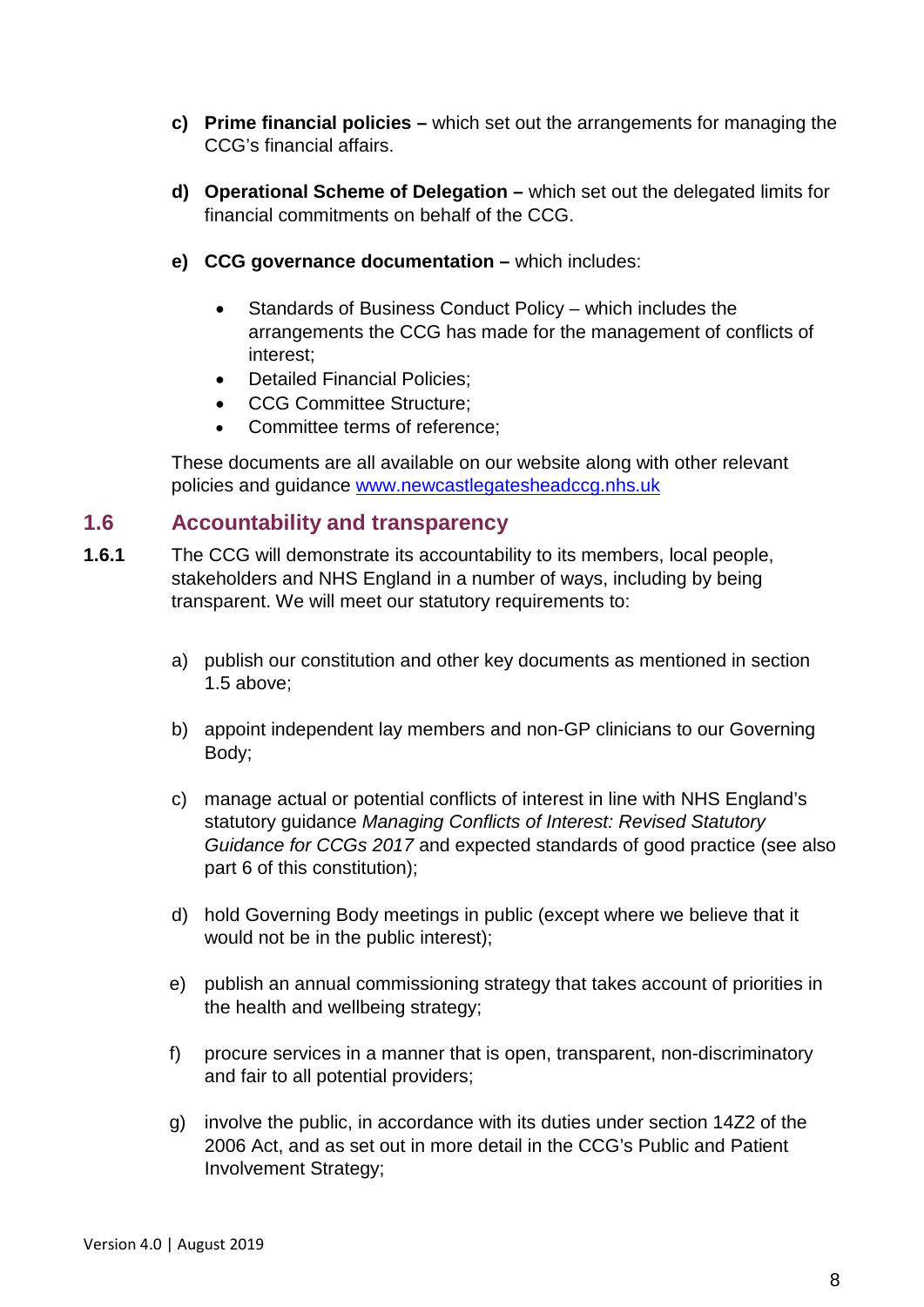- h) When discharging its duties under section 14Z2, the CCG will ensure that the principles of openness, early and active involvement, fairness and nondiscrimination are at the heart of our public and patient involvement activity;
- i) comply with local authority health overview and scrutiny requirements;
- j) meet annually in public to present an annual report which is then published;
- k) produce annual accounts which are externally audited;
- l) publish a clear complaints process;
- m) comply with the Freedom of Information Act 2000 and with the Information Commissioner Office requirements regarding the publication of information relating to the CCG;
- n) provide information to NHS England as required; and
- o) be an active member of the local Health and Wellbeing Boards.
- **1.6.2** In addition to these statutory requirements, the CCG will demonstrate its accountability by:
	- a) ensuring all CCG decisions are made through a clear, rational and transparent prioritisation process, made in an open and transparent manner to ensure the CCG behaves with probity, abiding by the principles of good governance.
	- b) The governing body of the CCG will throughout each year have an ongoing role in reviewing the CCG's governance arrangements to ensure that the CCG continues to reflect the principles of good governance.

## <span id="page-8-0"></span>**1.7 Liability and Indemnity**

- **1.7.1** The CCG is a body corporate established and existing under the 2006 Act. All financial or legal liability for decisions or actions of the CCG resides with the CCG as a public statutory body and not with its Member practices.
- **1.7.2** No Member or former Member, nor any person who is at any time a proprietor, officer or employee of any Member or former Member, shall be liable (whether as a Member or as an individual) for the debts, liabilities, acts or omissions, howsoever caused by the CCG in discharging its statutory functions.
- **1.7.3** No Member or former Member, nor any person who is at any time a proprietor, officer or employee of any Member of former Member, shall be liable on any winding-up or dissolution of the CCG to contribute to the assets of the CCG,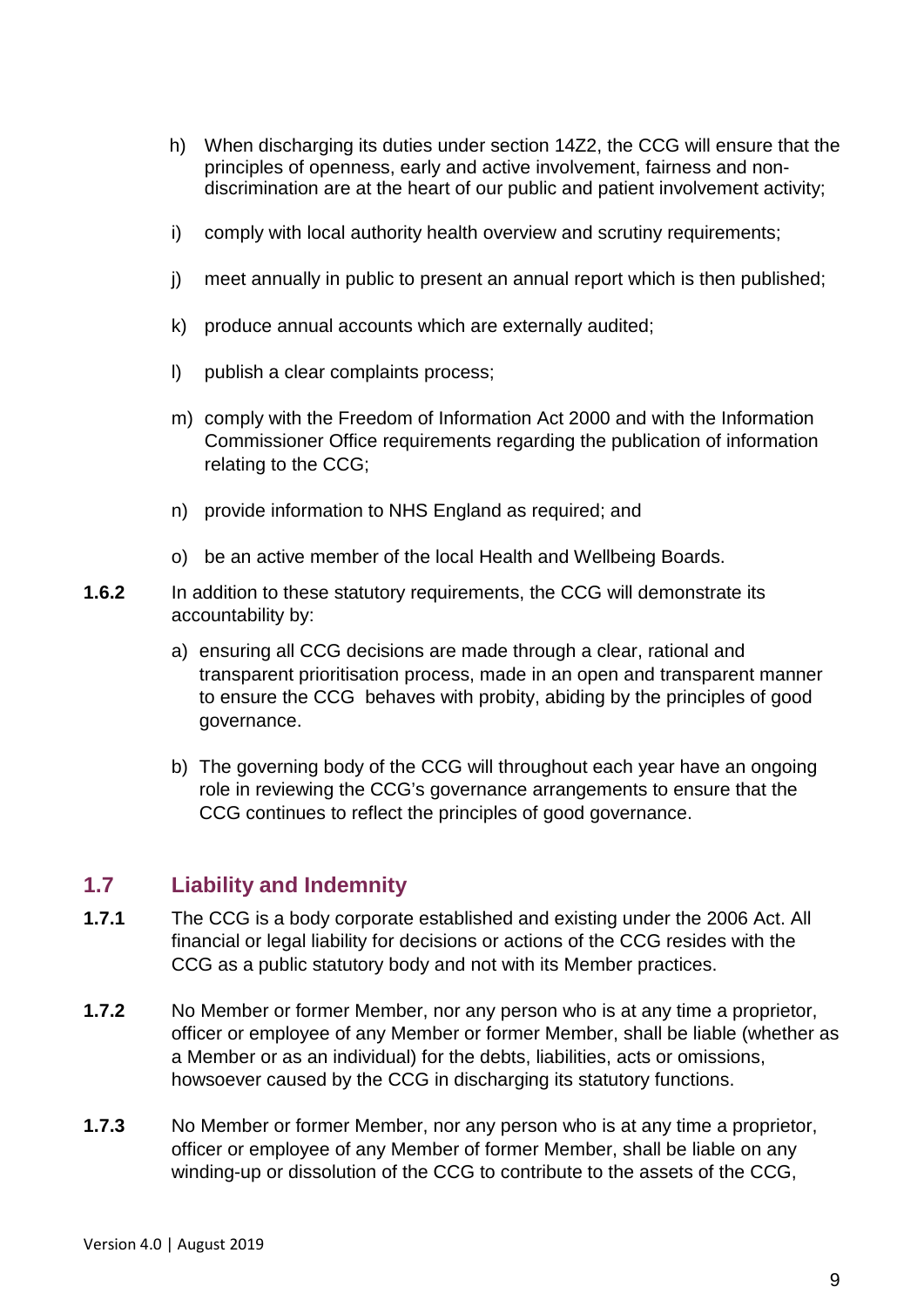whether for the payment of its debts and liabilities or the expenses of its windingup or otherwise.

**1.7.4** The CCG may indemnify any Member practice representative or other officer or individual exercising powers or duties on behalf of the CCG in respect of any civil liability incurred in the exercise of the CCGs' business, provided that the person indemnified shall not have acted recklessly or with gross negligence.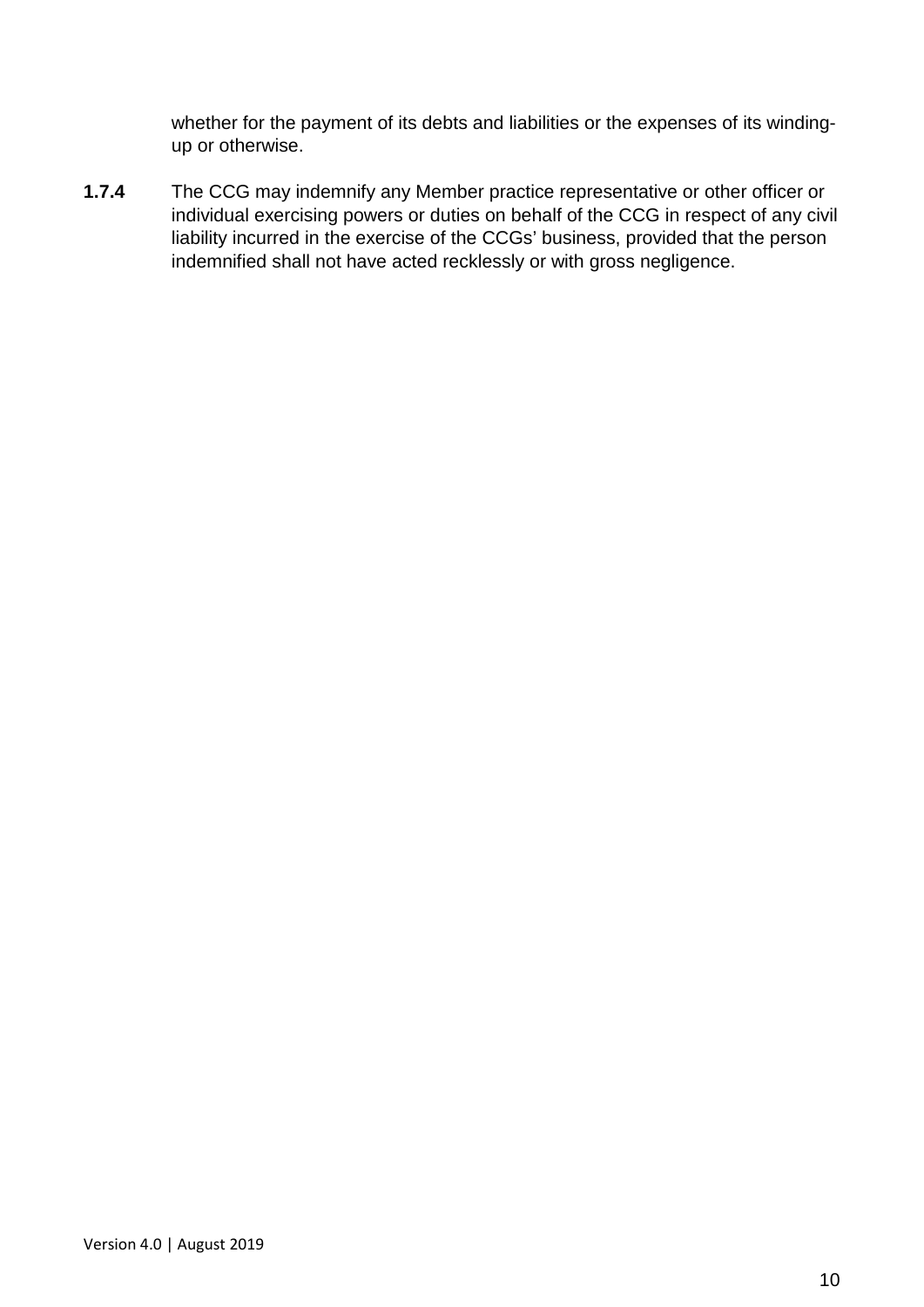# <span id="page-10-0"></span>**2 Area Covered by the CCG**

**2.1.1** The area covered by the CCG is coterminous with the boundary of Newcastle City Council and Gateshead Council. The work of the CCG will be based on the two units of planning which are consistent with the two local authority footprints.



Version 4.0 | August 2019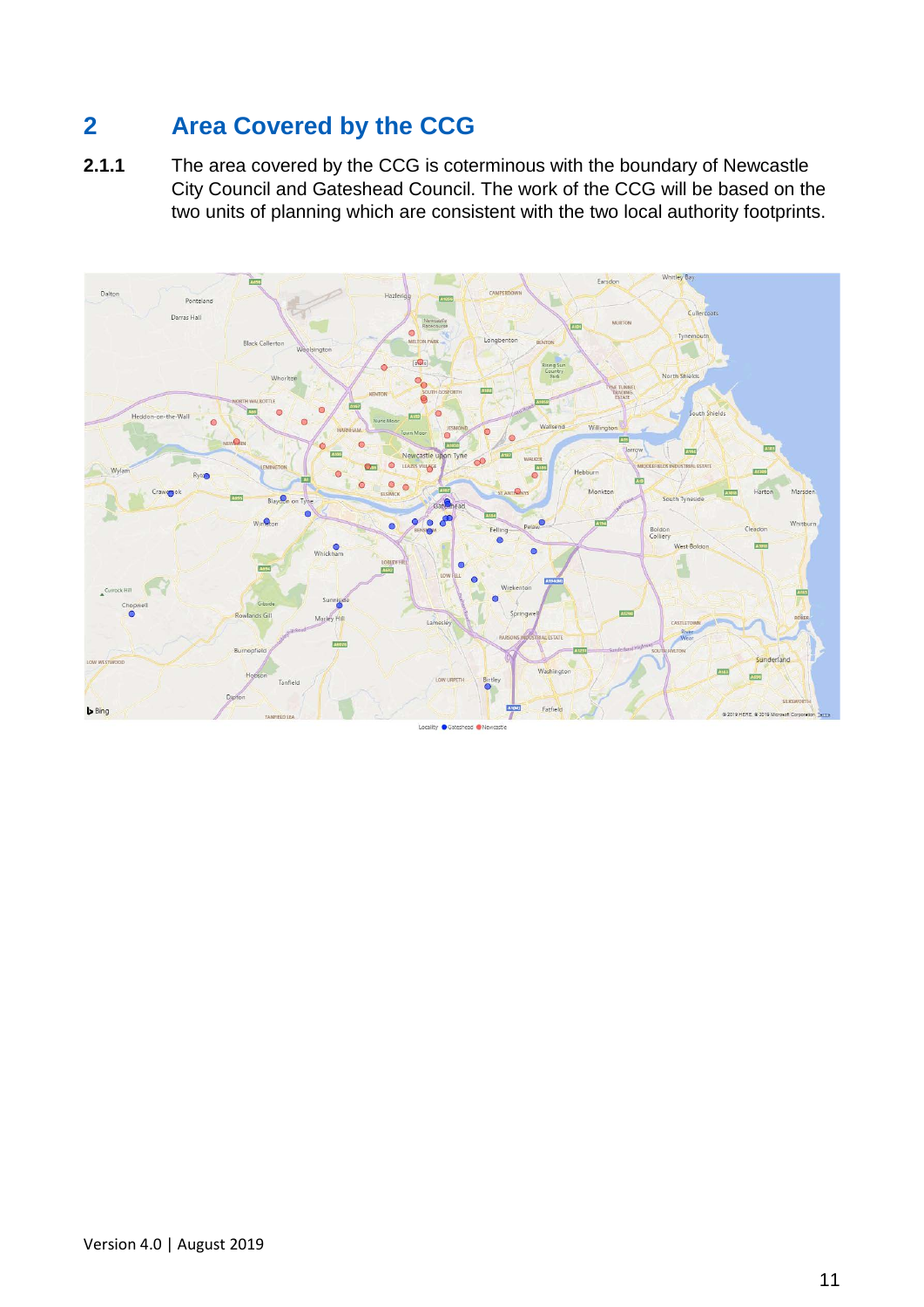## <span id="page-11-0"></span>**3 Membership Matters**

## <span id="page-11-1"></span>**3.1 Membership of the Clinical Commissioning Group**

- **3.1.1** The CCG is a membership organisation.
- **3.1.2** All practices who provide primary medical services to a registered list of patients under a General Medical Services, Personal Medical Services or Alternative Provider Medical Services contract in our area are eligible for membership of this CCG.

#### **3.1.3** The practices which make up the membership of the CCG are listed below:

| <b>Newcastle</b>                        |                                                              |                     |  |
|-----------------------------------------|--------------------------------------------------------------|---------------------|--|
| <b>Practice Name</b>                    | <b>Address</b>                                               | <b>Postcode</b>     |  |
| <b>Avenue Medical Practice</b>          | 5 Osborne Villas, Jesmond                                    | NE2 1PQ             |  |
| <b>Benfield Park Medical Group</b>      | Park Healthcare & Diagnostic Centre,<br><b>Benfield Road</b> | NE6 4QD             |  |
| <b>Betts Avenue Medical Group</b>       | 2 Betts Avenue, Benwell                                      | <b>NE15 6TQ</b>     |  |
| <b>Biddlestone Medical Centre</b>       | <b>Biddlestone Road, Heaton</b>                              | <b>NE6 5SL</b>      |  |
| <b>Broadway Medical Group</b>           | 164 Great North Road, Gosforth,<br>Newcastle                 | NE3 5JP             |  |
| <b>Brunton Park Surgery</b>             | Princes Road, Brunton Park, Gosforth                         | NE3 5NF             |  |
| <b>Cruddas Park Surgery</b>             | 178 Westmoreland Road, Cruddas Park                          | NE4 7JT             |  |
| Denton Park Medical Group               | West Denton Way, Newcastle                                   | NE5 2QW             |  |
| <b>Denton Turret Medical Centre</b>     | 10 Kenley Road, Slatyford, Newcastle                         | NE5 2UY             |  |
| <b>Dilston Medical Centre</b>           | 23 Dilston Road, Newcastle                                   | NE4 5AB             |  |
| Fenham Hall Surgery                     | Fenham Hall Drive, Fenham                                    | NE4 9XD             |  |
| <b>Gosforth Memorial Medical Centre</b> | Church Road, Gosforth                                        | NE3 1TX             |  |
| <b>Grainger Medical Group</b>           | Elswick Health Centre, Meldon Street,<br><b>Elswick</b>      | NE4 6SH             |  |
| <b>Heaton Road Surgery</b>              | 17-19 Heaton Road, Heaton                                    | <b>NE6 1SA</b>      |  |
| Holmside Medical Group                  | 142 Armstrong Road, Benwell                                  | NE4 8QB             |  |
| Newburn Surgery                         | 4 Newburn Road, Newburn                                      | <b>NE15 8LX</b>     |  |
| <b>Newcastle Medical Centre</b>         | Within Boots, Hotspur Way, Eldon Square,<br>Newcastle        | NE <sub>1</sub> 7XR |  |
| <b>Park Medical Group</b>               | Fawdon Park Road, Fawdon                                     | NE3 2PE             |  |
| Parkway Medical Centre                  | Hillhead Parkway, Chapel House,<br>Newcastle                 | NE51LJ              |  |
| <b>Prospect House Medical Group</b>     | 501 Westgate Road, Newcastle upon Tyne                       | NE4 8AY             |  |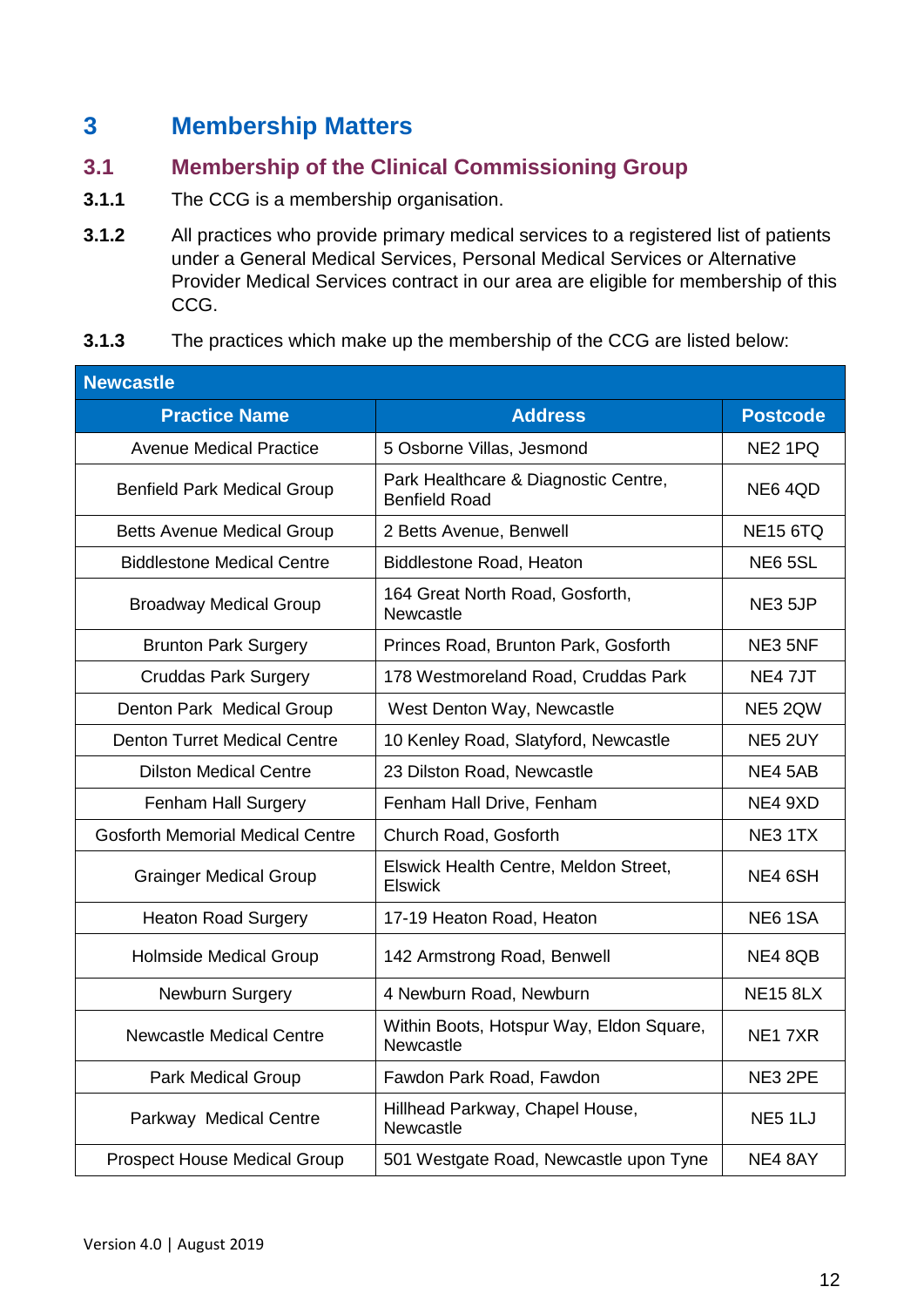| <b>Regent Medical Centre</b>                           | Henry Street, Gosforth                                           | NE3 1DQ         |
|--------------------------------------------------------|------------------------------------------------------------------|-----------------|
| <b>Roseworth Surgery</b>                               | 27 Roseworth Avenue, Gosforth                                    | NE3 1NB         |
| Saville Medical Group                                  | 7 Saville Place, Newcastle                                       | NE1 8DQ         |
| <b>St Anthonys Health Centre</b>                       | St Anthonys Road, Walker                                         | NE6 2NN         |
| The Grove Medical Group                                | 1 The Grove, Gosforth                                            | NE3 1NU         |
| The Surgery Osborne Road                               | 200 Osborne Road, Jesmond                                        | NE2 3LD         |
| <b>Thornfield Medical Group</b>                        | Molineux Centre, Molineux St, Byker                              | <b>NE6 1SG</b>  |
| <b>Throckley Medical Group</b>                         | Tillmouth Park Road, Throckley                                   | <b>NE15 9PA</b> |
| <b>Walker Medical Group</b>                            | Church Walk, Walker                                              | NE6 3BS         |
| <b>West Road Medical Group</b>                         | 170 West Road, Newcastle upon Tyne                               | NE4 9QB         |
| <b>Westerhope Medical Group</b>                        | 377-377a Stamfordham Road, Westerhope                            | NE5 2LH         |
| <b>Gateshead</b>                                       |                                                                  |                 |
| <b>Practice Name</b>                                   | <b>Address</b>                                                   | <b>Postcode</b> |
| 108 Rawling Road                                       | 108 Rawling Road, Bensham                                        | NE84QR          |
| <b>Beacon View Medical Centre</b>                      | Beacon Lough Road, Gateshead                                     | NE9 6YS         |
| <b>Bensham Family Practice</b>                         | Sidney Grove, Bensham                                            | NE8 2XB         |
| <b>Bewick Road Surgery</b>                             | 10 Bewick Road, Gateshead                                        | NE8 4DP         |
| <b>Birtley Medical Group</b>                           | Durham Road, Birtley                                             | DH3 2QT         |
| Blaydon GP Practice & minor injuries<br>/ illness unit | Shibdon Road, Blaydon                                            | <b>NE21 5NW</b> |
| <b>Bridges Medical Centre</b>                          | <b>Trinity Square Health Centre</b><br>24 West Street, Gateshead | NE8 1AD         |
| <b>Central Gateshead Medical Group</b>                 | <b>Gateshead Health Centre</b><br><b>Prince Consort Road</b>     | NE8 1NB         |
| Chainbridge Medical Partnership                        | The Precinct, Blaydon                                            | <b>NE21 5BT</b> |
| <b>Crawcrook Surgery</b>                               | Pattinson Drive, Crawcrook                                       | <b>NE40 4US</b> |
| <b>Crowhall Medical Centre</b>                         | Felling Health Centre, Stephenson Terrace,<br>Felling            | <b>NE10 9QG</b> |
| <b>Fell Cottage Surgery</b>                            | 123 Kells Lane, Low Fell                                         | NE9 5XY         |
| <b>Fell Tower Medical Centre</b>                       | 575 Durham Road, Low Fell, Gateshead                             | NE9 5EY         |
| <b>Glenpark Medical Centre</b>                         | 61 Ravensworth Road, Dunston                                     | <b>NE11 9AD</b> |
| <b>Grange Road</b>                                     | Grange Road, Ryton                                               | <b>NE40 3LT</b> |
| <b>IJ Healthcare</b>                                   | 8 Front Street, Winlaton                                         | <b>NE21 4RD</b> |
| <b>Longrigg Medical Centre</b>                         | Leam Lane Estate, Felling                                        | <b>NE10 8PH</b> |
| Metro Interchange Surgery                              | Unit 5B, New Century House, Jackson                              | NE8 1HR         |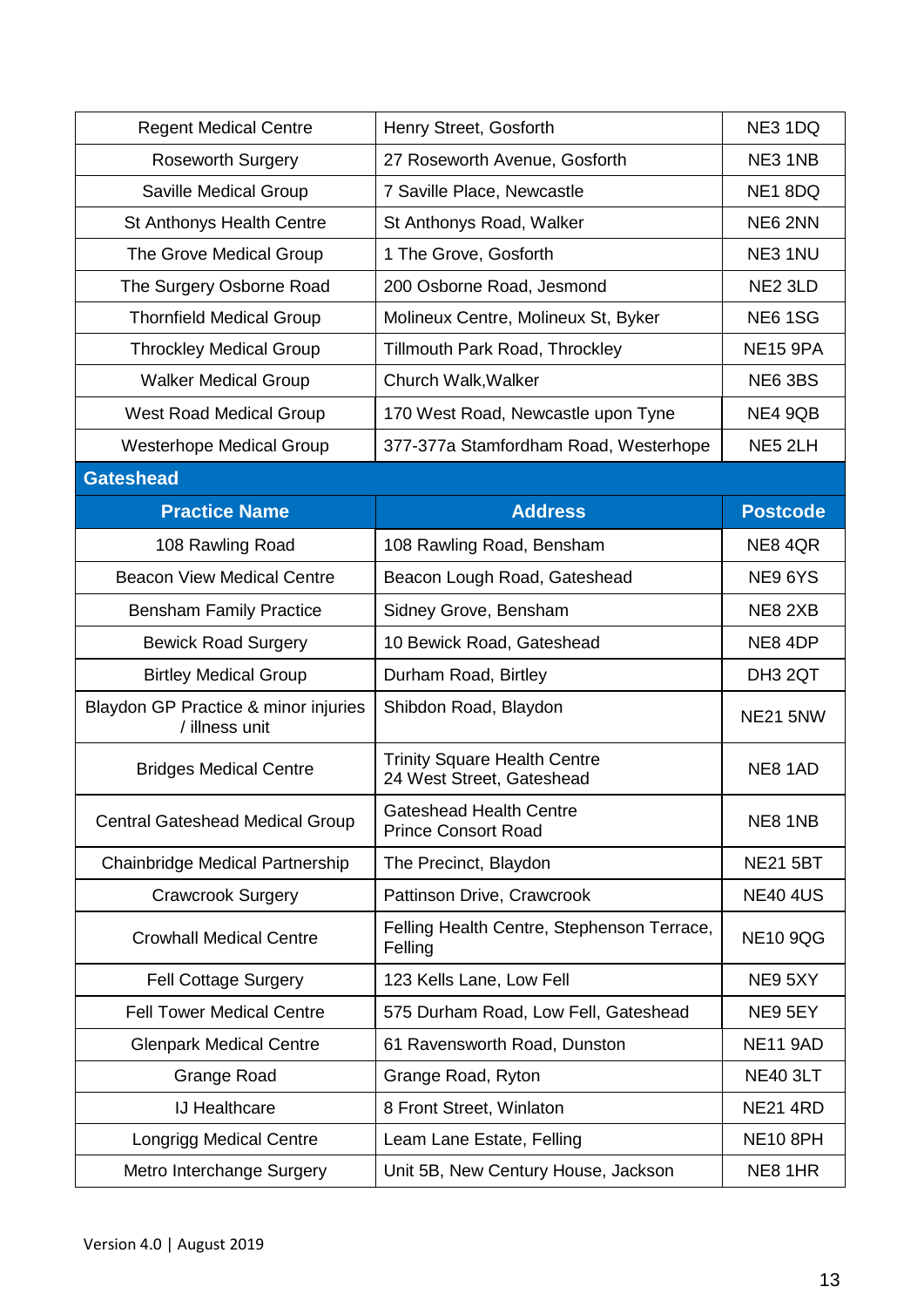|                                                       | Street, Gateshead                                                 |                 |
|-------------------------------------------------------|-------------------------------------------------------------------|-----------------|
| <b>Millennium Family Practice</b>                     | <b>Trinity Square Health Centre,</b><br>24 West Street, Gateshead | NE8 1AD         |
| <b>Oldwell Surgery</b>                                | 10 Front Street, Winlaton                                         | <b>NE21 4RD</b> |
| Oxford Terrace & Rawling Road<br><b>Medical Group</b> | 1 Oxford Terrace, Gateshead                                       | NE8 1RQ         |
| <b>Pelaw Medical Centre</b>                           | 7-8 Croxdale Terrace, Pelaw                                       | <b>NE10 0RR</b> |
| <b>Primary Health Care Centre</b>                     | 1A South Road, Chopwell                                           | <b>NE177BU</b>  |
| <b>Second Street Surgery</b>                          | Second Street, Bensham                                            | NE8 2UR         |
| St. Albans Medical Group                              | Felling Health Centre, Stephenson Terrace,<br>Felling             | <b>NE10 9QG</b> |
| <b>Sunniside Surgery</b>                              | 8 Dewhurst Terrace, Sunniside                                     | <b>NE16 5LP</b> |
| Teams Medical Practice                                | <b>Watson Street, Teams</b>                                       | NE8 2PQ         |
| The Medical Centre (Rowlands Gill)                    | The Grove, Rowlands Gill                                          | <b>NE39 1PW</b> |
| <b>Whickham Health Centre</b>                         | Rectory Lane, Whickham                                            | <b>NE16 4PD</b> |
| <b>Wrekenton Medical Group</b>                        | Springwell Road, Wrekenton                                        | NE97AD          |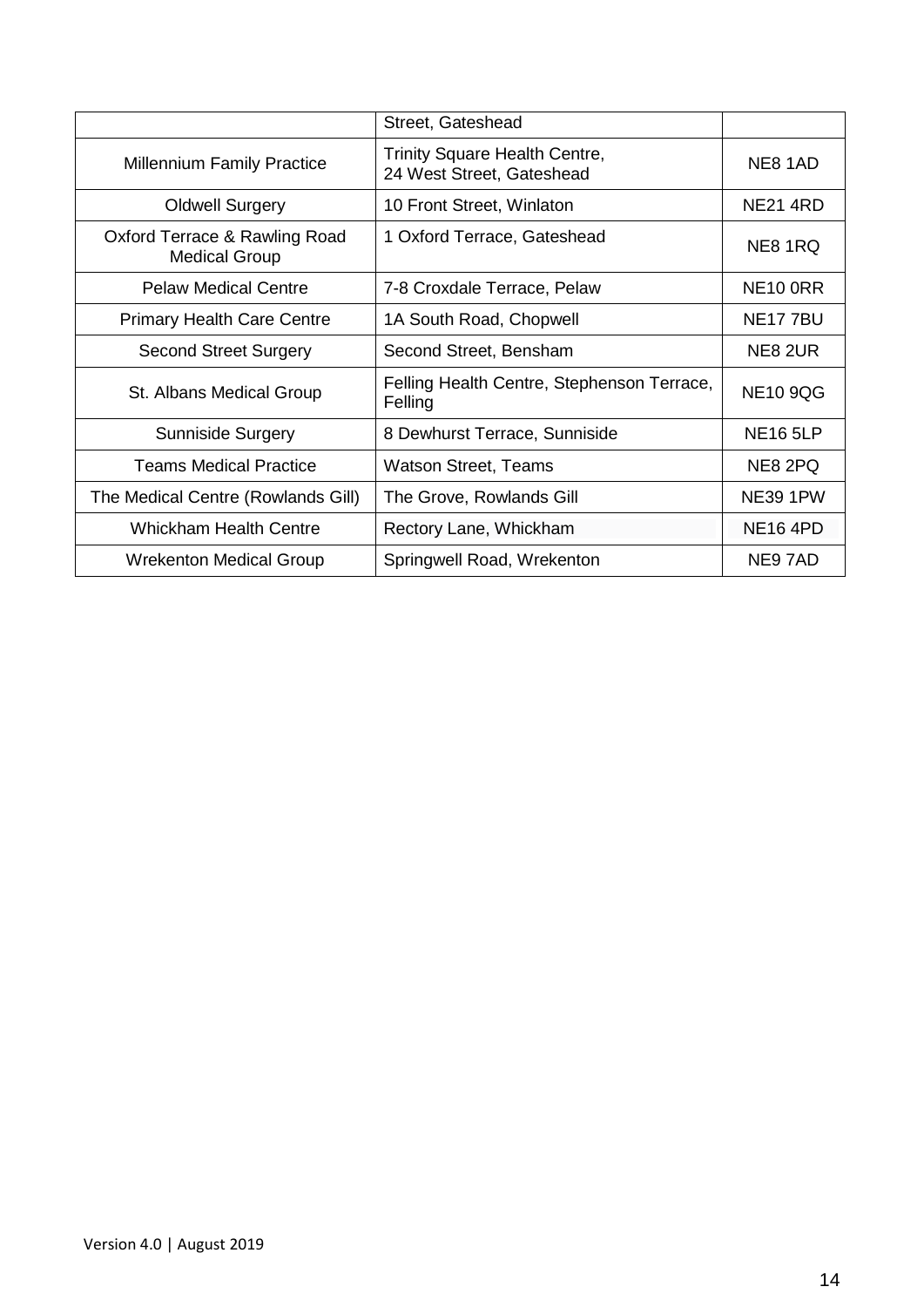## <span id="page-14-0"></span>**3.2 Nature of Membership and Relationship with CCG**

**3.2.1** The CCG's Members are integral to the functioning of the CCG. Those exercising delegated functions on behalf of the Membership, including the Governing Body, remain accountable to the Membership.

## <span id="page-14-1"></span>**3.3 Speaking, Writing or Acting in the Name of the CCG**

- **3.3.1** Members are not restricted from giving personal views on any matter. However, Members should make it clear that personal views are not necessarily the view of the CCG.
- **3.3.2** Nothing in or referred to in this constitution (including in relation to the issue of any press release or other public statement or disclosure) will prevent or inhibit the making of any protected disclosure (as defined in the Employment Rights Act 1996, as amended by the Public Interest Disclosure Act 1998) by any member of the CCG, any member of its Governing Body, any member of any of its Committees or Sub-Committees or the Committees or Sub-Committees of its Governing Body, or any employee of the CCG or of any of its members, nor will it affect the rights of any worker (as defined in that Act) under that Act.

## <span id="page-14-2"></span>**3.4 Members' Meetings**

**3.4.1** In accordance with section 14Z15 of the Health and Social Care Act 2012, the member practices will meet at least once annually. This will include a meeting in public where the Annual Report and Accounts will be presented.

## <span id="page-14-3"></span>**3.5 Practice Representatives - Commissioning Forum**

- **3.5.1** Each Member practice has a nominated lead healthcare professional who represents the practice in the dealings with the CCG.
- **3.5.2** A commissioning forum will be established across the CCG, with each unit of planning establishing its own local fora. The commissioning fora will provide an approach to determining the development of care provision within the unit of planning footprints of both Newcastle and Gateshead. They will provide clinically-led direction on areas of commissioning for health care services and will be constituted of appointed practice representatives and other primary care representatives who will use the groups as vehicles for determining needs in relation to both patient services and practice development.
- **3.5.3** The remit of the commissioning forum will be to:
	- Determine the development of clinical pathways based on the healthcare needs of the local population within their unit of planning i.e. Newcastle or Gateshead.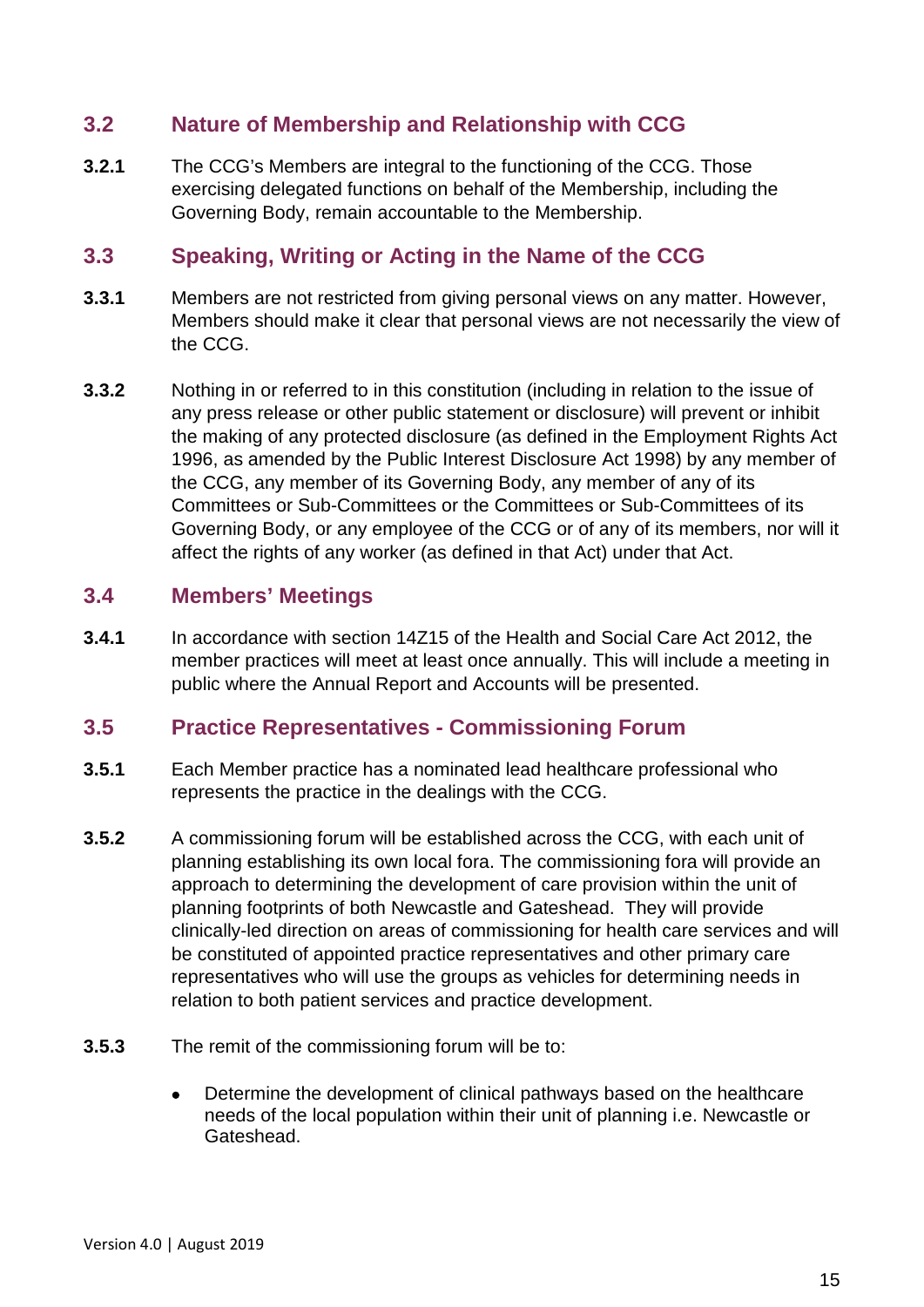- Provide recommendations to the executive committee which will assist in the development of commissioning intentions.
- Ensure a constant process of engagement with the member practices, allowing for a greater involvement in the commissioning process.
- Ensure the provision of the clinical representation for the governing body.
- Establish, and be part of, task and finish groups who will undertake specific elements of work in relation to the development of clinical pathways.
- Undertake statutory responsibilities concerning the CCG as stated in the scheme of reservation and delegation.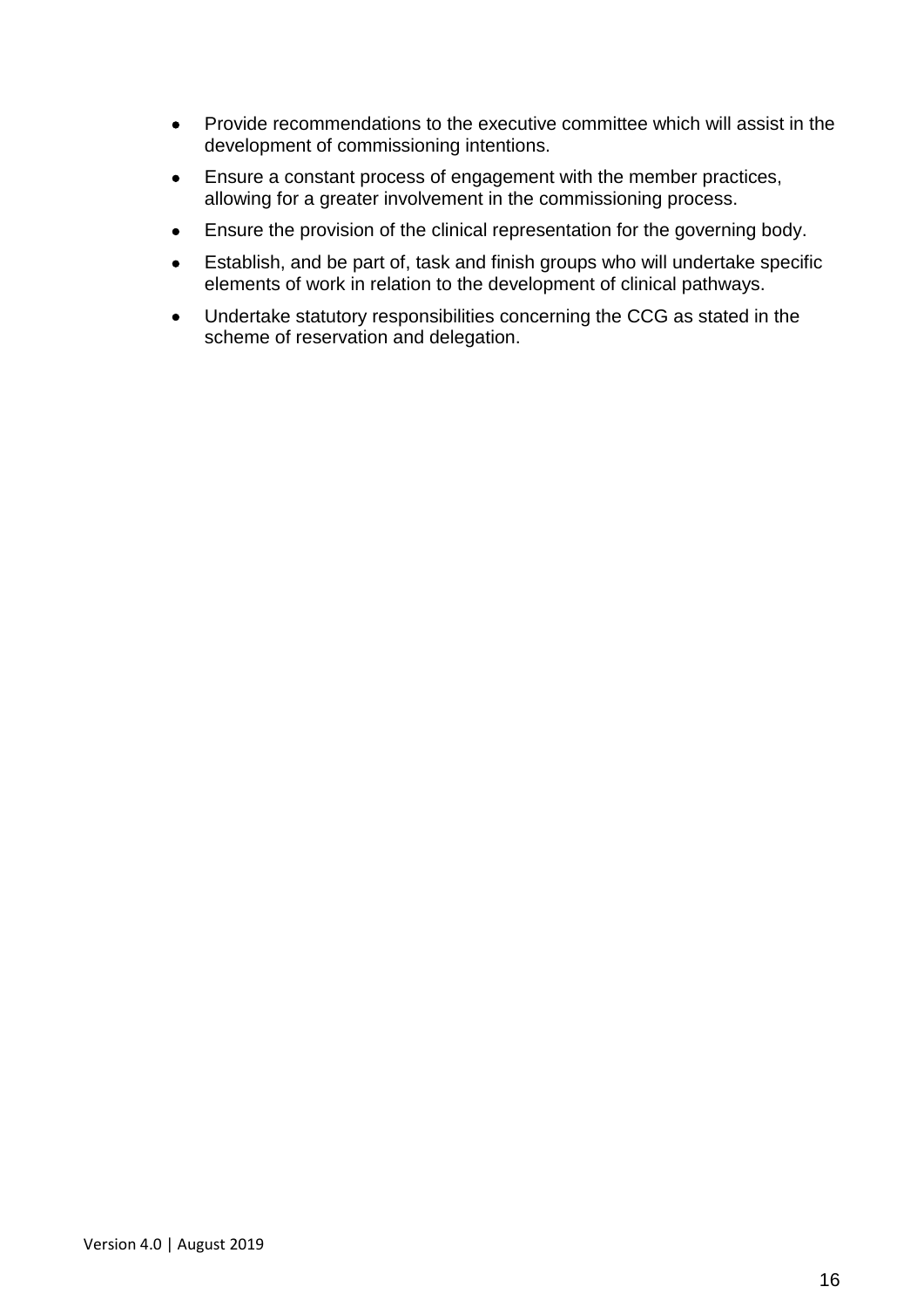# <span id="page-16-0"></span>**4 Arrangements for the Exercise of our Functions.**

#### <span id="page-16-1"></span>**4.1 Good Governance**

- **4.1.2** The CCG will, at all times, observe generally accepted principles of good governance. These include:
	- the highest standards of propriety involving impartiality, integrity and objectivity in relation to the stewardship of public funds, the management of the organisation and the conduct of its business;
	- the standards of behaviour published by the Committee on Standards in Public Life (1995) known as the 'Nolan Principles'
	- the seven key principles of the NHS Constitution;
	- the Equality Act 2010.
	- the Standards for Members of NHS Boards and Governing Bodies in England (2012).

#### <span id="page-16-2"></span>**4.2 General**

- **4.2.1** The CCG will:
	- a) comply with all relevant laws, including regulations;
	- b) comply with directions issued by the Secretary of State for Health and Social Care or NHS England;
	- c) have regard to statutory guidance including that issued by NHS England; and
	- d) take account, as appropriate, of other documents, advice and guidance.
- **4.2.2** The CCG will develop and implement the necessary systems and processes to comply with (a)-(d) above, documenting them as necessary in this constitution, its scheme of reservation and delegation and other relevant policies and procedures as appropriate.

#### <span id="page-16-3"></span>**4.3 Authority to Act: the CCG**

- **4.3.1** The CCG is accountable for exercising its statutory functions. It may grant authority to act on its behalf to:
	- a) any of its members or employees;
	- b) its Governing Body;
	- c) a Committee or Sub-Committee of the CCG.

## <span id="page-16-4"></span>**4.4 Authority to Act: the Governing Body**

- **4.4.1** The Governing Body may grant authority to act on its behalf to:
	- a) any Member of the Governing Body;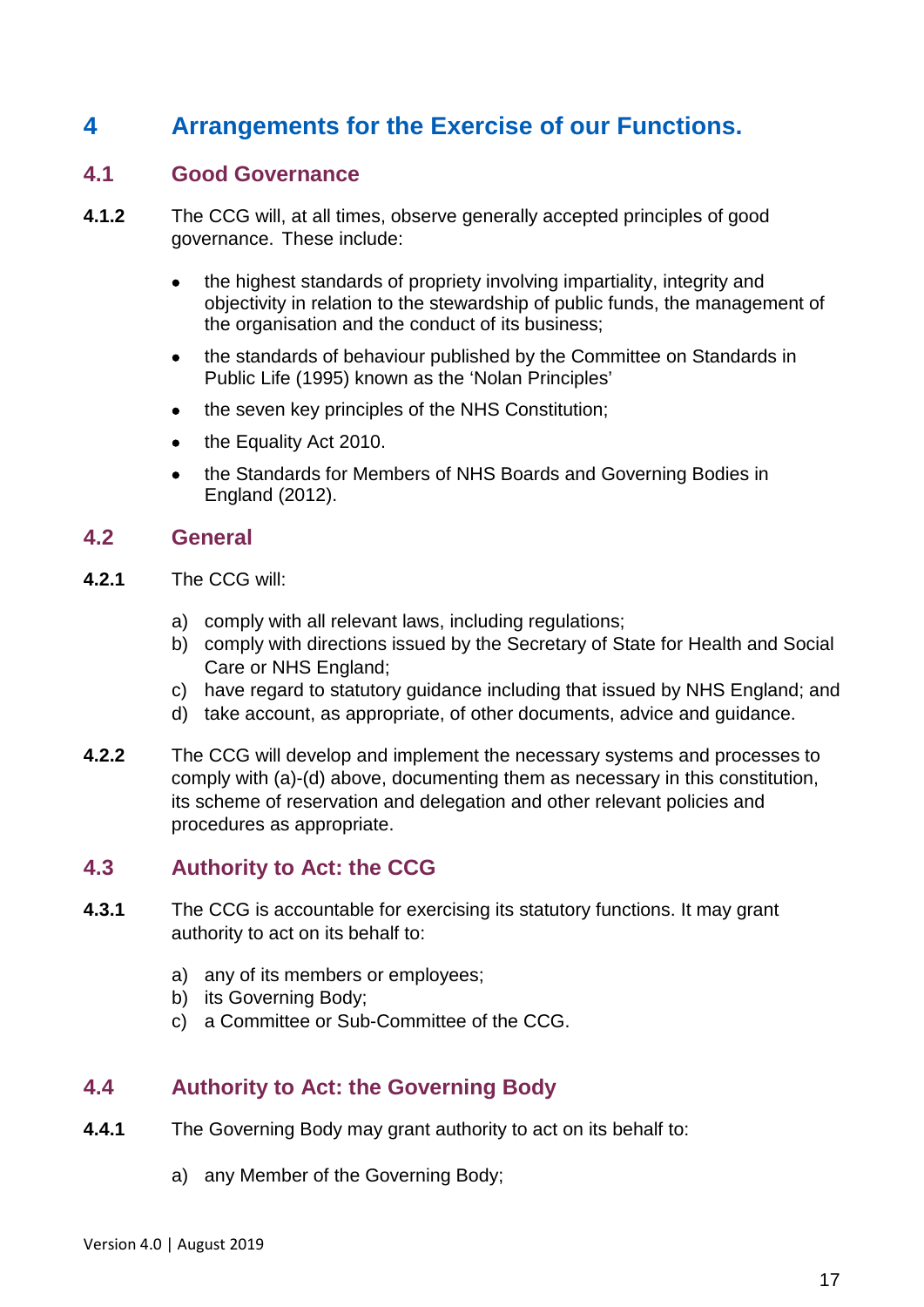- b) a Committee or Sub-Committee of the Governing Body;
- c) a Member of the CCG who is an individual (but not a Member of the Governing Body); and
- d) any other individual who may be from outside the organisation and who can provide assistance to the CCG in delivering its functions.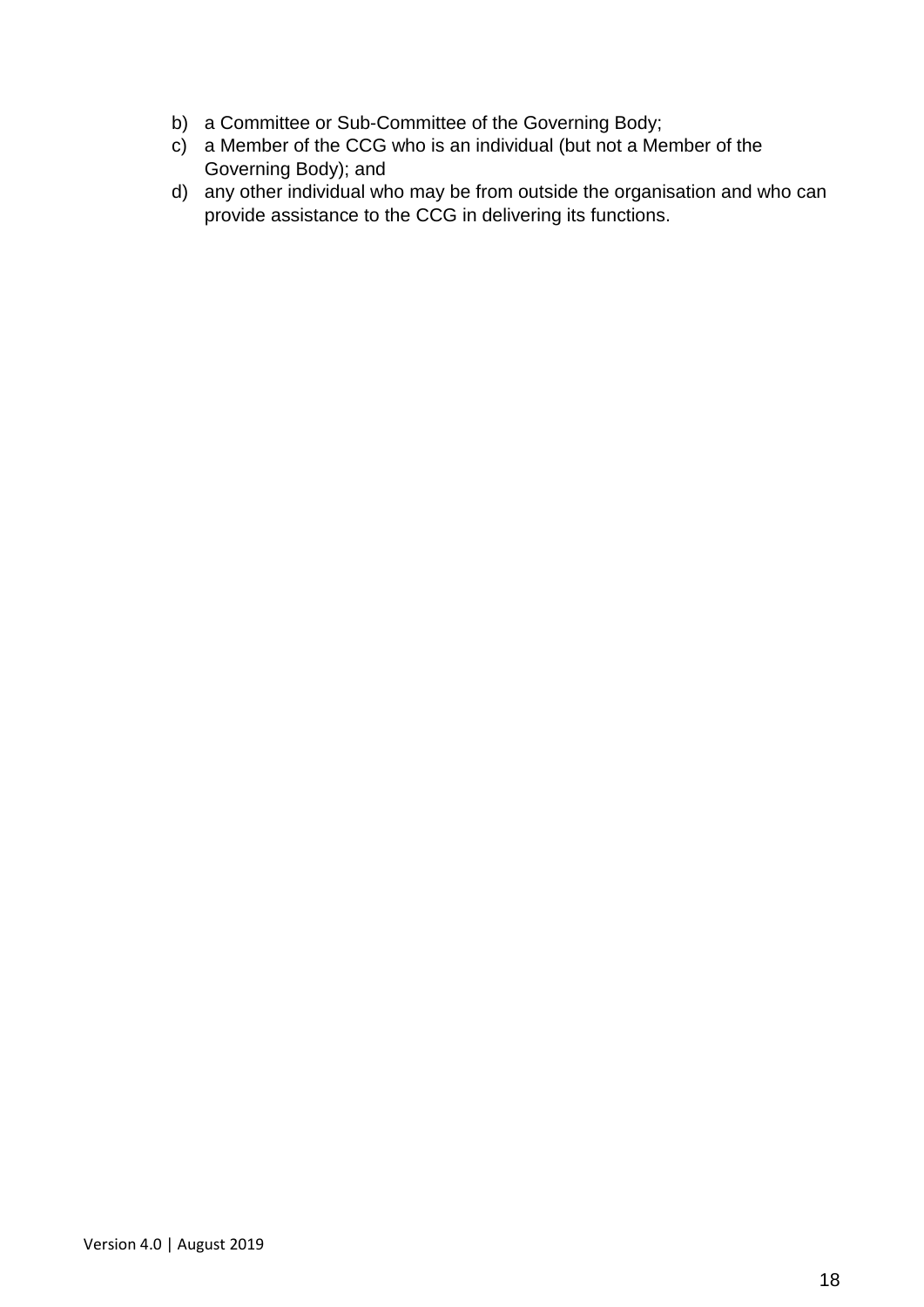# <span id="page-18-0"></span>**5 Procedures for Making Decisions**

## <span id="page-18-1"></span>**5.1 Scheme of Reservation and Delegation**

- **5.1.1** The CCG has agreed a scheme of reservation and delegation (SoRD) which is published in full on the CCG website [www.newcastlegatesheadccg.nhs.uk](http://www.newcastlegatesheadccg.nhs.uk/)
- **5.1.2** The CCG's SoRD sets out:
	- a) those decisions that are reserved for the membership as a whole;
	- b) those decisions that have been delegated by the CCG, the Governing Body or other individuals.
- **5.1.3** The CCG remains accountable for all of its functions, including those that it has delegated. All those with delegated authority, including the Governing Body, are accountable to the Members for the exercise of their delegated functions.
- **5.1.4** The accountable officer may periodically propose amendments to the Scheme of Reservation and Delegation, which shall be considered and approved by the Governing Body unless:
	- a) Changes are proposed to the reserved powers; or
	- b) Any Governing Body member formally request that the amendments be put before the membership for approval.

## <span id="page-18-2"></span>**5.2 Standing Orders**

- **5.2.1** The CCG has agreed a set of standing orders which describe the processes that are employed to undertake its business. They include procedures for:
	- conducting the business of the CCG;
	- the appointments to key roles including Governing Body members:
	- the procedures to be followed during meetings; and
	- the process to delegate powers.
- **5.2.2** A full copy of the standing orders is included in appendix 3. The standing orders form part of this constitution.

## <span id="page-18-3"></span>**5.3 Operational Scheme of Delegation**

- **5.3.1** The CCG has an Operational Scheme of Delegation which includes the delegated limits of financial authority set out in the SoRD.
- **5.3.2** A copy if the OSoD is included at Appendix 4 and forms part of this constitution.

## <span id="page-18-4"></span>**5.4 The Governing Body: Its Role and Functions**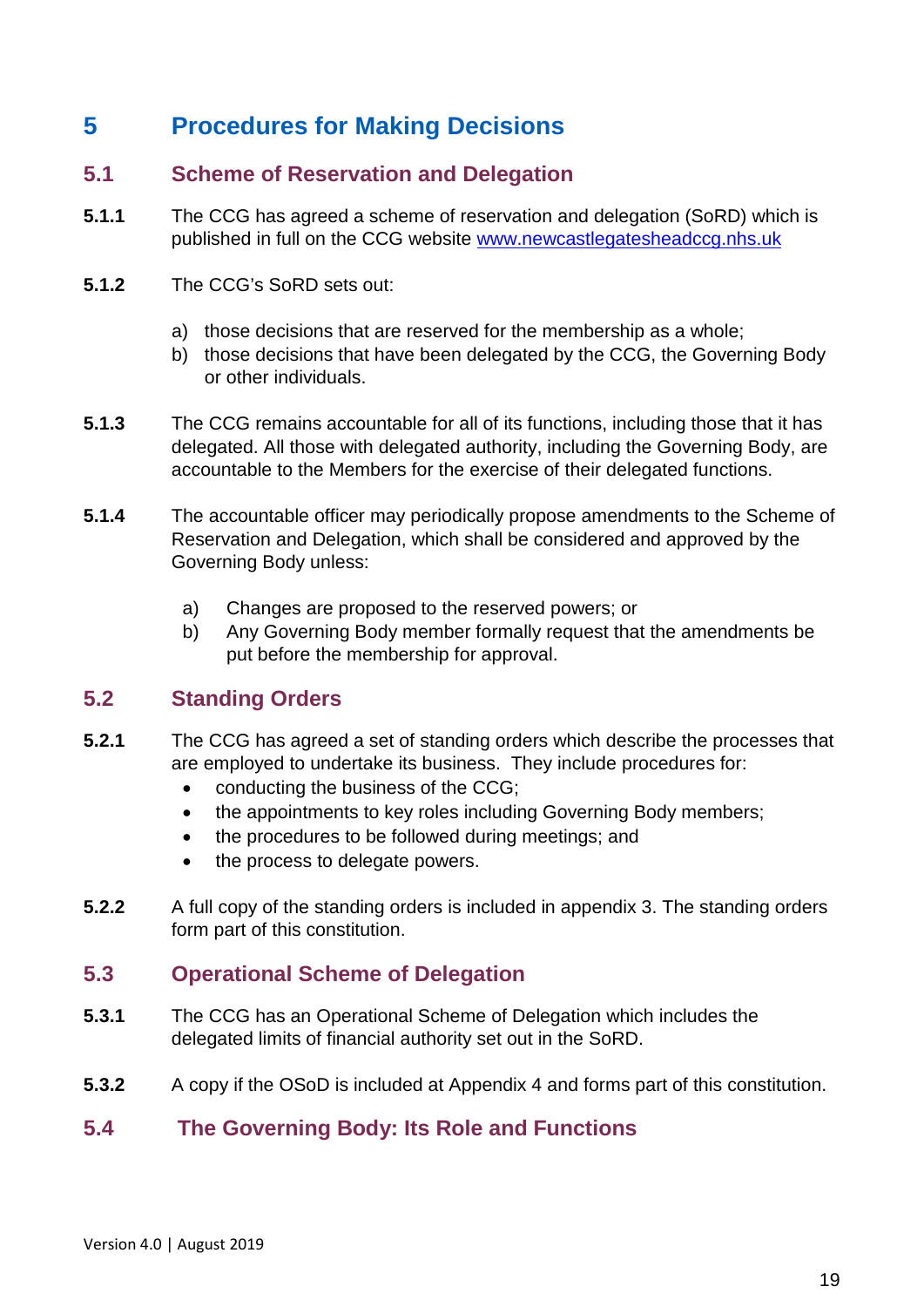- **5.4.1** The Governing Body has statutory responsibility for:
	- a) ensuring that the CCG has appropriate arrangements in place to exercise its functions effectively, efficiently and economically and in accordance with the CCG's principles of good governance (its main function); and for
	- b) determining the remuneration, fees and other allowances payable to employees or other persons providing services to the CCG and the allowances payable under any pension scheme established.

## <span id="page-19-0"></span>**5.5 Functions**

- **5.5.1** The functions that the CCG is responsible for exercising are largely set out in the 2006 Act, as amended by the 2012 Act. They relate to:
	- i. commissioning certain health services (where NHS England is not under a duty to do so) that meet the reasonable needs of:
		- a) all people registered with member GP practices, and
		- b) people who are usually resident within the area and are not registered with a member of any clinical commissioning group;
	- ii. commissioning emergency care for anyone present in the CCG's area;
	- iii. paying its employees' remuneration, fees and allowances in accordance with the determinations made by its governing body and determining any other terms and conditions of service of the CCG's employees;
	- iv. determining the remuneration and travelling or other allowances of members of its governing body.
- **5.5.2** In discharging its functions the CCG will, through delegation to its Governing Body:
	- i. act<sup>[1](#page-19-1)</sup>, when exercising its functions to commission health services, consistently with the discharge by the Secretary of State and NHS England of their duty to **promote a comprehensive health service**<sup>[2](#page-19-2)</sup> and with the objectives and requirements placed on NHS England through *the mandate*[3](#page-19-3) published by the Secretary of State before the start of each financial year by:
		- a) delegating responsibility to the CCG's governing body.
		- b) ensuring that this duty is discharged on behalf of the governing body by the CCG's executive committee in accordance with their Terms of Reference.

<span id="page-19-1"></span><sup>1</sup> See section 3(1F) of the 2006 Act, inserted by section 13 of the 2012 Act<br>
See section 4 of the 2006 Act, as a smalled by section 4 of the 2012 Act

<sup>&</sup>lt;sup>2</sup> See section 1 of the 2006 Act, as amended by section 1 of the 2012 Act

<span id="page-19-3"></span><span id="page-19-2"></span><sup>3</sup> See section 13A of the 2006 Act, inserted by section 23 of the 2012 Act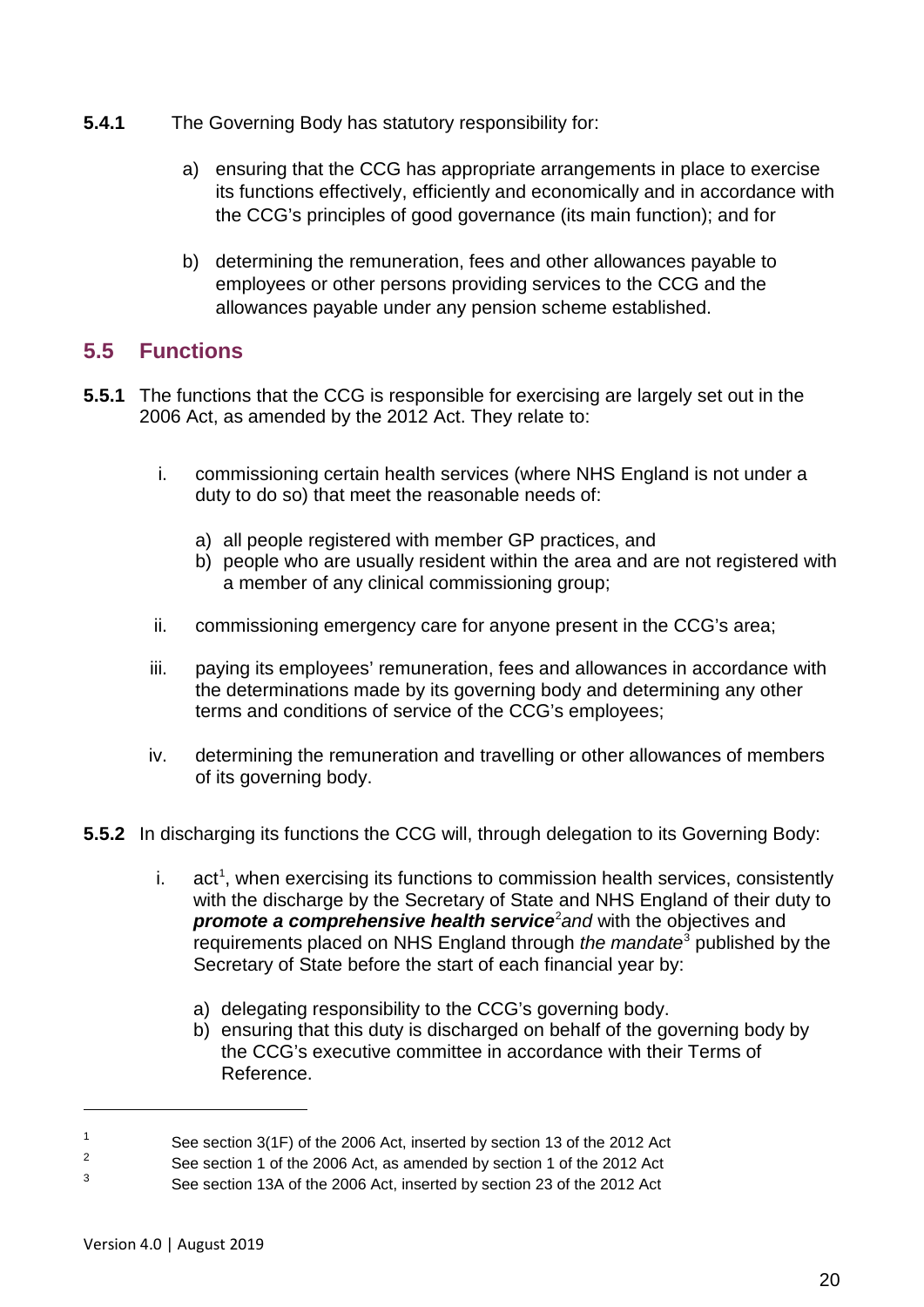- c) developing an annual commissioning plan in accordance with the requirement of the Health and Social Care Act 2012.
- d) requiring progress of delivery of the duty to be monitored through the CCG's reporting mechanisms.

#### ii. **meet the public sector equality duty<sup>[4](#page-20-1)</sup>by:**

- a) delegating responsibility to the CCG's governing body.
- b) ensuring that this duty is discharged on behalf of the governing body by the CCG's Quality, Safety and Risk Committee in accordance with their Terms of Reference.
- c) using the Equality Delivery System, developing an annual equality, diversity and human rights strategy describing how the CCG will deliver duties both specific and general in line with the Equality Act 2010.
- d) requiring progress of delivery of the duty to be monitored through the CCG's reporting mechanisms.
- e) publish, at least annually, sufficient information to demonstrate compliance with this duty across all their functions.
- iii. work in partnership with Newcastle City Council and Gateshead Council to develop *joint strategic needs assessments*[5](#page-20-2) and *joint health and*  wellbeing strategies<sup>[6](#page-20-3)</sup> by:
	- a) working in partnership with the Newcastle Wellbeing for Life Board and the Gateshead Health and Wellbeing Board. A CCG governing body member is a member of the Newcastle Wellbeing for Life Board and the Gateshead Health and Wellbeing Board and the minutes are received by the CCG governing body.

## <span id="page-20-0"></span>**5.6 General Duties - in discharging its functions the CCG will, through delegation to its Governing Body:**

- **5.6.1** Make arrangements to *secure public involvement* in the planning, development and consideration of proposals for changes and decisions affecting the operation of commissioning arrangements<sup>[7](#page-20-4)</sup>by:
	- i. Ensuring that patients and the public are consulted with and involved in accordance with the relevant legislation. This will include publishing a strategy for communications and engagement.

<span id="page-20-1"></span><sup>&</sup>lt;sup>4</sup> See section 149 of the Equality Act 2010, as amended by paragraphs 184 and 186 of Schedule 5 of the 2012 Act

<span id="page-20-2"></span><sup>&</sup>lt;sup>5</sup> See section 116 of the Local Government and Public Involvement in Health Act 2007, as amended by section 192 of the 2012 Act

<span id="page-20-3"></span><sup>&</sup>lt;sup>6</sup> See section 116A of the Local Government and Public Involvement in Health Act 2007, as inserted by section 191 of the 2012 Act

<span id="page-20-4"></span><sup>7</sup> See section14Z2 of the 2006 Act, inserted by section 26 of the 2012 Act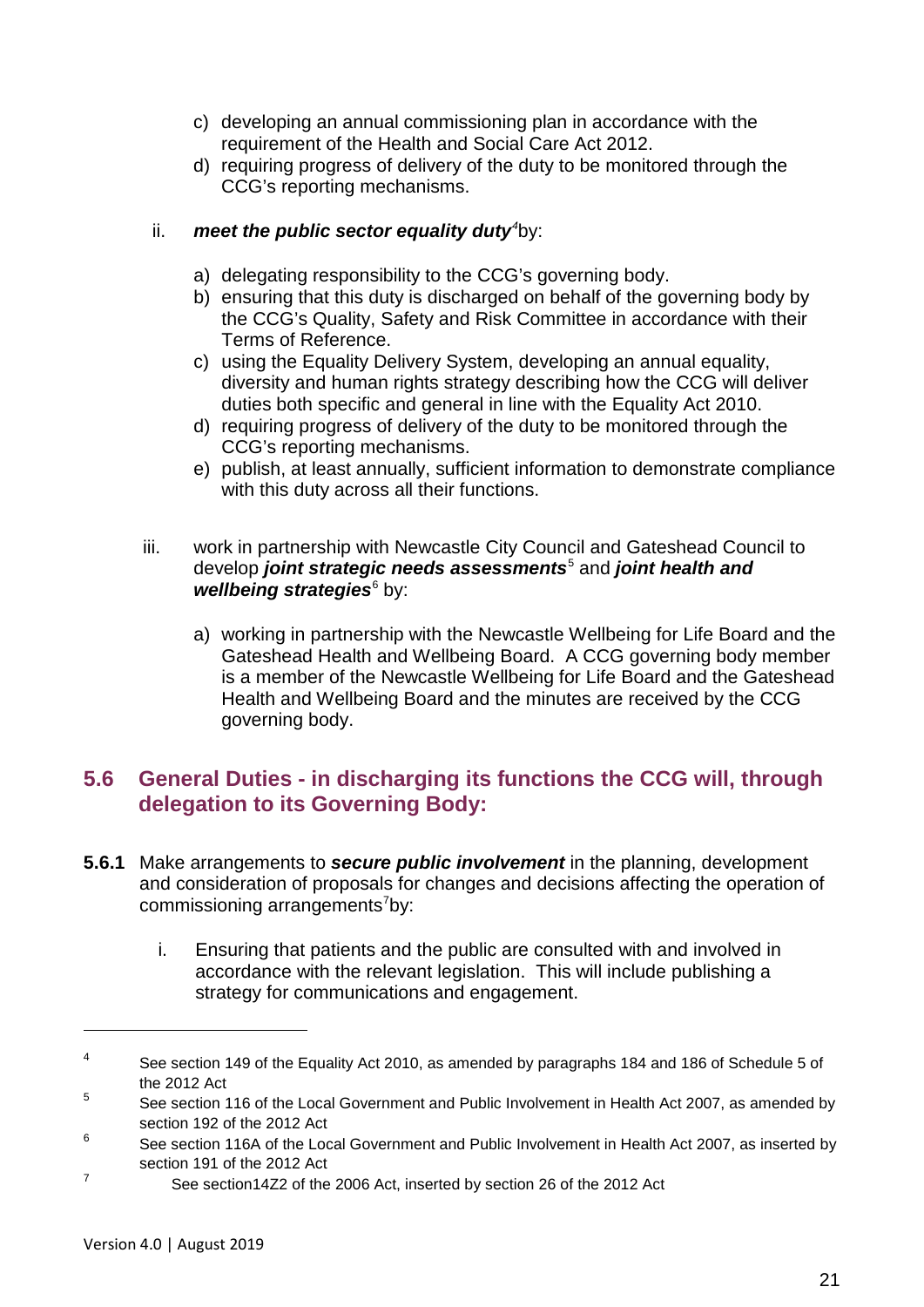- ii. The following Statement of Principles will be adopted:
	- a) Create an organisational culture that encourages and enables involvement
	- b) Be inclusive and proactive in resolving barriers to effective involvement and participation.
	- c) Make clear the purpose of involvement and the extent to which people can expect their views to influence development of local health services.
	- d) Recognise the importance of providing feedback to people who have made their views known.
	- e) Work in partnership with other agencies to avoid duplication where possible when approaching the public.
	- f) Build upon best practice and be open to innovative and proven approaches from within and outwith the NHS.
	- g) Provide support and training to staff to equip them for this role.
- iii. In delivering the Statement of Principle the CCG will:
	- a) Work in partnership with patients and the local community to secure the best care for them.
	- b) Adapt engagement activities to meet the specific needs of the different patient CCGs and communities.
	- c) Publish information about health services on the CCG's website and through other media.
	- d) Encourage and act on feedback.
	- e) Identify how the CCG will monitor and report its compliance against this statement of principles.
- iv. the CCG will exercise this function by delegating responsibility to the CCG's governing body:
	- a) by ensuring that this duty is discharged on behalf of the governing body by the Accountable Officer and the specific lead officer delegated by the Accountable Officer to oversee its discharge, having regard to any guidance or requirements published by NHS England.

#### 5.6.2 **Promote awareness of, and act with a view to securing that health services are provided in a way that promotes awareness of, and have regard to the NHS Constitution**<sup>[8](#page-21-0)</sup> by:

- i. delegating responsibility to the CCG's Governing Body.
- ii. the CCG's values reflecting the values set out in the NHS Constitution.
- iii. all policies having regard to the NHS Constitution in their development.

<span id="page-21-0"></span><sup>&</sup>lt;sup>8</sup> See section 14P of the 2006 Act, inserted by section 26 of the 2012 Act and section 2 of the Health Act 2009 (as amended by 2012 Act)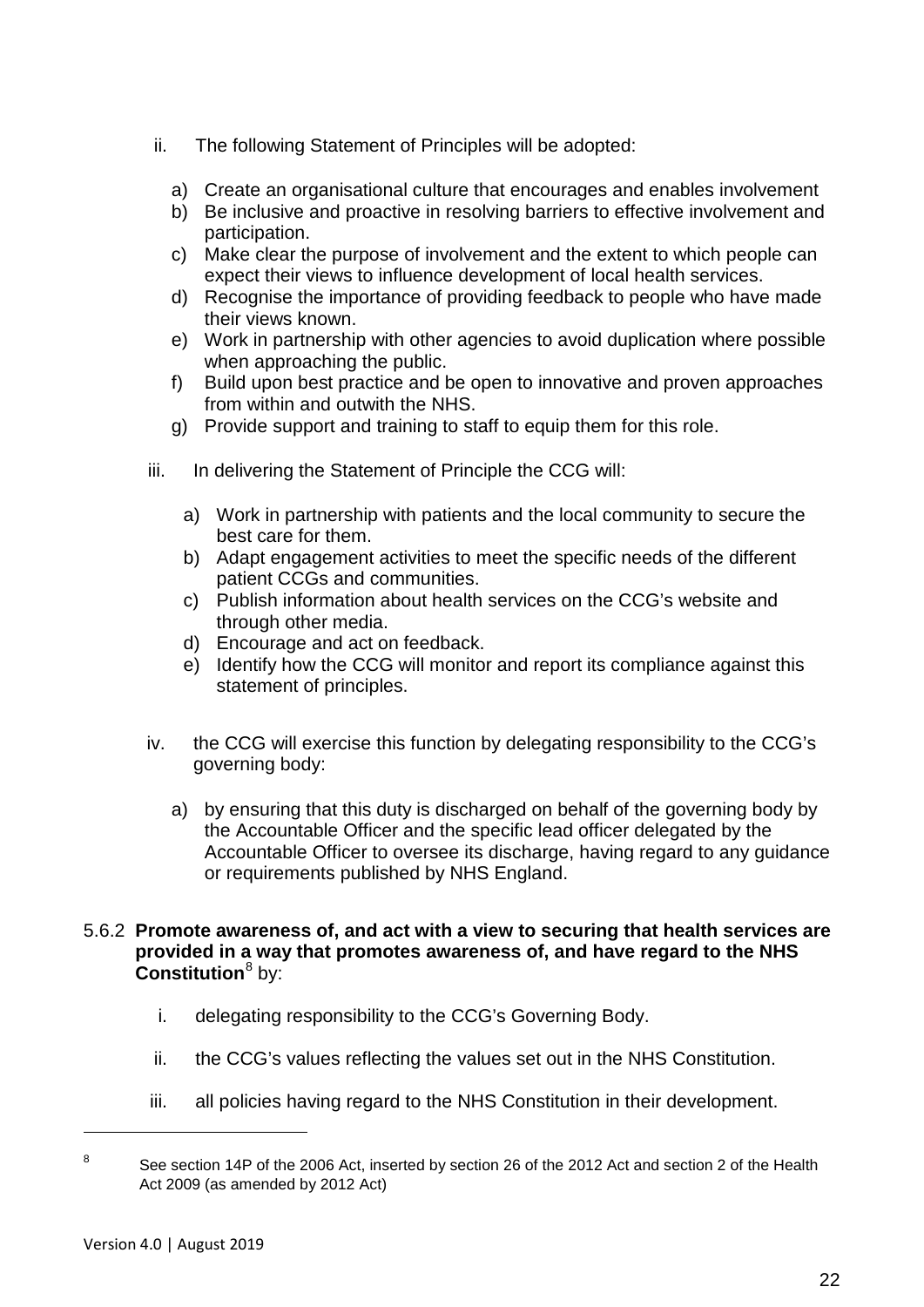- iv. ensuring that all decisions made by the Governing Body are assessed for regard to the NHS Constitution.
- v. promoting the NHS Constitution on the CCG's website and internally with all staff.
- vi. incorporating compliance with the NHS Constitution in all contracts with commissioned services.
- vii. ensuring the CCG promotes the NHS Constitution, championing the interests of patients, using choice and information to empower people to improve services.

#### 5.6.3 **Act** *effectively, efficiently and economically[9](#page-22-0)* **by:**

- i. delegating responsibility to the CCG's governing body.
- ii. ensuring that this duty is discharged on behalf of the governing body by the Accountable Officer in accordance with the responsibilities of the role, having regard to any guidance or requirements published by NHS England.
- iii. delegating responsibility to the governing body's Audit Committee to provide assurance to the governing body with regard to its compliance with the duty and in accordance with the Committee's Terms of Reference.
- iv. delegating responsibility to The Executive Committee to assist in optimising the allocation and adequacy of the CCG's resources in accordance with its Terms of reference.
- v. requiring progress of delivery of the duty to be monitored through the CCG's reporting mechanisms.

#### 5.6.4 **Act with a view to** *securing continuous improvement to the quality of services[10](#page-22-1)* **by:**

- i. delegating responsibility to the CCG's governing body.
- ii. ensuring that this duty is discharged on behalf of the governing body by the Accountable Officer and the specific lead officer delegated by the Accountable Officer to oversee its discharge, having regard to any guidance or requirements published by NHS England.
- iii. delegating responsibility to the governing body's Quality, Safety and Risk Committee to assist the governing body in regard to discharge of the duty and in accordance with the Committee's Terms of Reference.

<span id="page-22-0"></span><sup>9</sup> See section14Q of the 2006 Act, inserted by section 26 of the 2012 Act

<span id="page-22-1"></span>See section14R of the 2006 Act, inserted by section 26 of the 2012 Act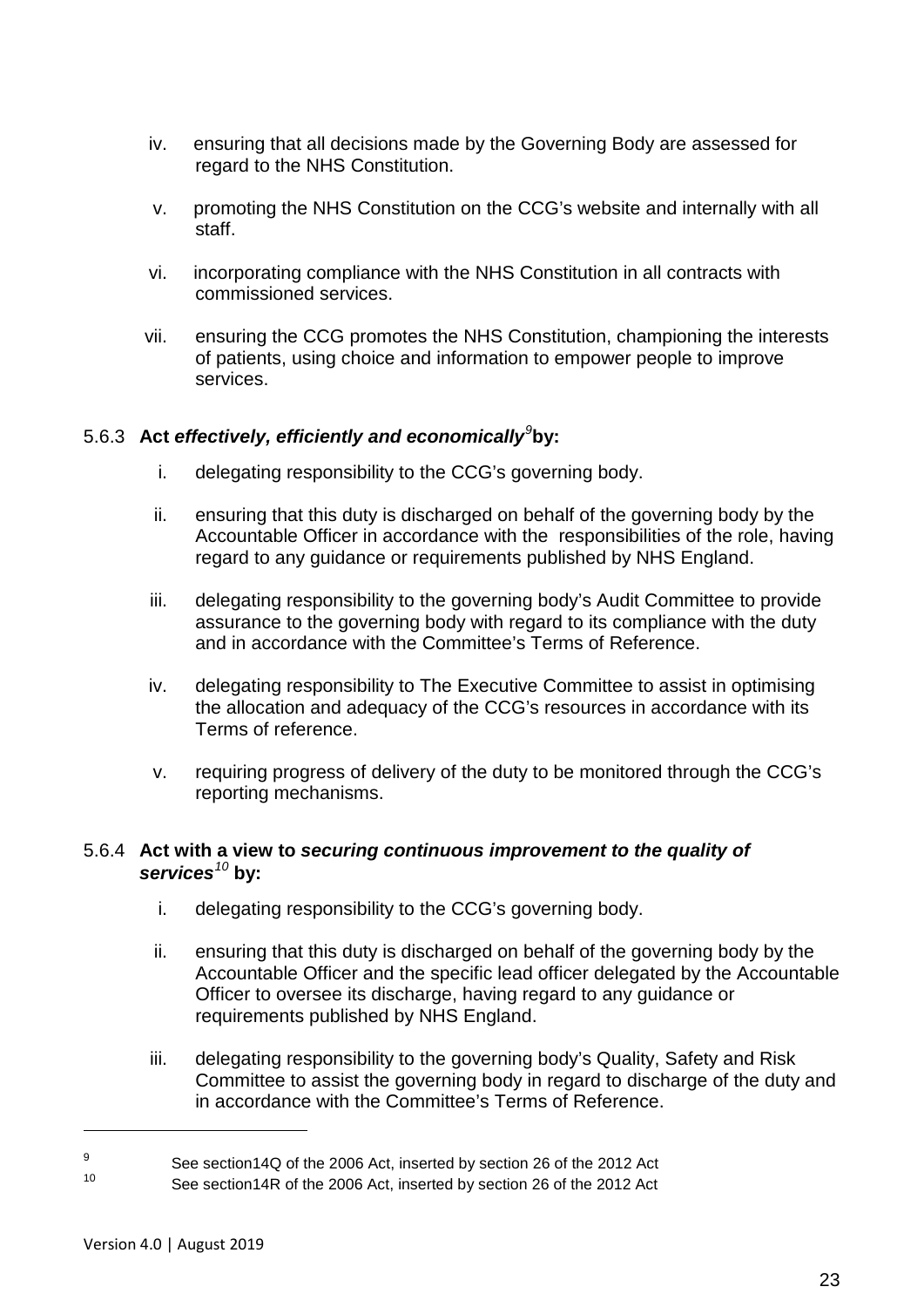- iv. having a framework for securing continuous improvements in the quality of commissioned services and outcomes for patients with regard to clinical effectiveness, patient safety, risk, safeguarding and patient experience to contribute to improved patient outcomes across the NHS Outcomes Framework.
- v. requiring progress of delivery of the duty to be monitored through the CCG's reporting mechanisms.
- vi. Establishing a quality committee to provide assurance on the quality of services commissioned and promote a culture of continuous improvement and innovation with respect to patient safety, clinical effectiveness and patient experience.
- vii. Working with Member Practices to ensure they implement and to follow pathways adopted by the CCG, as part of the continuous cycle of improvement, with the exception of where it can be justified that it is not clinically appropriate.
- 5.6.5 Assist and support NHS England in relation to the Board's duty to *improve the quality of primary medical services[11](#page-23-0)* by:
	- i. delegating authority the Governing Body.
	- ii. working collectively with member practices and all stakeholders to ensure best practice is implemented across the CCG, to continuously improve the quality of primary medical care services.
	- iii. ensuring all Member Practices within the CCG aspire to the delivery of the highest standards of excellence and professionalism in the provision of highquality care that is safe, effective and focused on the patient experience.
	- iv. reinvesting realised efficiency gains (both cash and non-cash) in improved services for patients to improve quality, access and choice for patients, within prevention or interventions and Primary, Community and/or Secondary Care.
	- v. providing, where appropriate, high quality training to improve the skill sets within the CCG in order to improve existing services, and develop new services, for patients.
	- vi. delivering robust and sustainable decisions, based upon analysis of the clinical, provider and prescribing data within clinical practice (referrals, prescribing methods, disease management, patient interface etc.), which influence healthcare delivery, patient experience, and the quality of healthcare provided.

<span id="page-23-0"></span><sup>11</sup> See section 14S of the 2006 Act, inserted by section 26 of the 2012 Act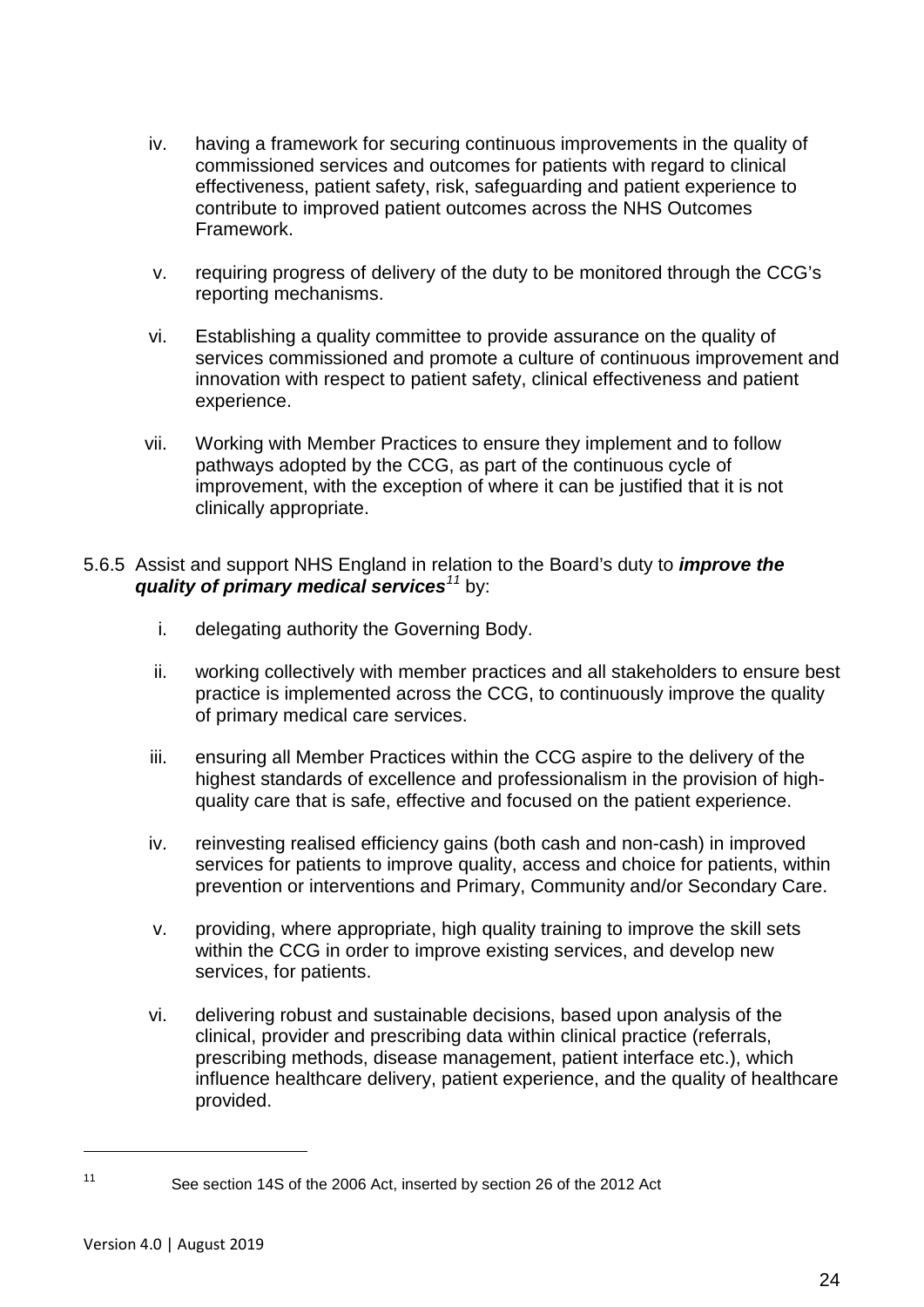- vii. working collectively with member practices and all stakeholders to ensure best practice is implemented across the CCG, to continuously improve the quality of primary medical care services.
- viii. working with practices to drive up the quality of services available in primary care, while at the same time driving down the reliance on hospital services. In doing this work practices improve the "make (doing the work in practice) and buy (referring on to an alternative provider)" decisions.
- ix. ensuring all commissioning decisions are taken on the basis of quality, outcomes and value for money, working in partnership with the Practices, Local Authority and vitally the patients. Each stakeholder will have defined roles and responsibilities as part of the new working arrangements required under Clinical Commissioning.

#### 5.6.6 **Have regard to the need to** *reduce inequalities[12](#page-24-0)* **by:**

- i. delegating responsibility to the CCG's Governing Body.
- ii. ensuring that this duty is discharged on behalf of the Governing Body by the CCG's executive committee in accordance with their Terms of Reference.
- iii. ensuring that this duty is discharged on behalf of the Governing Body by the Accountable Officer and the specific lead officer delegated by the Accountable Officer to oversee its discharge.
- iv. developing an annual commissioning plan in accordance with the requirement of the Health and Social Care Act 2012 which sets out the CCG's role and plans in relation to reducing inequalities between patients in respect of their ability to benefit from health services.
- v. through working with partners on the Wellbeing for Life Board and Health and Wellbeing Board to contribute to addressing the wider determinants of health in line with the priorities within the Newcastle Future Needs Assessment and the Joint Strategic Needs Assessment and to contribute to implementing the Wellbeing for Life strategy and Health and Wellbeing Strategy in relation to commissioning of health services.
- vi. through the Directors of Public Health working into the CCG with regard to reducing inequalities.
- vii. requiring progress of delivery of the duty to be monitored through the CCG's reporting mechanisms.
- viii. developing Governance and Commissioning Plans which are focused upon an ability to reduce health inequalities and maximise health outcomes for the population of the CCG, by working in partnership to commission health

<span id="page-24-0"></span><sup>12</sup> See section 14T of the 2006 Act, inserted by section 26 of the 2012 Act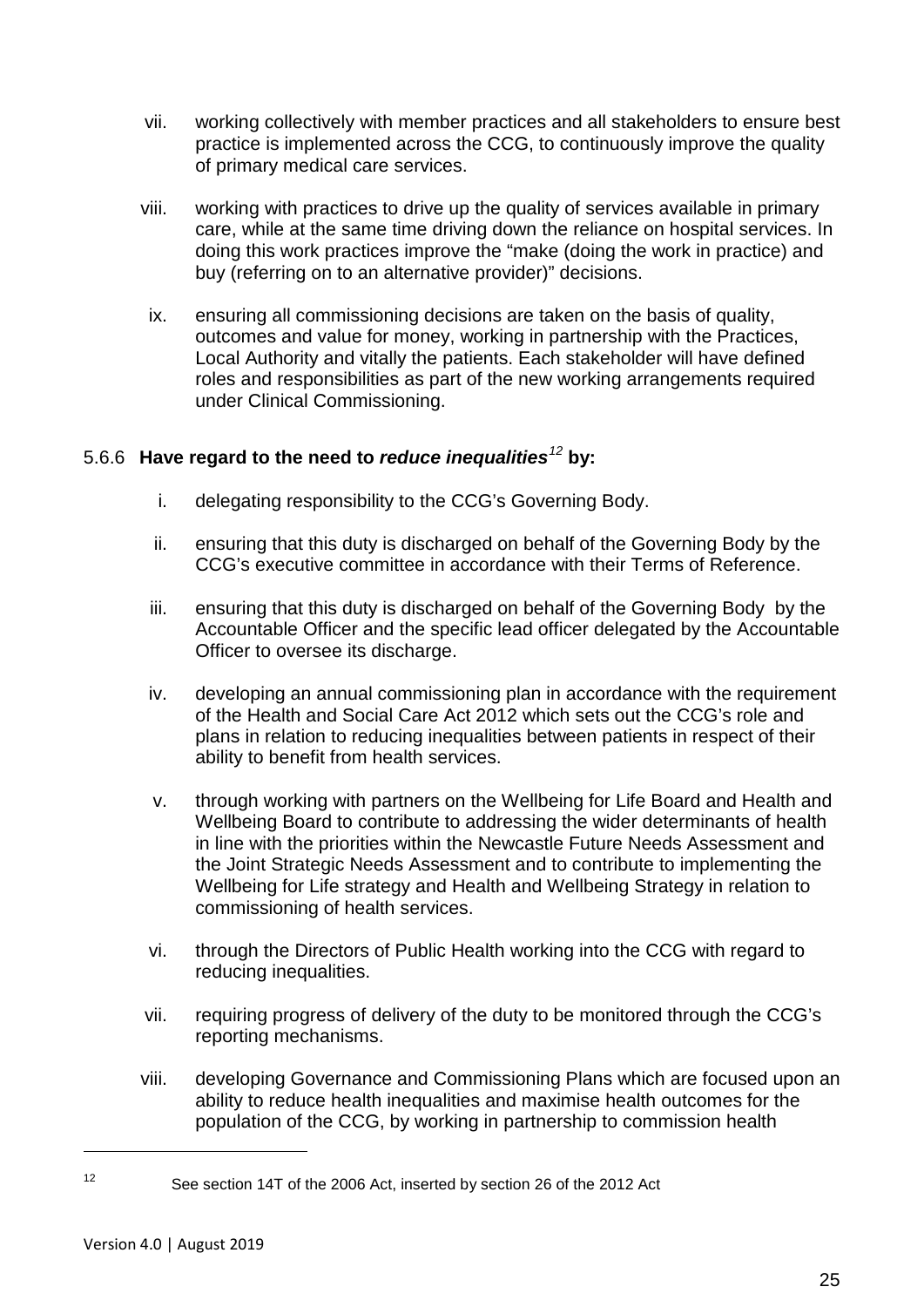promotion and provision of appropriate care pathways, community, and all provider services.

ix. ensuring all service development proposals include an indication of the likelihood of reducing health inequalities.

#### 5.6.7 **Promote the involvement of patients, their carers and representatives in decisions about their healthcare**[13](#page-25-0) by:

- i. delegating responsibility to the CCG's governing body.
- ii. ensuring that this duty is discharged on behalf of the governing body by the Accountable Officer and the specific lead officer delegated by the Accountable Officer to oversee its discharge, having regard to any guidance or requirements published by NHS England.
- iii. ensuring that standards are contained within contracts with commissioned services requiring procedures to be in place in commissioned services to ensure patients, their carers and representatives are able to make informed decisions about their healthcare in line with the underlying policy for shared decision making "no decision about me without me",
- iv. requiring progress of delivery of the duty to be monitored through the CCG's reporting mechanisms.

#### 5.6.8 **Act with a view to** *enabling patients to make choices[14](#page-25-1)***by:**

- i. delegating responsibility to the CCG's governing body.
- ii. ensuring that this duty is discharged on behalf of the governing body by the Accountable Officer and the specific lead officer delegated by the Accountable Officer to oversee its discharge, having regard to any guidance or requirements published by NHS England.
- iii. embodying the requirements of patient choice within the CCG's Access and Choice Policy and the CCG's Communications and Engagement Strategy.
- iv. requiring progress of delivery of the duty to be monitored through the CCG's reporting mechanisms,

#### 5.6.9 **Obtain appropriate advice**[15](#page-25-2)**from persons who, taken together, have a broad range of professional expertise in healthcare and public health by:**

<span id="page-25-0"></span><sup>13</sup> See section14U of the 2006 Act, inserted by section 26 of the 2012 Act

<span id="page-25-2"></span><span id="page-25-1"></span><sup>14</sup> See section 14V of the 2006 Act, inserted by section 26 of the 2012 Act See section14W of the 2006 Act, inserted by section 26 of the 2012 Act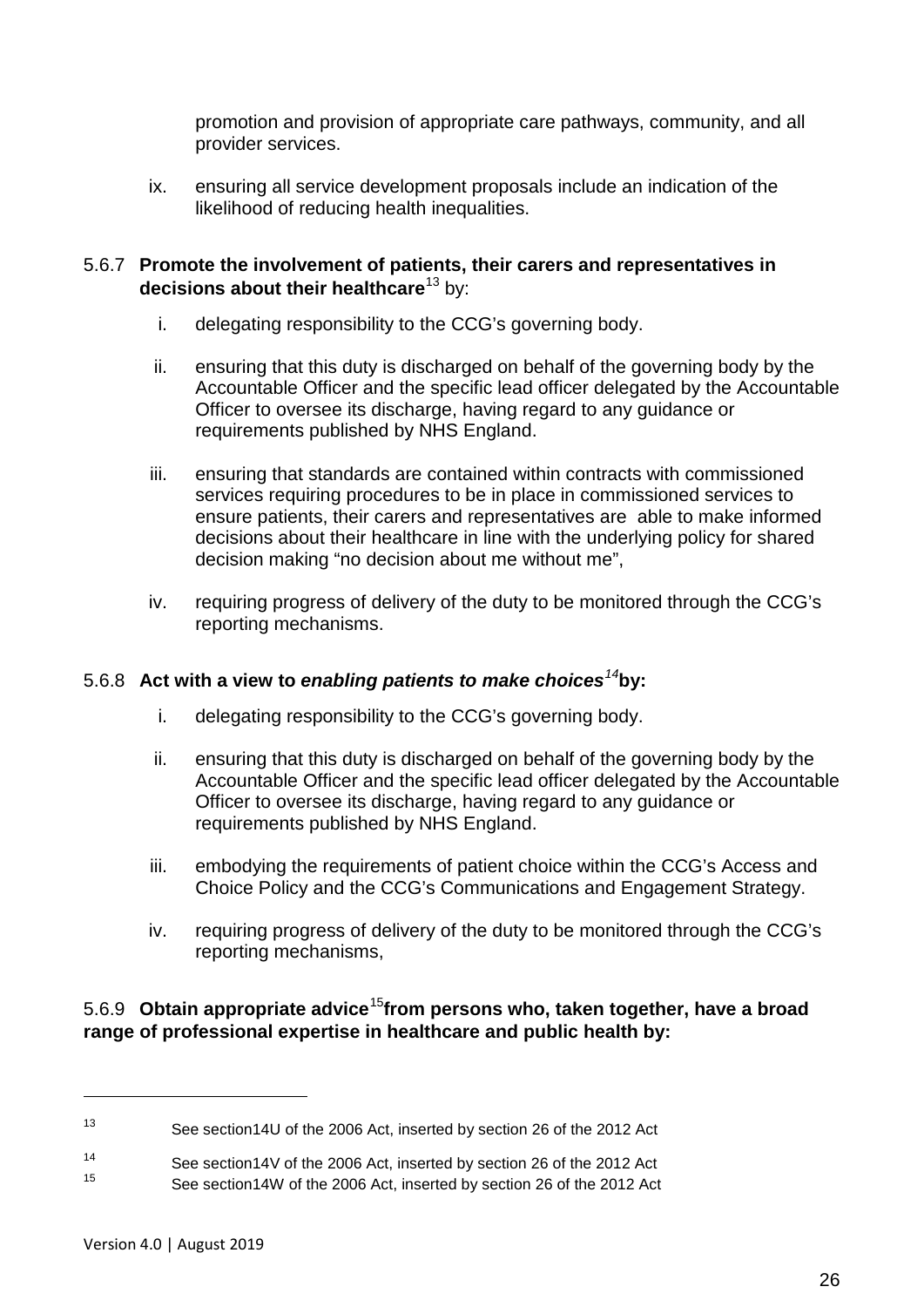- i. Delegating responsibility to the governing body to ensure that it obtains appropriate advice in the exercise of its functions. This will be either :
	- a) through individual members of the governing body.
	- b) or those members in attendance at the governing body which will include the Director of Public Health or their designated representative.
	- c) or where appropriate through invitation to individuals to attend as appropriate to provide advice on its functions.
	- d) or by seeking advice through other external bodies such as a Clinical Senate, Public Health England, or other expert or independent organisation.
	- e) The CCG will also engage with the Local Medical Committee (LMC) with regard to their role as local statutory representatives of individual GPs and GP Practices.
- ii. delegating responsibility within their Terms of Reference to the Chair of each Committee or subcommittee to ensure that they obtain appropriate advice in the exercise of its functions. This will be either through:
	- a) individual members of the Committee or sub-committee.
	- b) or those members in attendance at the Committee or subcommittee which may include the Director of Public Health or their designated representative.
	- c) or where appropriate, through invitation, to individuals to attend to provide advice on its functions.
	- d) or by seeking advice through other external bodies such as a Clinical Senate, Public Health England or other expert or independent organisation.

#### 5.6.10 **Promote innovation**<sup>[16](#page-26-0)</sup>by:

- i. delegating responsibility to the CCG's governing body.
- ii. ensuring that this duty is discharged on behalf of the governing body by the Accountable Officer and the specific lead officer delegated by the Accountable Officer to oversee its discharge, having regard to any guidance or requirements published by NHS England.
- iii. developing an annual commissioning plan which sets out innovative approaches to commissioning of services.
- iv. seeking to develop an innovative operating model.
- v. seeking out and adopting best practice, by supporting research and adopting and diffusing transformative, innovative ideas, products, services and clinical practice both within the CCG and within its commissioned services, which add value in relation to quality and productivity.

<span id="page-26-0"></span><sup>16</sup> See section14X of the 2006 Act, inserted by section 26 of the 2012 Act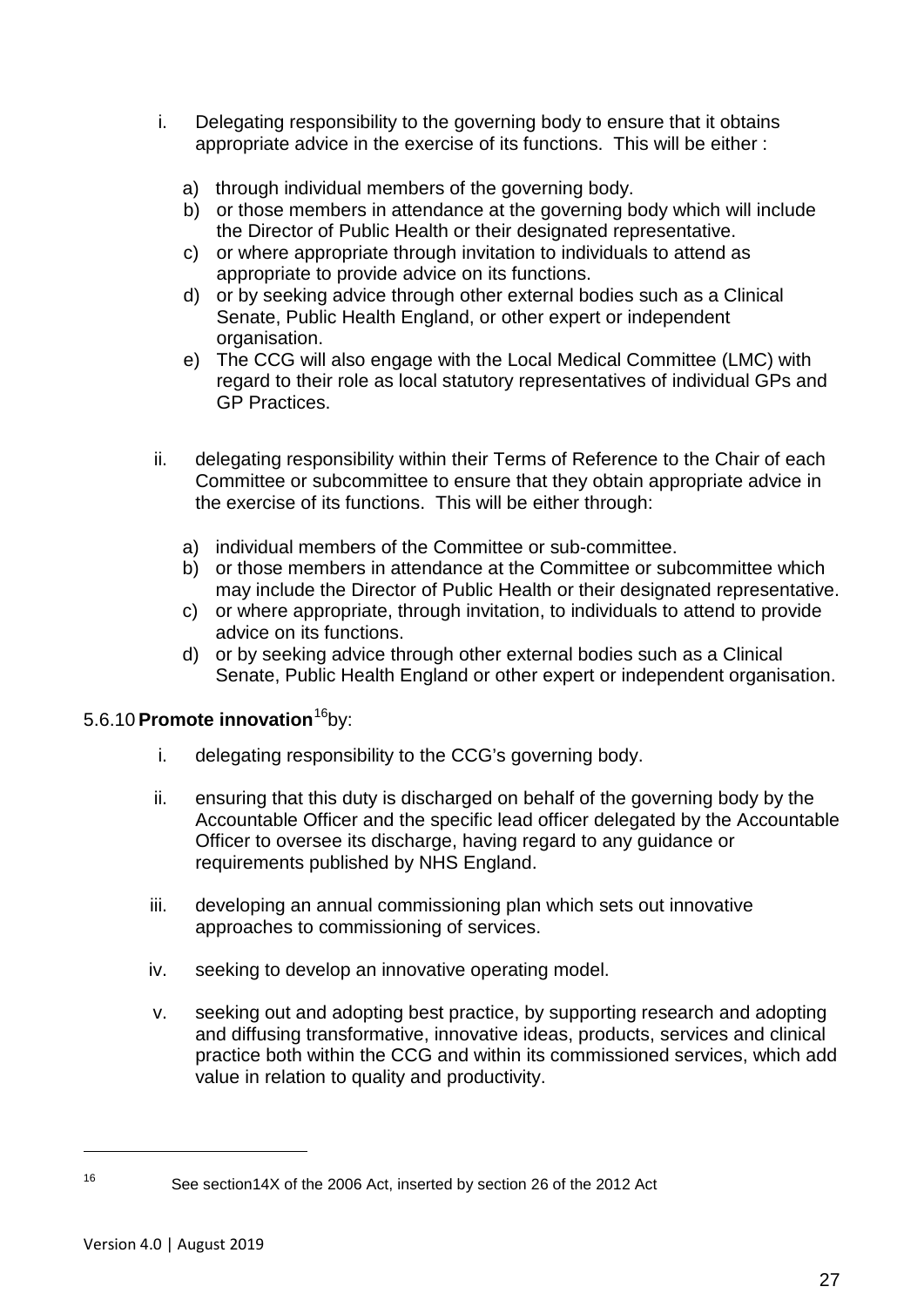vi. developing a culture of continuous improvement and innovation with respect to patient safety, clinical effectiveness and patient experience.

#### 5.6.11 **Promote research and the use of research**<sup>[17](#page-27-0)</sup> by:

- i. delegating responsibility to the CCG's governing body.
- ii. ensuring that this duty is discharged on behalf of the governing body by the Accountable Officer and the specific lead officer delegated by the Accountable Officer to oversee its discharge, having regard to any guidance or requirements published by NHS England.
- iii. delegating responsibility to the governing body's Quality, Safety and Risk Committee to assist the governing body in regard to oversight of research governance and in accordance with the CCG's Terms of Reference.
- iv. collaborating with key stakeholders such as Clinical Research Networks and academic institutions to establish evidence of best practice.
- v. commissioning where appropriate independent research and evaluation as a means of developing or evaluating care pathways, evidence based practice and the translation of research evidence into clinical practice.
- vi. requiring progress of delivery of the duty to be monitored through the CCG's reporting mechanisms.
- 5.6.12 **Have regard to the need to promote education and training**[18](#page-27-1) **for persons who are employed, or who are considering becoming employed, in an activity which involves or is connected with the provision of services as part of the health service in England so as to assist the Secretary of State for Health in the discharge of his related duty**[19](#page-27-2)**by:**
	- i. delegating responsibility to the CCG's governing body.
	- ii. ensuring that this duty is discharged on behalf of the governing body by the Accountable Officer and the specific lead officer delegated by the Accountable Officer to oversee its discharge, having regard to any guidance or requirements published by NHS England.
	- iii. ensuring that the CCG engages with the Local Education and Training Board with a view to mutual alignment of the CCG's Commissioning plan and local workforce, education and training plans.
	- iv. encouraging and supporting the continuous learning and development of its employees and member practices so that they are able to carry out their role

<sup>&</sup>lt;sup>17</sup> See section 14Y of the 2006 Act, inserted by section 26 of the 2012 Act<br><sup>18</sup>

<span id="page-27-0"></span><sup>&</sup>lt;sup>18</sup> See section 14Z of the 2006 Act, inserted by section 26 of the 2012 Act

<span id="page-27-2"></span><span id="page-27-1"></span>See section1F(1) of the 2006 Act, inserted by section 7 of the 2012 Act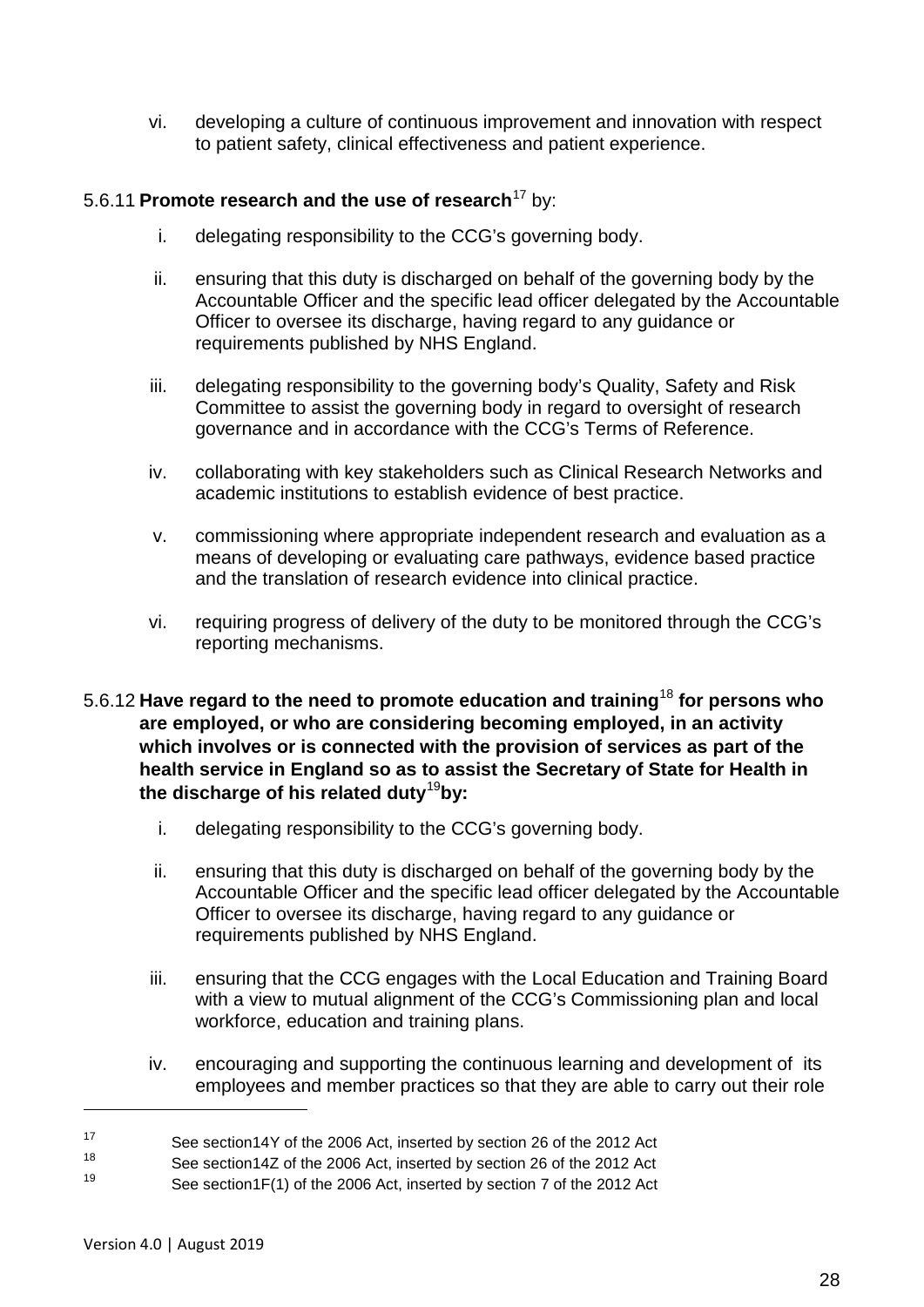confidently and effectively, achieve their individual potential and contribute fully to the objectives of the CCG.

v. requiring progress of delivery of the duty to be monitored through the CCG's reporting mechanisms.

#### 5.6.13 **Act with a view to promoting integration of both health services with other health services and health services with health-related and social care services where the CCG considers that this would improve the quality of**  services or reduce inequalities<sup>[20](#page-28-1)</sup>by:

- i. delegating responsibility to the CCG's governing body.
- ii. ensuring that this duty is discharged on behalf of the governing body by the CCG's executive committee in accordance with their Terms of Reference.
- iii. developing an annual commissioning plan in accordance with the requirement of the Health and Social Care Act 2012 which sets out the CCG's role and plans in relation to promoting integration.
- iv. working in partnership with others to take forward plans so that pathways of care are seamless and integrated within and across organisations, and seek to reduce inequalities in access and outcomes.
- v. requiring progress of delivery of the duty to be monitored through the CCG's reporting mechanisms.
- vi. Working in partnership with NHS, Social Care and Public Health, and promoting joined up commissioning plans across the NHS, Social Care and Public Health. This includes;
	- a) Support for joint commissioning and pooled budget arrangements.
	- b) Promoting partnership working and integrated delivery of public services across the NHS, Social Care, Public Health and other services.

## <span id="page-28-0"></span>**5.7 General Financial Duties**

The CCG will perform its functions so as to:

#### **5.7.1** *Ensure its expenditure does not exceed the aggregate of its allotments for the financial year*<sup>[21](#page-28-2)</sup> by

i. delegating responsibility to the CCG's governing body.

<span id="page-28-1"></span><sup>&</sup>lt;sup>20</sup> See section 14Z1 of the 2006 Act, inserted by section 26 of the 2012 Act

<span id="page-28-2"></span>See section 223H(1) of the 2006 Act, inserted by section 27 of the 2012 Act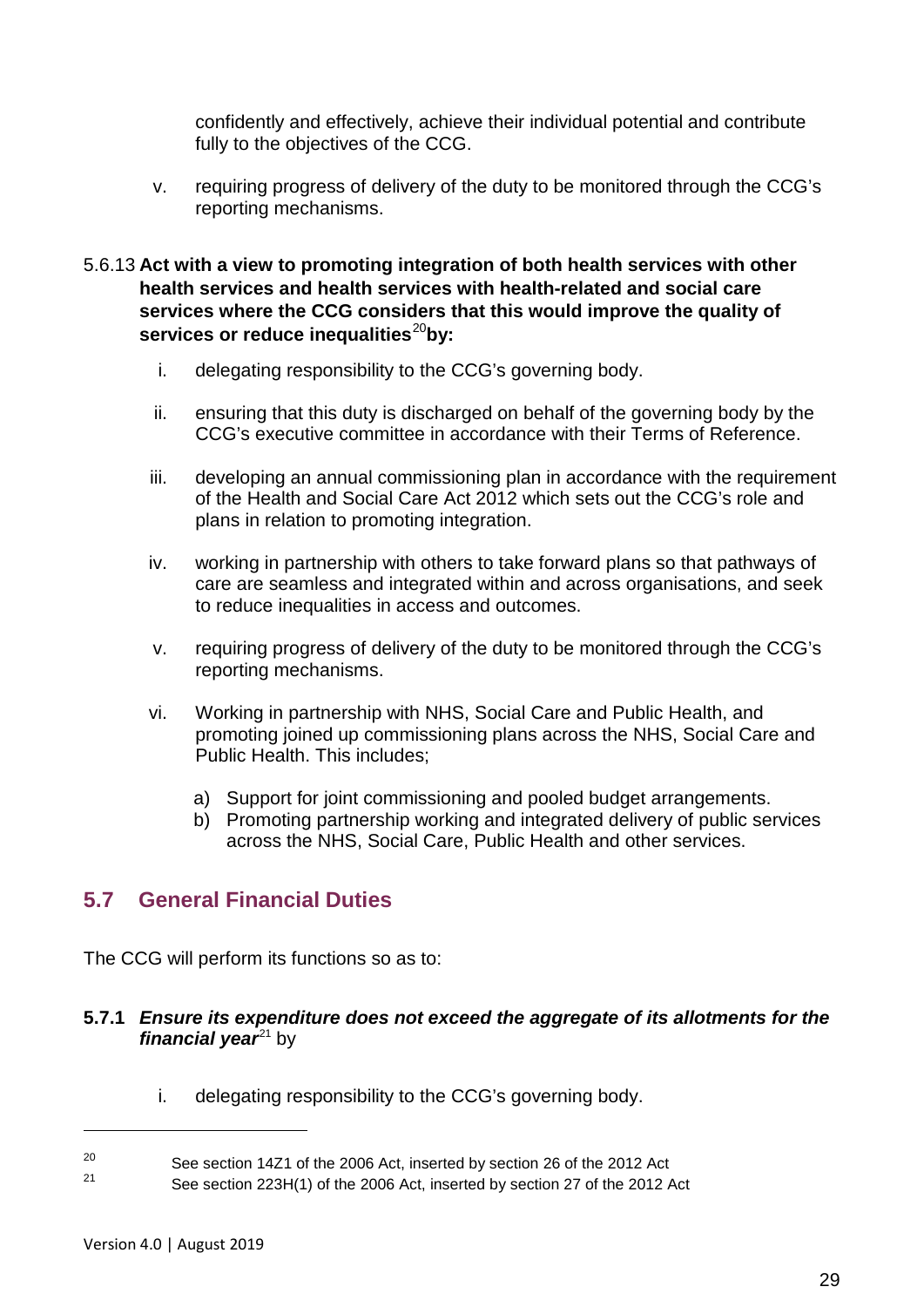- ii. developing an annual commissioning plan (which incorporates the financial plan) in accordance with the requirement of the Health and Social Care Act 2012.
- iii. ensuring that this duty is discharged on behalf of the governing body by the Chief Finance and Operating Officer in accordance with the responsibilities of the role.
- iv. specifying Prime Financial Policies and detailed underpinning financial policies.
- v. delegating responsibility to the governing body's Audit Committee to assist the governing body in regard to discharge of the duty and in accordance with the Committee's Terms of Reference.
- vi. delegating responsibility to the executive committee to assist in optimising the allocation and adequacy of the CCG's resources in accordance with its Terms of Reference.
- vii. requiring progress of delivery of the duty to be monitored through the CCG's reporting mechanisms.

#### **5.7.2** *Ensure its use of resources (both its capital resource use and revenue resource use) does not exceed the amount specified by NHS England for the financial*   $\mathsf{v}$ ear<sup>[22](#page-29-0)</sup> by

- i. delegating responsibility to the CCG's governing body.
- ii. developing an annual commissioning plan (which incorporates the financial plan) in accordance with the requirement of the Health and Social Care Act 2012.
- iii. ensuring that this duty is discharged on behalf of the governing body by the Chief Finance and Operating Officer in accordance with the responsibilities of the role.
- iv. specifying Prime Financial Policies and detailed underpinning financial policies.
- v. delegating responsibility to the governing body's Audit Committee to assist the governing body in regard to discharge of the duty and in accordance with the Committee's Terms of Reference.
- vi. delegating responsibility to the executive committee to assist in optimising the allocation and adequacy of the CCG's resources in accordance with its Terms of Reference.

<span id="page-29-0"></span><sup>&</sup>lt;sup>22</sup> See sections 223I(2) and 223I(3) of the 2006 Act, inserted by section 27 of the 2012 Act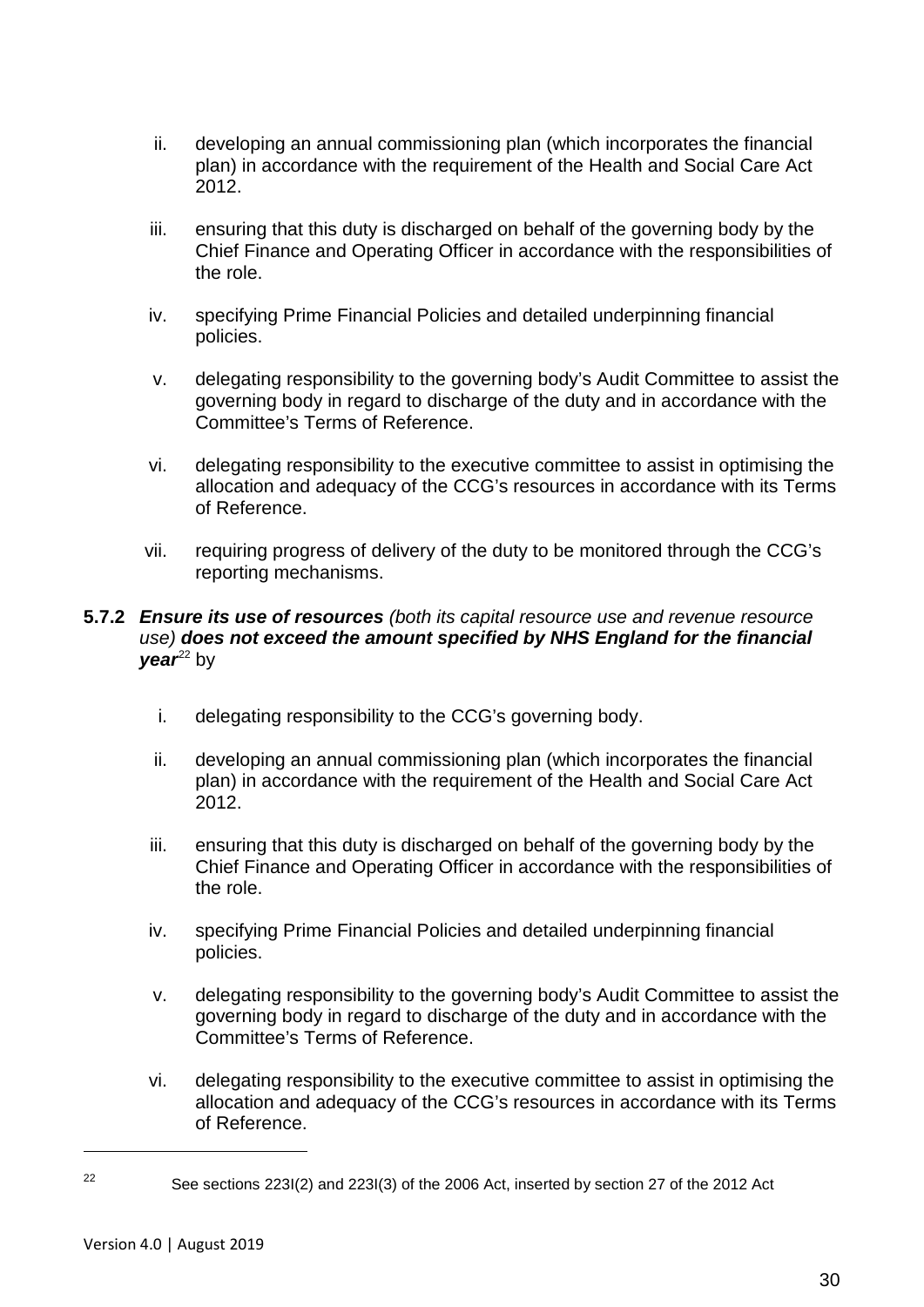vii. requiring progress of delivery of the duty to be monitored through the CCG's reporting mechanisms.

#### **5.7.3** *Take account of any directions issued by NHS England, in respect of specified types of resource use in a financial year, to ensure the CCG does not exceed*  an amount specified by NHS England<sup>[23](#page-30-0)</sup> by

- i. delegating responsibility to the CCG's governing body.
- ii. developing an annual commissioning plan (which incorporates the financial plan) in accordance with the requirement of the Health and Social Care Act 2012.
- iii. ensuring that this duty is discharged on behalf of the governing body by the Chief Finance and Operating Officer in accordance with the responsibilities of the role.
- iv. delegating responsibility to the executive committee to assist in optimising the allocation and adequacy of the CCG's resources in accordance with its terms of reference.
- v. requiring progress of delivery of the duty to be monitored through the CCG's reporting mechanisms.

#### **5.7.4** *Publish an explanation of how the CCG spent any payment in respect of*  **quality** made to it by NHS England<sup>[24](#page-30-1)</sup> by

- i. delegating responsibility to the CCG's governing body.
- ii. ensuring that this duty is discharged on behalf of the governing body by the Accountable Officer and the specific lead officer delegated by the Accountable Officer to oversee its discharge the explanation to be published on the CCG's website at [www.newcastlegatesheadccg.nhs.uk,](file://ntpcts60/Shared_Info/CCGs/Alliance/Merger%20Documents/Pre%20submission/Constitution/www.newcastlegatesheadccg.nhs.uk) available upon request for inspection at the CCG's headquarters, or upon application by post, Riverside House, Goldcrest Way, Newburn Riverside (Business Park), Newcastle upon Tyne. NE15 8NY, or by e-mail to ngccg.enquiries@nhs.net.
- **5.7.5** The CCG has also delegated the following additional functions to the Governing Body. Any delegated functions must be exercised within the procedural framework established by the CCG and primarily set out in the Standing Orders and OSoD:

<span id="page-30-0"></span><sup>&</sup>lt;sup>23</sup> See section 223J of the 2006 Act, inserted by section 27 of the 2012 Act

<span id="page-30-1"></span>See section 223K(7) of the 2006 Act, inserted by section 27 of the 2012 Act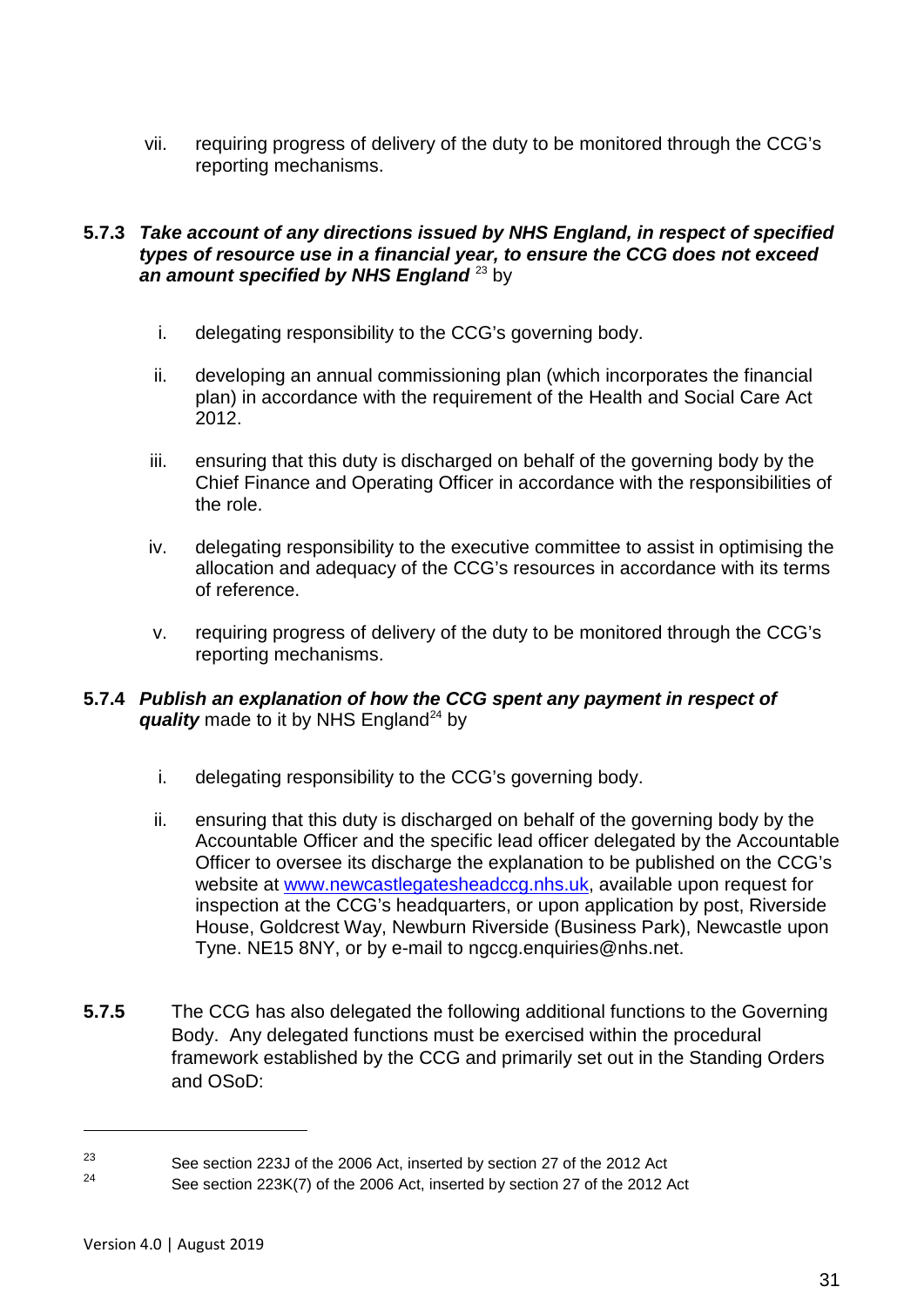- leading the development of vision and strategy for the CCG;
- overseeing and monitoring quality improvement;
- approving the CCG's Commissioning Plans and its consultation arrangements;
- stimulating innovation and modernisation;
- overseeing and monitoring performance;
- overseeing risk assessment and securing assurance actions to mitigate identified strategic risks:
- promoting a culture of strong engagement with patients, their carers, Members, the public and other stakeholders about the activity and progress of the CCG;
- ensuring good governance and leading a culture of good governance throughout the CCG.

The detailed procedures for the Governing Body, including voting arrangements, are set out in the standing orders.

## <span id="page-31-0"></span>**5.8 Composition of the Governing Body**

- **5.8.1** This part of the constitution describes the make-up of the Governing Body roles. Further information about the individuals who fulfil these roles can be found on our website [www.newcastlegatesheadccg.nhs.uk](http://www.newcastlegatesheadccg.nhs.uk/)
- **5.8.2** The Governing Body is comprised of:
	- a) The Clinical Chair
	- b) The Assistant Clinical Chair
	- c) The Deputy Chair (Lay Member)
	- d) Five further lay members
	- e) Four representatives of member practices
	- f) The Accountable Officer
	- g) The Chief Finance and Operating Officer
	- h) A Secondary Care Specialist Doctor;
	- i) A registered nurse
	- j) The Medical Director
	- k) Director for Newcastle System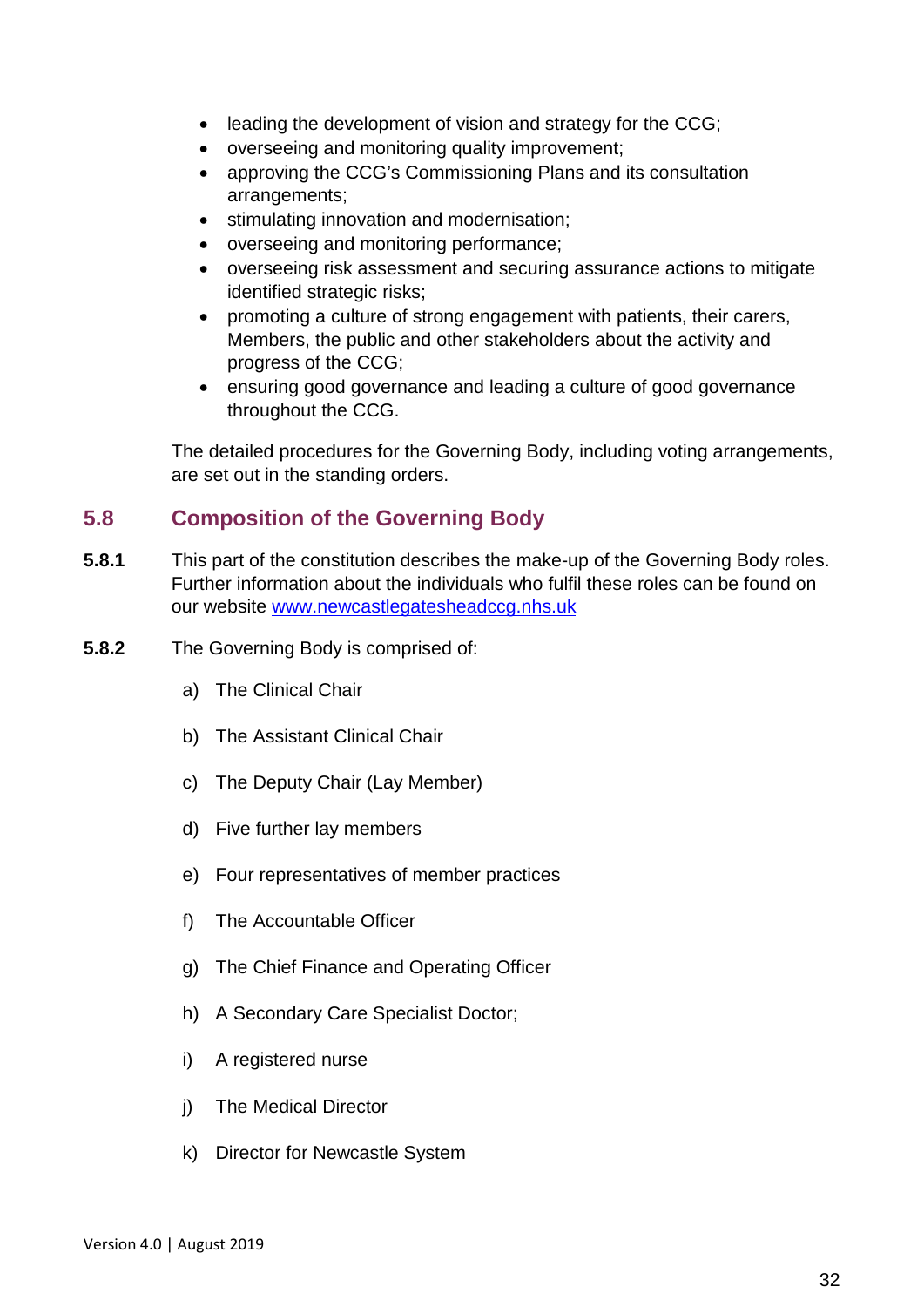- l) Director for Gateshead System
- m) Director of Complex Care and Commissioning

## <span id="page-32-0"></span>**5.9 Additional Attendees at the Governing Body Meetings**

- **5.9.1** The CCG Governing Body may invite other person(s) to attend all or any of its meetings, or part(s) of a meeting, in order to assist it in its decision-making and in its discharge of its functions as it sees fit. Any such person may be invited by the chair to speak and participate in debate, but may not vote.
- **5.9.2** The CCG Governing Body will regularly invite the following individuals to attend any or all of its meetings as attendees:
	- Directors of Public Health for Newcastle and Gateshead (or representatives)
	- The CCG Head of Corporate Affairs

## <span id="page-32-1"></span>**5.10 Appointments to the Governing Body**

- **5.10.1** The process of appointing GPs to the Governing Body, the selection of the Chair, and the appointment procedures for other Governing Body Members are set out in the standing orders.
- **5.10.2** Also set out in standing orders are the details regarding the tenure of office for each role and the procedures for resignation and removal from office.

#### <span id="page-32-2"></span>**5.11 Committees and Sub-Committees**

- **5.11.1** The CCG may establish Committees and Sub-Committees of the CCG.
- **5.11.2** The Governing Body may establish Committees and Sub-Committees.
- **5.11.3** Each Committee and Sub-Committee established by either the CCG or the Governing Body operates under terms of reference and membership agreed by the CCG or Governing Body as relevant. Appropriate reporting and assurance mechanisms must be developed as part of agreeing terms of reference for Committees and Sub-Committees.
- **5.11.4** With the exception of the Remuneration Committee, any Committee or Sub-Committee established in accordance with clause 5.11 may consist of or include persons other than Members or employees of the CCG.
- **5.11.5** All members of the Remuneration Committee will be members of the CCG Governing Body.

## <span id="page-32-3"></span>**5.12 Committees of the Governing Body**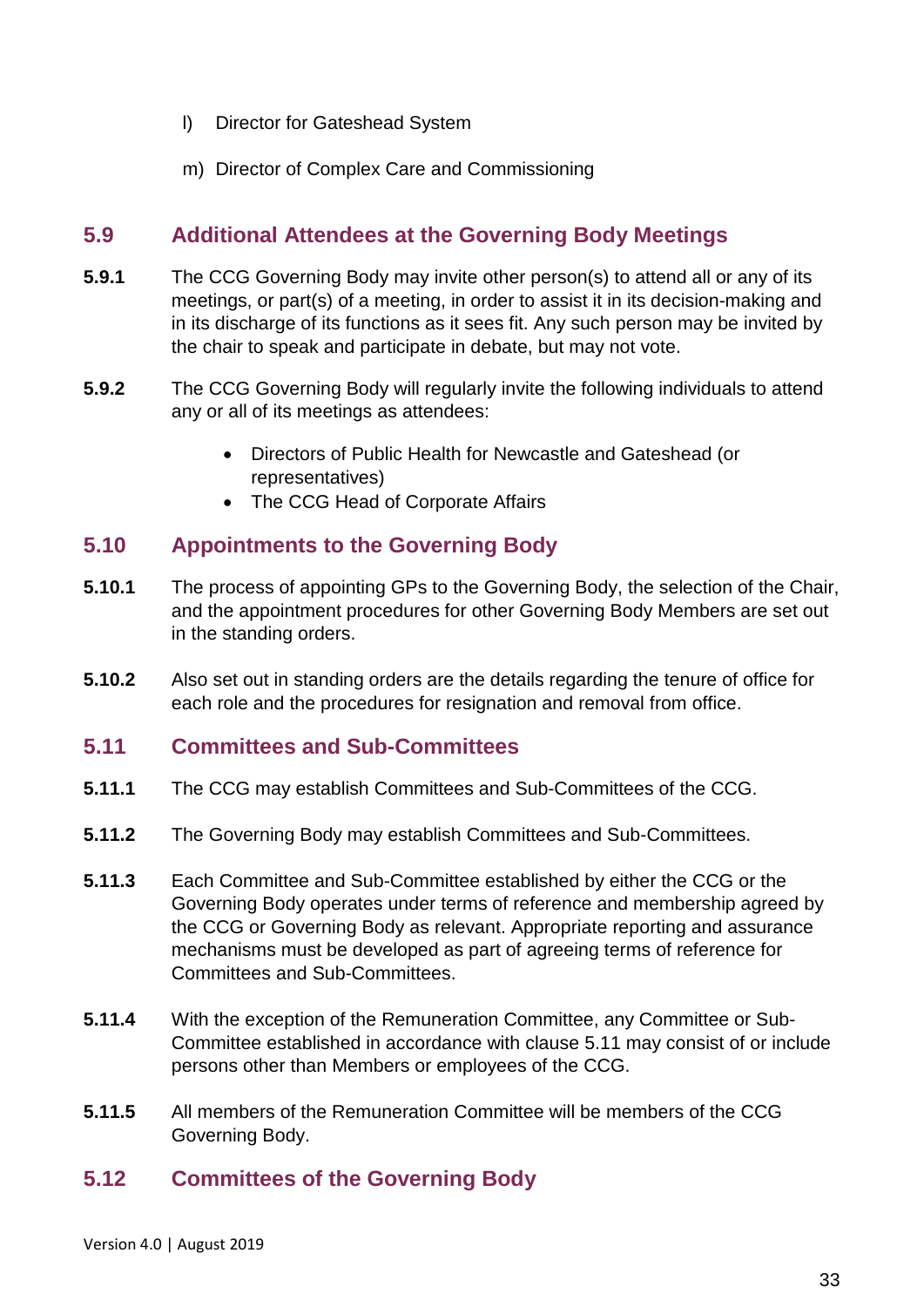- **5.12.1** The Governing Body will maintain the following statutory or mandated Committees:
- **5.12.2 Audit Committee:** This Committee is accountable to the Governing Body and provides the Governing Body with an independent and objective view of the CCG's compliance with its statutory responsibilities. The Committee is responsible for arranging appropriate internal and external audit.
- **5.12.3** The Audit Committee will be chaired by a Lay Member who has qualifications, expertise or experience to enable them to lead on finance and audit matters and members of the Audit Committee may include people who are not Governing Body members.
- **5.12.4 Remuneration Committee:** This Committee is accountable to the Governing Body and makes recommendations to the Governing Body about the remuneration, fees and other allowances (including pension schemes) for employees and other individuals who provide services to the CCG.
- **5.12.5** The Remuneration Committee will be chaired by a lay member other than the audit chair and only members of the Governing Body may be members of the Remuneration Committee.
- **5.12.6 Primary Care Commissioning Committee** This committee is required by the terms of the delegation from NHS England in relation to primary care commissioning functions. The Primary Care Commissioning Committee reports to the Governing Body and to NHS England. Membership of the Committee is determined in accordance with the requirements of *Managing Conflicts of Interest: Revised statutory Guidance for CCGs 2017*. This includes the requirement for a lay member Chair and a lay Vice Chair.
- **5.12.7** None of the above Committees may operate on a joint committee basis with another CCG(s).
- **5.12.8** The terms of reference for each of the above committees are included in Appendix 2 to this constitution and form part of the constitution.
- **5.12.9** The Governing Body has also established a number of other Committees to assist it with the discharge of its functions:
	- Commissioning Forum
	- Executive Committee
	- Quality, Safety and Risk Committee
	- Northern CCG Joint Committee
- **5.12.10** Further information about these Committees, including terms of reference, are published on the CCGs website [www.newcastlegatesheadccg.nhs.uk](http://www.newcastlegatesheadccg.nhs.uk/)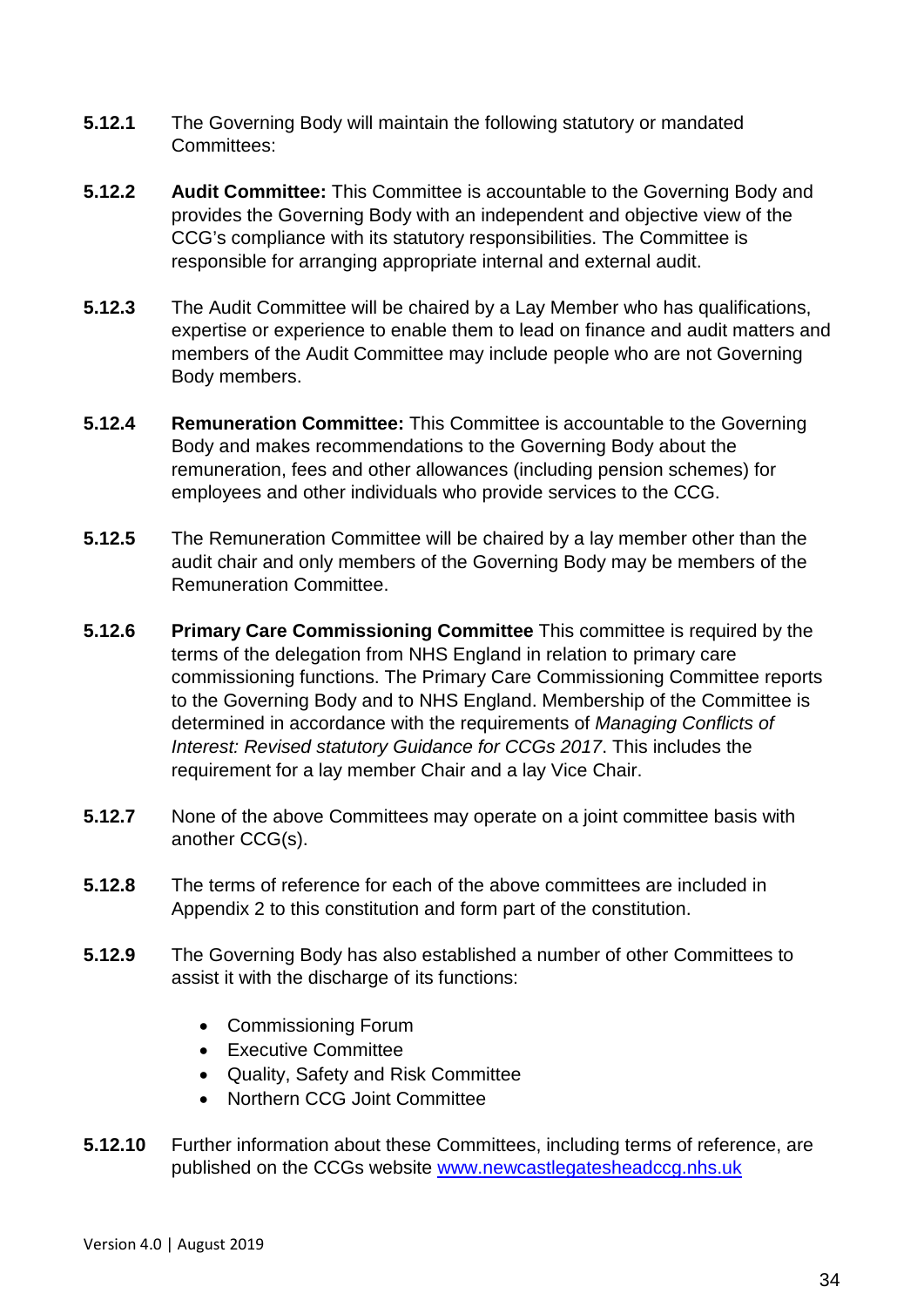## <span id="page-34-0"></span>**5.13 Collaborative Commissioning Arrangements**

- **5.12.1** The CCG wishes to work collaboratively with its partner organisations in order to assist it with meeting its statutory duties, particularly those relating to integration. The following provisions set out the framework that will apply to such arrangements.
- **5.12.2** In addition to the formal joint working mechanisms envisaged below, the Governing Body may enter into strategic or other transformation discussions with its partner organisations, on behalf of the CCG.
	- a) The Governing Body must ensure that appropriate reporting and assurance mechanisms are developed as part of any partnership or other collaborative arrangements. This will include reporting arrangements to the Governing Body, at appropriate intervals;
	- b) engagement events or other review sessions to consider the aims, objectives, strategy and progress of the arrangements; and
	- c) progress reporting against identified objectives.
- **5.12.3** When delegated responsibilities are being discharged collaboratively, the collaborative arrangements, whether formal joint working or informal collaboration, must:
	- a) identify the roles and responsibilities of those CCGs or other partner organisations that have agreed to work together and, if formal joint working is being used, the legal basis for such arrangements;
	- b) specify how performance will be monitored and assurance provided to the Governing Body on the discharge of responsibilities, so as to enable the Governing Body to have appropriate oversight as to how system integration and strategic intentions are being implemented;
	- c) set out any financial arrangements that have been agreed in relation to the collaborative arrangements, including identifying any pooled budgets and how these will be managed and reported in annual accounts;
	- d) specify under which of the CCG's supporting policies the collaborative working arrangements will operate;
	- e) specify how the risks associated with the collaborative working arrangement will be managed and apportioned between the respective parties;
	- f) set out how contributions from the parties, including details around assets, employees and equipment to be used, will be agreed and managed;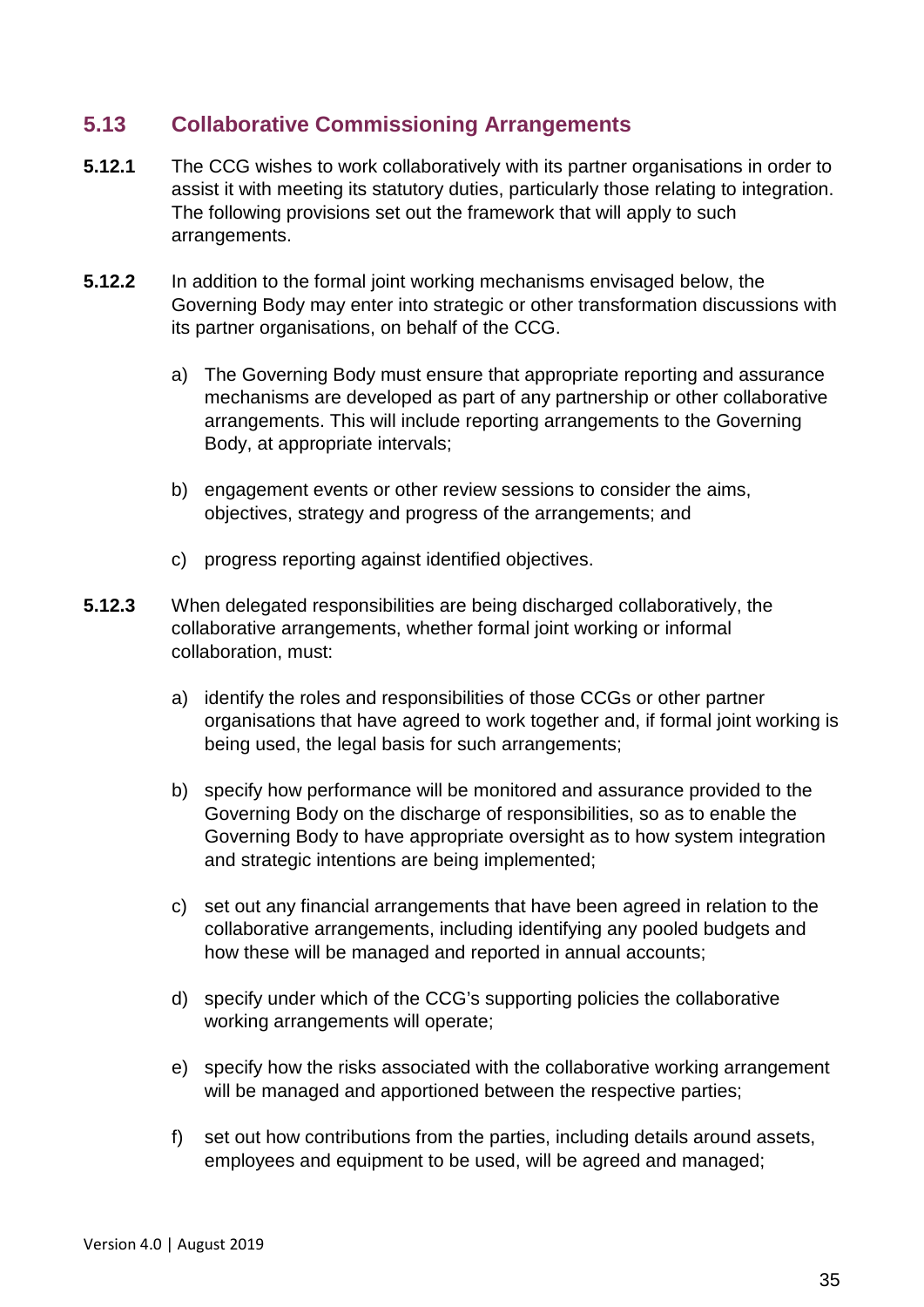- g) identify how disputes will be resolved and the steps required to safely terminate the working arrangements;
- h) specify how decisions are communicated to the collaborative partners.

## <span id="page-35-0"></span>**5.13 Joint Commissioning Arrangements with Local Authority Partners**

- **5.13.1** The CCG will work in partnership with its Local Authority partners to reduce health and social inequalities and to promote greater integration of health and social care.
- **5.13.2** Partnership working between the CCG and its Local Authority partners might include collaborative commissioning arrangements, including joint commissioning under section 75 of the 2006 Act, where permitted by law. In this instance, and to the extent permitted by law, the CCG delegates to the Governing Body the ability to enter into arrangements with one or more relevant Local Authority in respect of:
	- a) Delegating specified commissioning functions to the Local Authority;
	- b) Exercising specified commissioning functions jointly with the Local Authority;
	- c) Exercising any specified health related functions on behalf of the Local Authority.
- **5.13.3** For purposes of the arrangements described in 5.13.2, the Governing Body may:
	- a) agree formal and legal arrangements to make payments to, or receive payments from, the Local Authority, or pool funds for the purpose of joint commissioning;
	- b) make the services of its employees or any other resources available to the Local Authority; and
	- c) receive the services of the employees or the resources from the Local Authority
	- d) where the Governing Body makes an agreement with one or more Local Authority as described above, the agreement will set out the arrangements for joint working, including details of:
		- how the parties will work together to carry out their commissioning functions;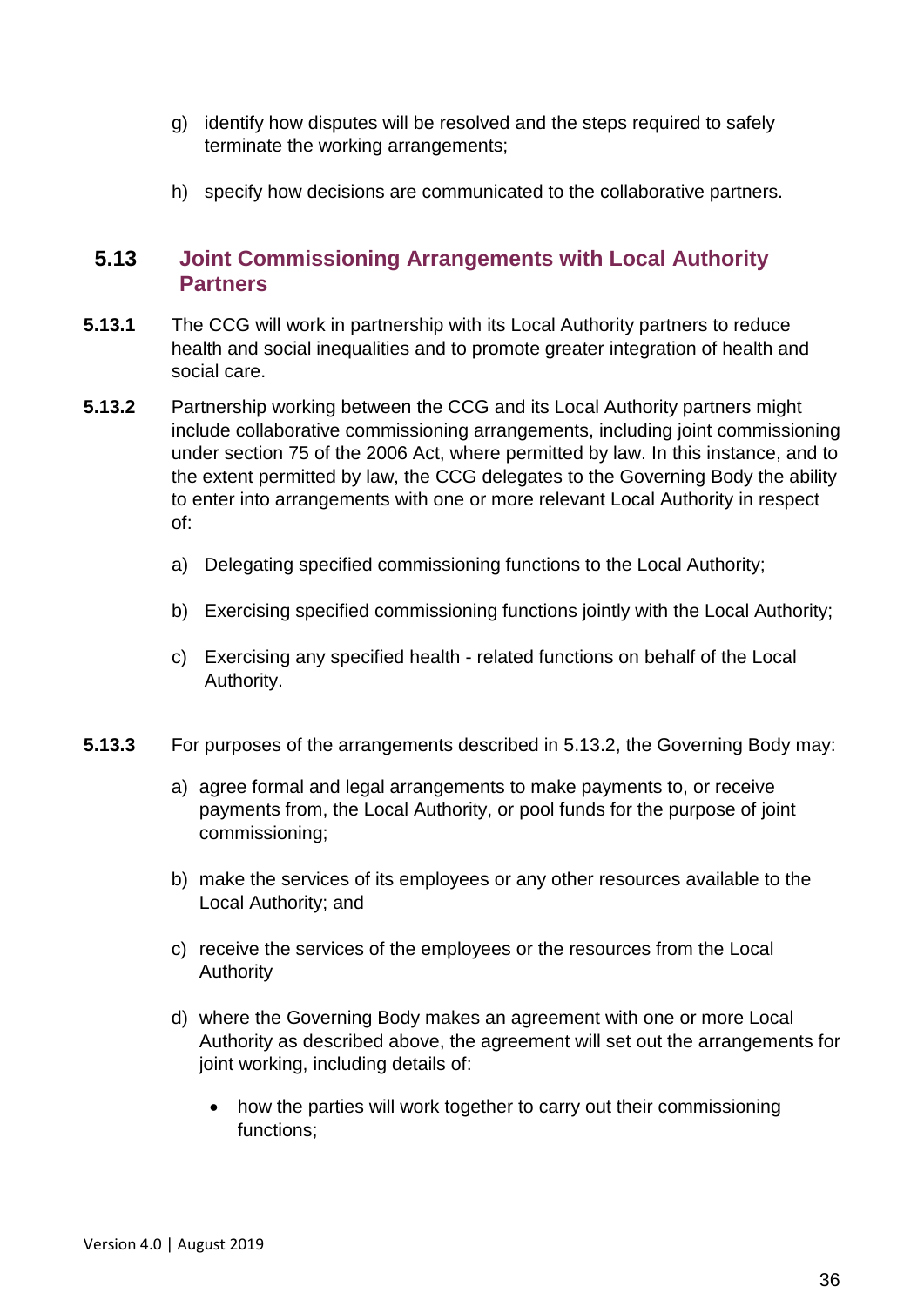- the duties and responsibilities of the parties, and the legal basis for such arrangements;
- how risk will be managed and apportioned between the parties;
- financial arrangements, including payments towards a pooled fund and management of that fund;
- contributions from each party, including details of any assets, employees and equipment to be used under the joint working arrangements; and
- the liability of the CCG to carry out its functions, notwithstanding any joint arrangements entered into.
- **5.13.4** The liability of the CCG to carry out its functions will not be affected where the CCG enters into arrangements pursuant to paragraph 5.13.2 above.

#### **5.14 Joint Arrangements**

- **5.14.1** The CCG has entered into a Northern CCG Joint Committee to make decisions on subjects recommended to it by the Northern CCG Forum. These will be confined to issues that pertain to all CCG areas in Cumbria and the North East, namely the commissioning of Specialist acute services and 111 services.
- **5.14.2** Expansion of the scope of the Joint Committee will only follow from the unanimous agreement of member CCGs and in line with an annually agreed work programme.
- **5.14.3** The Joint Committee is open to membership of the following CCGs:
	- NHS Darlington CCG
	- NHS Durham Dales, Easington & Sedgefield CCG
	- NHS Hambleton, Richmondshire & Whitby CCG
	- NHS Hartlepool & Stockton CCG
	- NHS Newcastle Gateshead CCG
	- NHS North Cumbria CCG
	- NHS North Durham CCG
	- NHS Northumberland CCG
	- NHS North Tyneside CCG
	- NHS South Tees CCG
	- NHS South Tyneside CCG
	- NHS Sunderland CCG
- **5.14.4** The main activities of the Joint Committee include, but are not limited to, the following: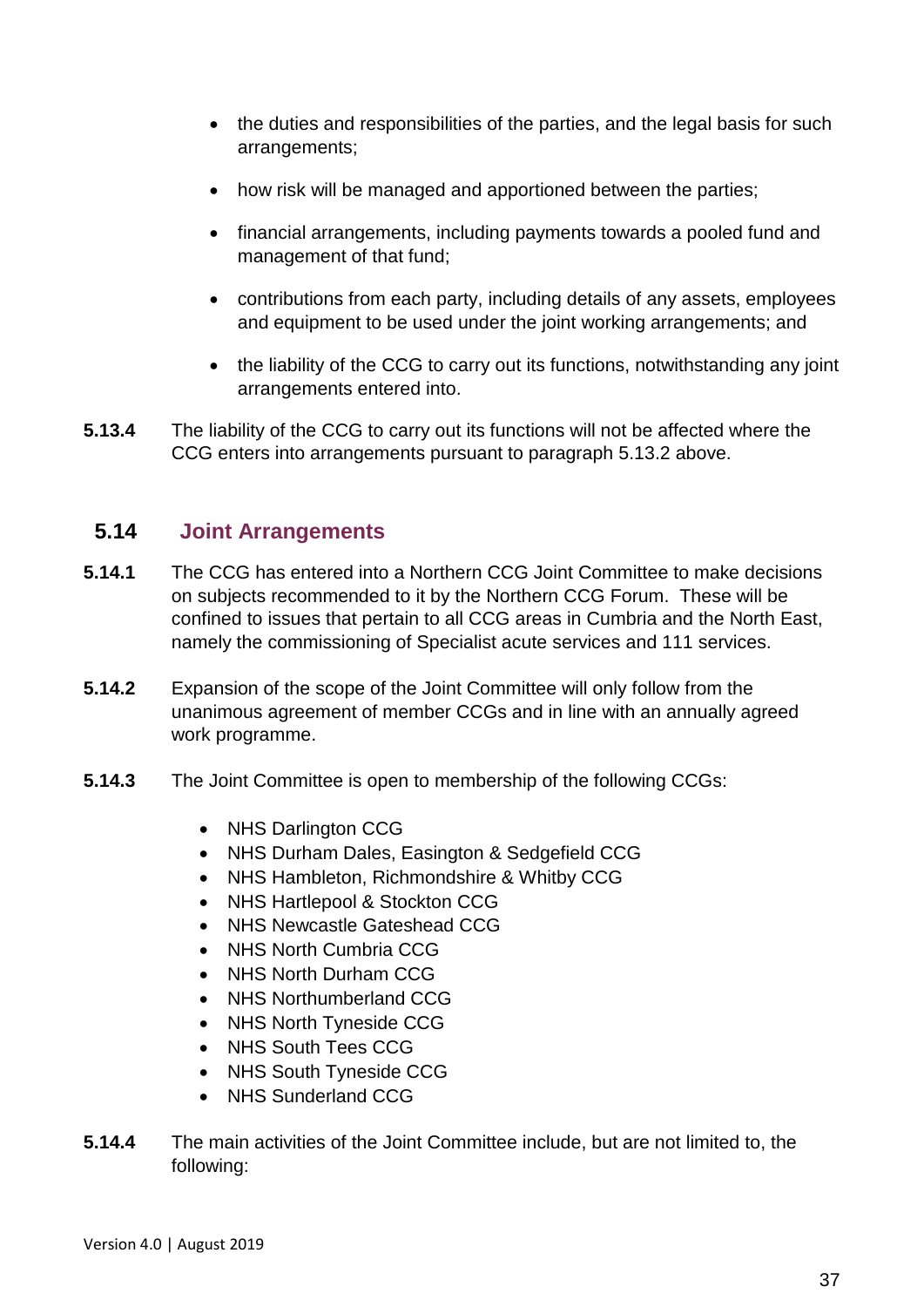- **5.14.5** In accordance with statutory powers under s.14Z3 of the NHS Act 2006, the proposed Northern CCG Joint Committee will be able to make decisions on procuring services and awarding contracts, chiefly to the providers of specialised acute and ambulance services. In discharging this function the committee will:
	- Determine the options appraisal process for commissioning services, including agreeing the evaluation criteria and weighting of the criteria
	- Where appropriate, determine the method and scope of the consultation process, and make any necessary decisions arising from a Pre-Consultation Business Case (and the decision to go run a formal consultation process). That includes any determination on the viability of models of care preconsultation and during formal consultation processes, as set out in s.13Q, s.14Z2 and s.242 of the NHS Act 2006 (as amended).
	- Approve the formal report on the outcome of the consultation that incorporates all of the representations received in order to reach a decision, taking into account all of the information collated and representations received in relation to the consultation process.
	- Make decisions to satisfy any legal requirements associated with consulting the public and making decisions arising from it, ensuring that individual CCGs' retained duties can be met.

## **5.15 Joint Commissioning Arrangements – Other CCGs**

- <span id="page-37-0"></span>**5.15.1** The CCG may work together with other CCGs in the exercise of its Commissioning Functions.
- **5.15.2** The CCG delegates its powers and duties under 5.15 to the Governing Body and all references in this part to the CCG should be read as the Governing Body, except to the extent that they relate to the continuing liability of the CCG under any joint arrangements.
- **5.15.3** The CCG may make arrangements with one or more other CCGs in respect of:
	- a) delegating any of the CCG's commissioning functions to another CCG;
	- b) exercising any of the Commissioning Functions of another CCG; or
	- c) exercising jointly the Commissioning Functions of the CCG and another CCG.
- **5.15.4** For the purposes of the arrangements described at 5.15.3, the CCG may:
	- a) make payments to another CCG;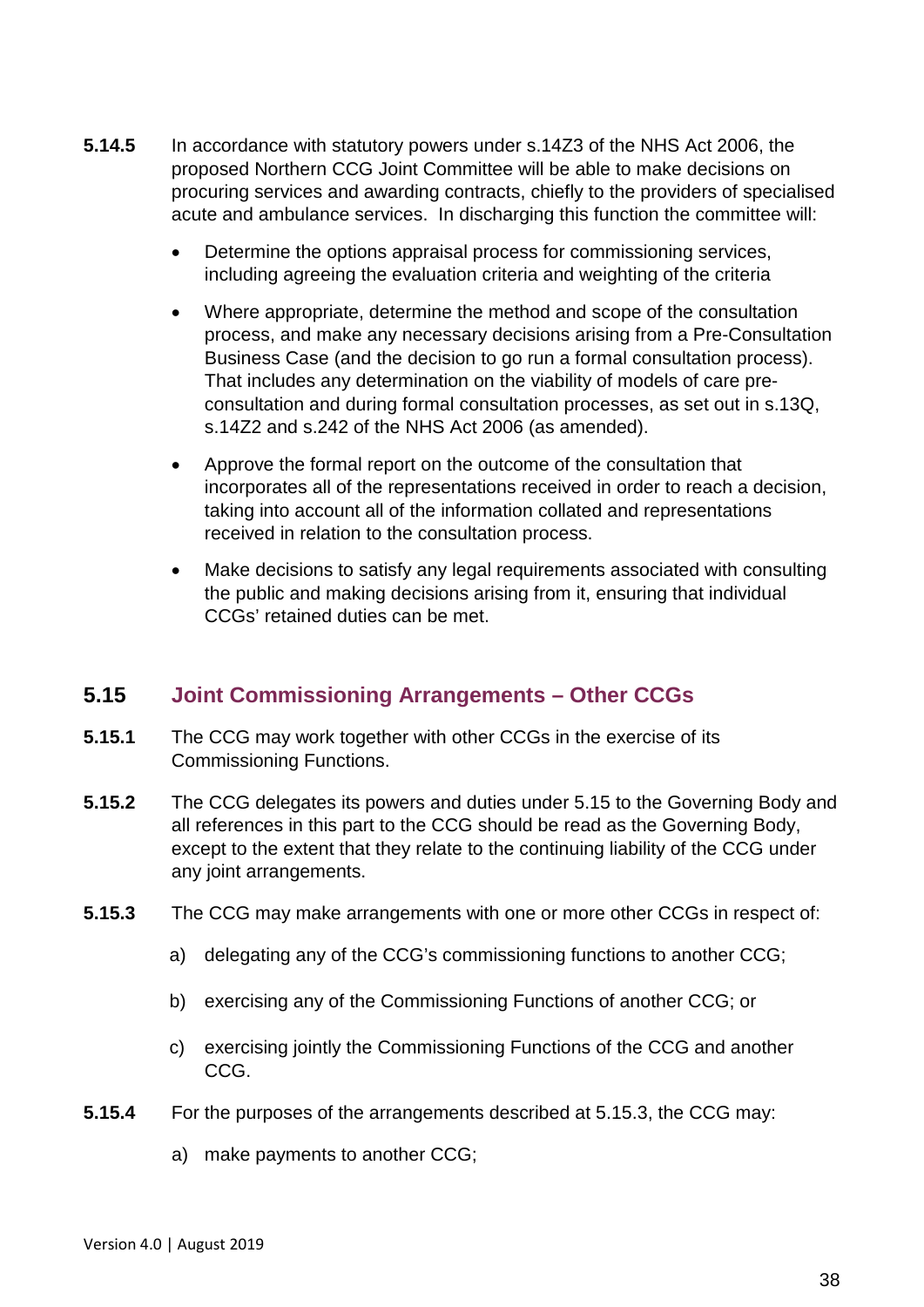- b) receive payments from another CCG; or
- c) make the services of its employees or any other resources available to another CCG; or
- d) receive the services of the employees or the resources available to another CCG.
- **5.15.5** Where the CCG makes arrangements which involve all the CCGs exercising any of their commissioning functions jointly, a joint committee may be established to exercise those functions.
- **5.15.6** For the purposes of the arrangements described above, the CCG may establish and maintain a pooled fund made up of contributions by all of the CCGs working together jointly pursuant to paragraph 5.15.3 above. Any such pooled fund may be used to make payments towards expenditure incurred in the discharge of any of the commissioning functions in respect of which the arrangements are made.
- **5.15.7** Where the CCG makes arrangements with another CCG as described at paragraph 5.15.3 above, the CCG shall develop and agree with that CCG an agreement setting out the arrangements for joint working including details of:
	- a) how the parties will work together to carry out their commissioning functions;
	- b) the duties and responsibilities of the parties, and the legal basis for such arrangements;
	- c) how risk will be managed and apportioned between the parties;
	- d) financial arrangements, including payments towards a pooled fund and management of that fund;
	- e) contributions from the parties, including details around assets, employees and equipment to be used under the joint working arrangements.
- **5.15.8** The responsibility of the CCG to carry out its functions will not be affected where the CCG enters into arrangements pursuant to paragraph [0](#page-37-0) above.
- **5.15.9** The liability of the CCG to carry out its functions will not be affected where the CCG enters into arrangements pursuant to paragraph 5.15.1 above.
- **5.15.10** Only arrangements that are safe and in the interests of patients registered with Member practices will be approved by the Governing Body.
- **5.15.11** The Governing Body shall require, in all joint commissioning arrangements, that the lead Governing Body Member for the joint arrangements:
	- a) make a quarterly written report to the Governing Body;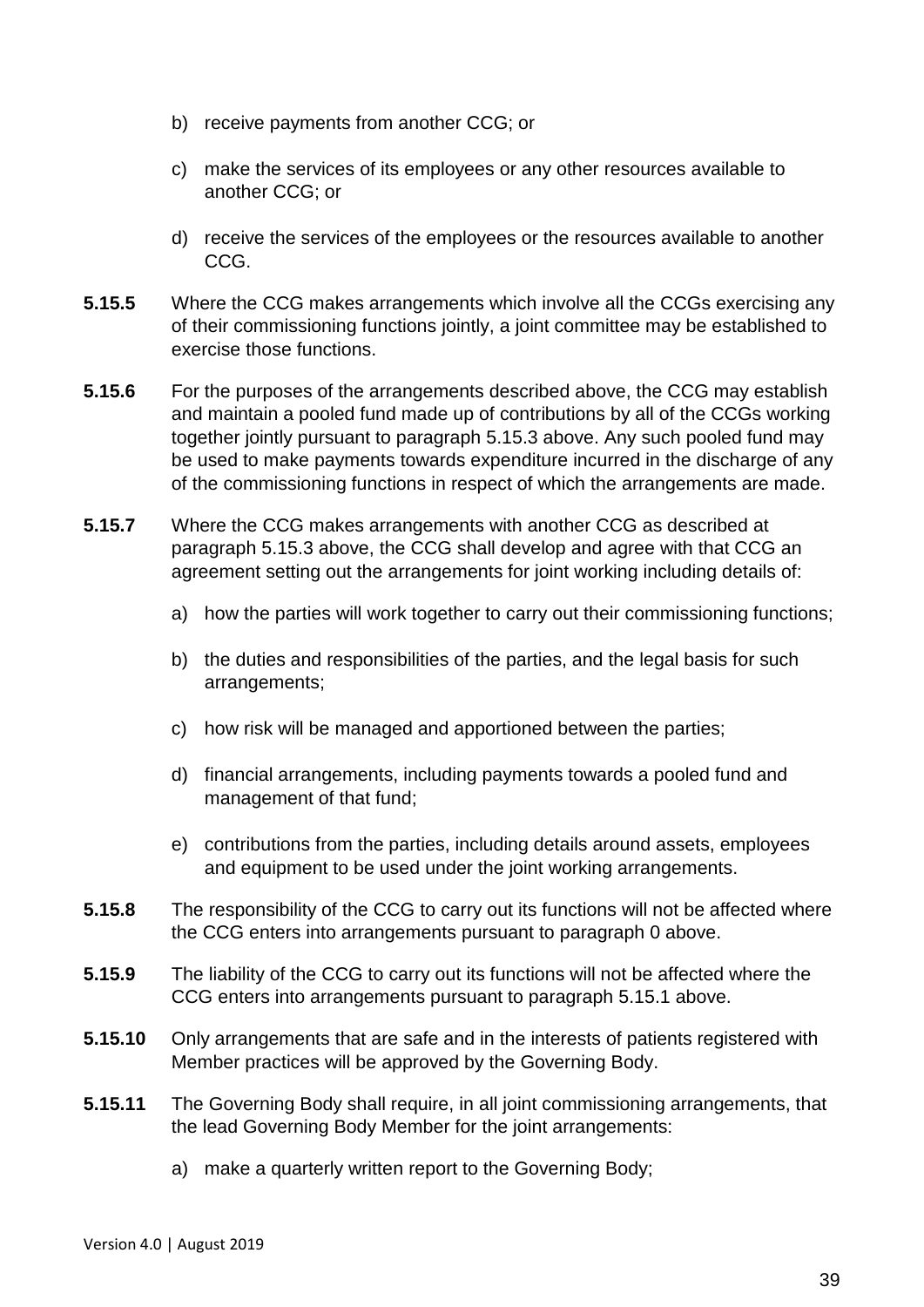- b) hold at least one annual engagement event to review the aims, objectives, strategy and progress of the joint commissioning arrangements; and
- c) publish an annual report on progress made against objectives.
- **5.15.12** Should a joint commissioning arrangement prove to be unsatisfactory the Governing Body of the CCG can decide to withdraw from the arrangement, but has to give six months' notice to partners to allow for credible alternative arrangements to be put in place, with new arrangements starting from the beginning of the next new financial year after the expiration of the six months' notice period.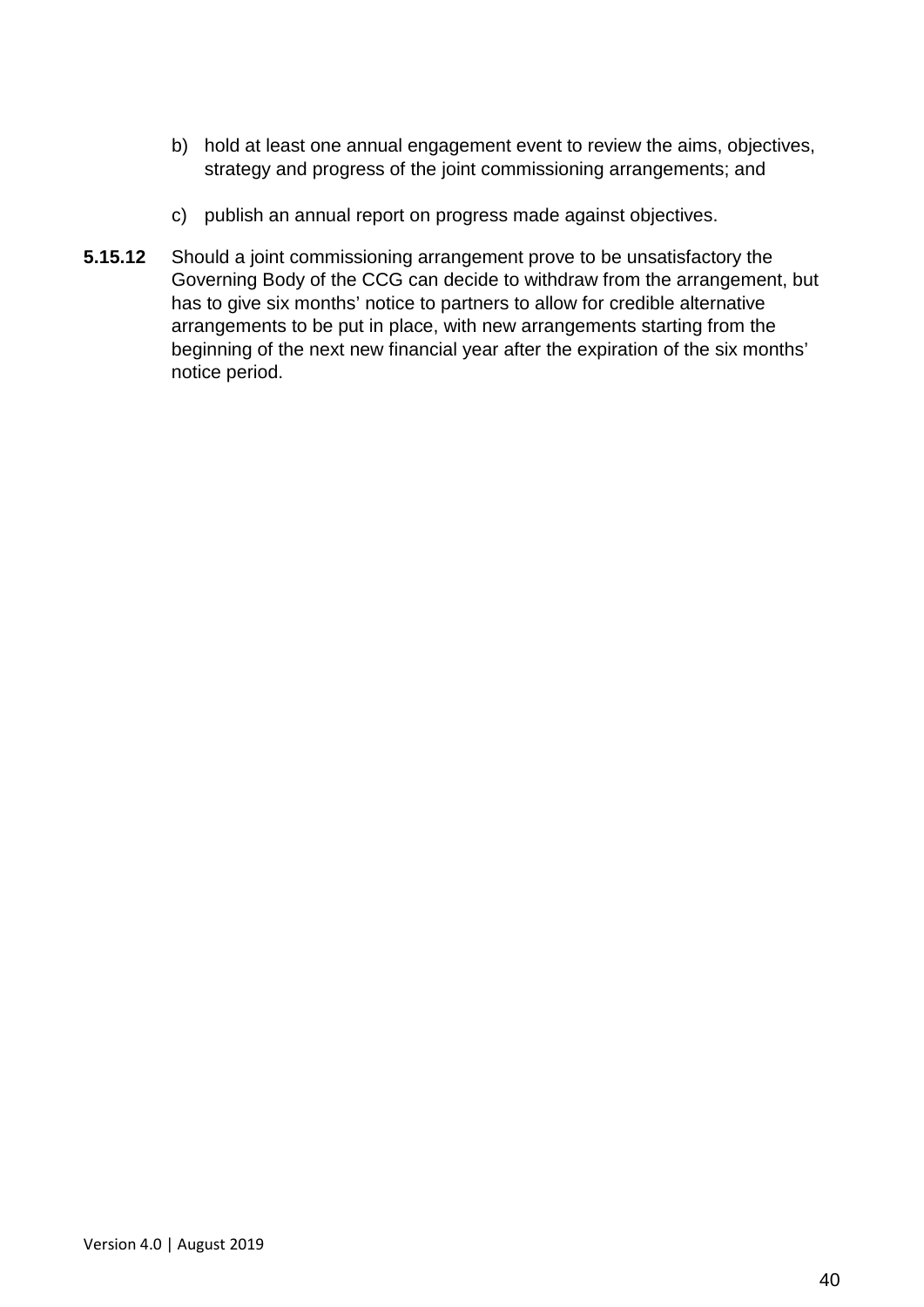#### **5.16 Joint Commissioning Arrangements with NHS England**

- **5.16.1** The CCG may work together with NHS England. This can take the form of joint working in relation to the CCG's functions or in relation to NHS England's functions.
- **5.16.2** The CCG delegates its powers and duties under 5.16 to the Governing Body and all references in this part to the CCG should be read as the Governing Body, except to the extent that they relate to the continuing liability of the CCG under any joint arrangements.
- **5.16.3** In terms of either the CCG's functions or NHS England's functions, the CCG and NHS England may make arrangements to exercise any of their specified commissioning functions jointly.
- **5.16.4** The arrangements referred to in paragraph 5.16.3 above may include other CCGs, a combined authority or a local authority.
- **5.16.5** Where joint commissioning arrangements pursuant to 5.16.3 above are entered into, the parties may establish a Joint Committee to exercise the commissioning functions in question. For the avoidance of doubt, this provision does not apply to any functions fully delegated to the CCG by NHS England, including but not limited to those relating to primary care commissioning.
- **5.16.6** Arrangements made pursuant to 5.16.3 above may be on such terms and conditions (including terms as to payment) as may be agreed between NHS England and the CCG.
- **5.16.7** Where the CCG makes arrangements with NHS England (and another CCG if relevant) as described at paragraph 5.16.3 above, the CCG shall develop and agree with NHS England a framework setting out the arrangements for joint working, including details of:
	- a) how the parties will work together to carry out their commissioning functions;
	- b) the duties and responsibilities of the parties, and the legal basis for such arrangements;
	- c) how risk will be managed and apportioned between the parties;
	- d) financial arrangements, including, if applicable, payments towards a pooled fund and management of that fund;
	- e) contributions from the parties, including details around assets, employees and equipment to be used under the joint working arrangements.
- **5.16.8** Where any joint arrangements entered into relate to the CCG's functions, the liability of the CCG to carry out its functions will not be affected where the CCG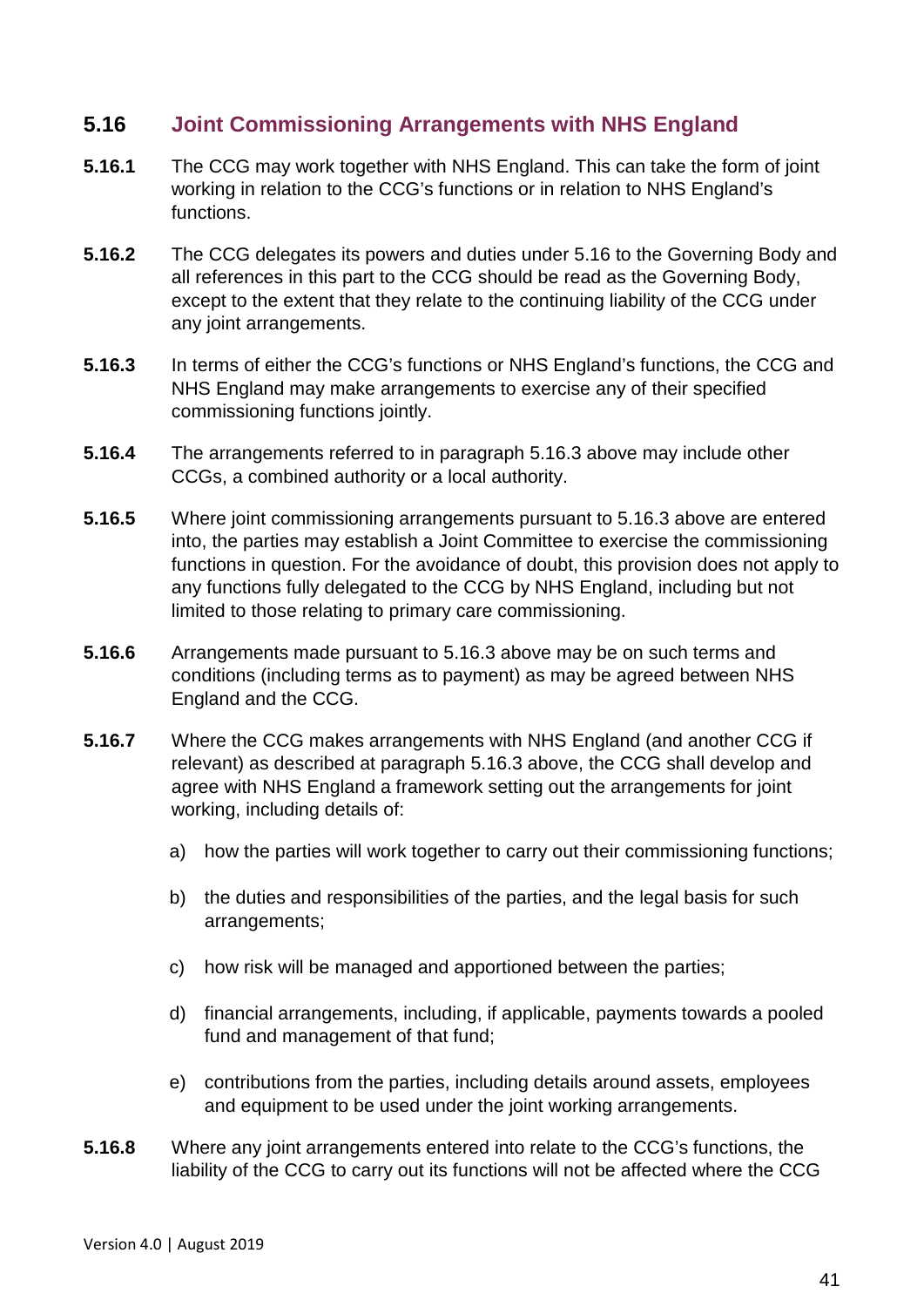enters into arrangements pursuant to paragraph 5.16.3 above. Similarly, where the arrangements relate to NHS England's functions, the liability of NHS England to carry out its functions will not be affected where it and the CCG enter into joint arrangements pursuant to 5.16.

- **5.16.9** The CCG will act in accordance with any further guidance issued by NHS England on co-commissioning.
- **5.16.10** Only arrangements that are safe and in the interests of patients registered with member practices will be approved by the Governing Body.
- **5.16.11** The Governing Body of the CCG shall require, in all joint commissioning arrangements that the lead Governing Body Member for the joint arrangements make;
	- a) make a quarterly written report to the Governing Body;
	- b) hold at least one annual engagement event to review the aims, objectives, strategy and progress of the joint commissioning arrangements; and
	- c) publish an annual report on progress made against objectives.
- **5.16.12** Should a joint commissioning arrangement prove to be unsatisfactory the Governing Body of the CCG can decide to withdraw from the arrangement but has to give six months' notice to partners to allow for credible alternative arrangements to be put in place, with new arrangements starting from the beginning of the next new financial year after the expiration of the six months' notice period.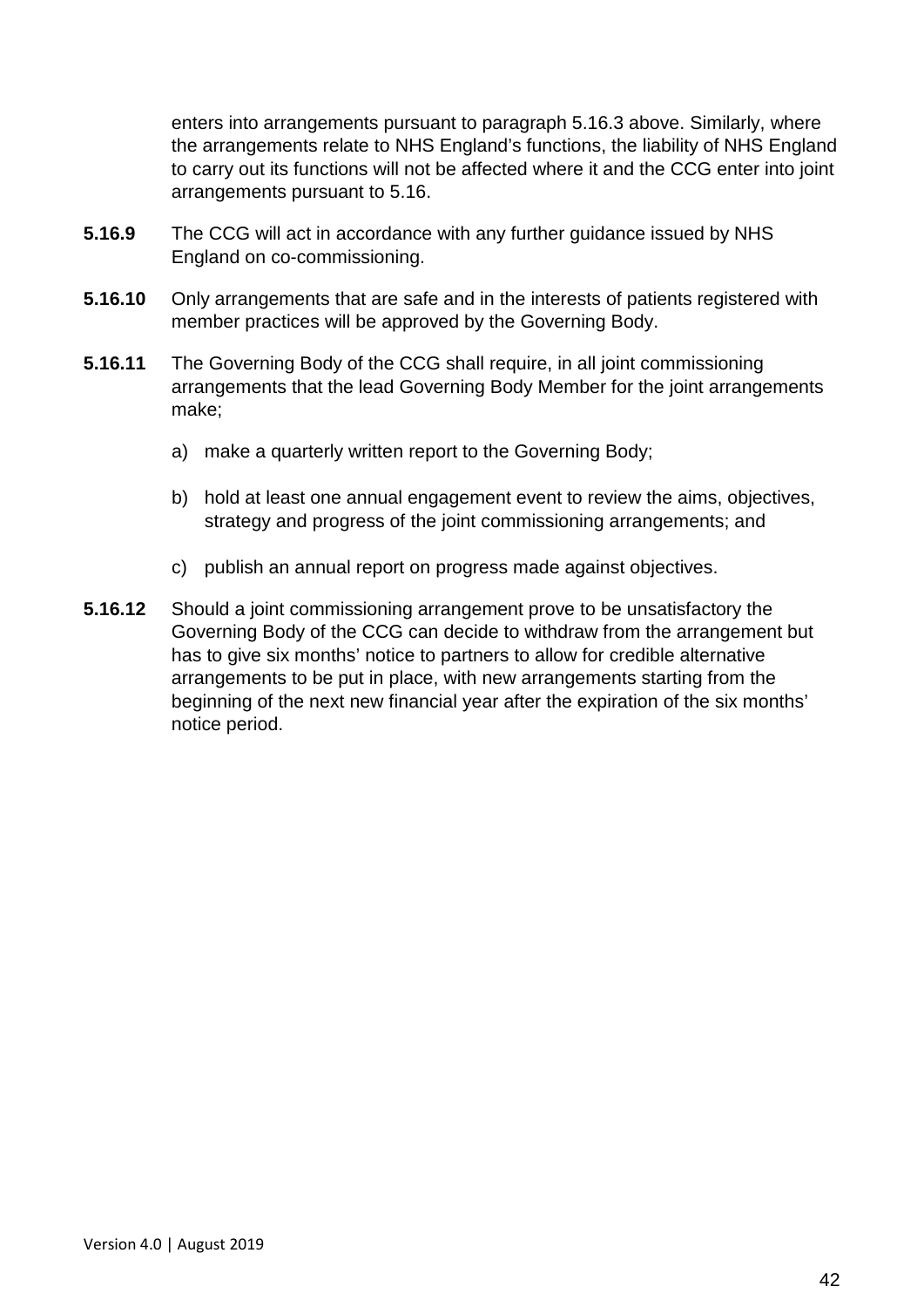# **6 Provisions for Conflict of Interest Management and Standards of Business Conduct**

#### **6.1 Conflicts of Interest**

- **6.1.1** As required by section 14O of the 2006 Act, the CCG has made arrangements to manage conflicts and potential conflicts of interest to ensure that decisions made by the CCG will be taken and seen to be taken without being unduly influenced by external or private interest.
- **6.1.2** The CCG has agreed policies and procedures for the identification and management of conflicts of interest.
- **6.1.3** Employees, Members, Committee and Sub-Committee members of the CCG and members of the Governing Body (and its Committees, Sub-Committees, Joint Committees) will comply with the CCG policy on conflicts of interest. Where an individual, including any individual directly involved with the business or decisionmaking of the CCG and not otherwise covered by one of the categories above, has an interest, or becomes aware of an interest which could lead to a conflict of interests in the event of the CCG considering an action or decision in relation to that interest, that must be considered as a potential conflict, and is subject to the provisions of this constitution and the Standards of Business Conduct Policy.
- **6.1.4** The CCG has appointed the Audit Chair to be the Conflicts of Interest Guardian. In collaboration with the CCG's governance lead, their role is to:
	- a) Act as a conduit for GP practice staff, members of the public and healthcare professionals who have any concerns with regards to conflicts of interest;
	- b) Be a safe point of contact for employees or workers of the CCG to raise any concerns in relation to conflicts of interest;
	- c) Support the rigorous application of conflict of interest principles and policies;
	- d) Provide independent advice and judgment to staff and members where there is any doubt about how to apply conflicts of interest policies and principles in an individual situation
	- e) Provide advice on minimising the risks of conflicts of interest.

#### **6.2 Declaring and Registering Interests**

- **6.2.1** The CCG will maintain registers of the interests of those individuals listed in the CCG's policy.
- **6.2.2** The CCG will, as a minimum, publish the registers of conflicts of interest and gifts and hospitality of decision making staff at least annually on the CCG website and make them available at our headquarters upon request.
- **6.2.3** All relevant persons for the purposes of NHS England's statutory guidance *Managing Conflicts of Interest: Revised Statutory Guidance for CCGs 2017* must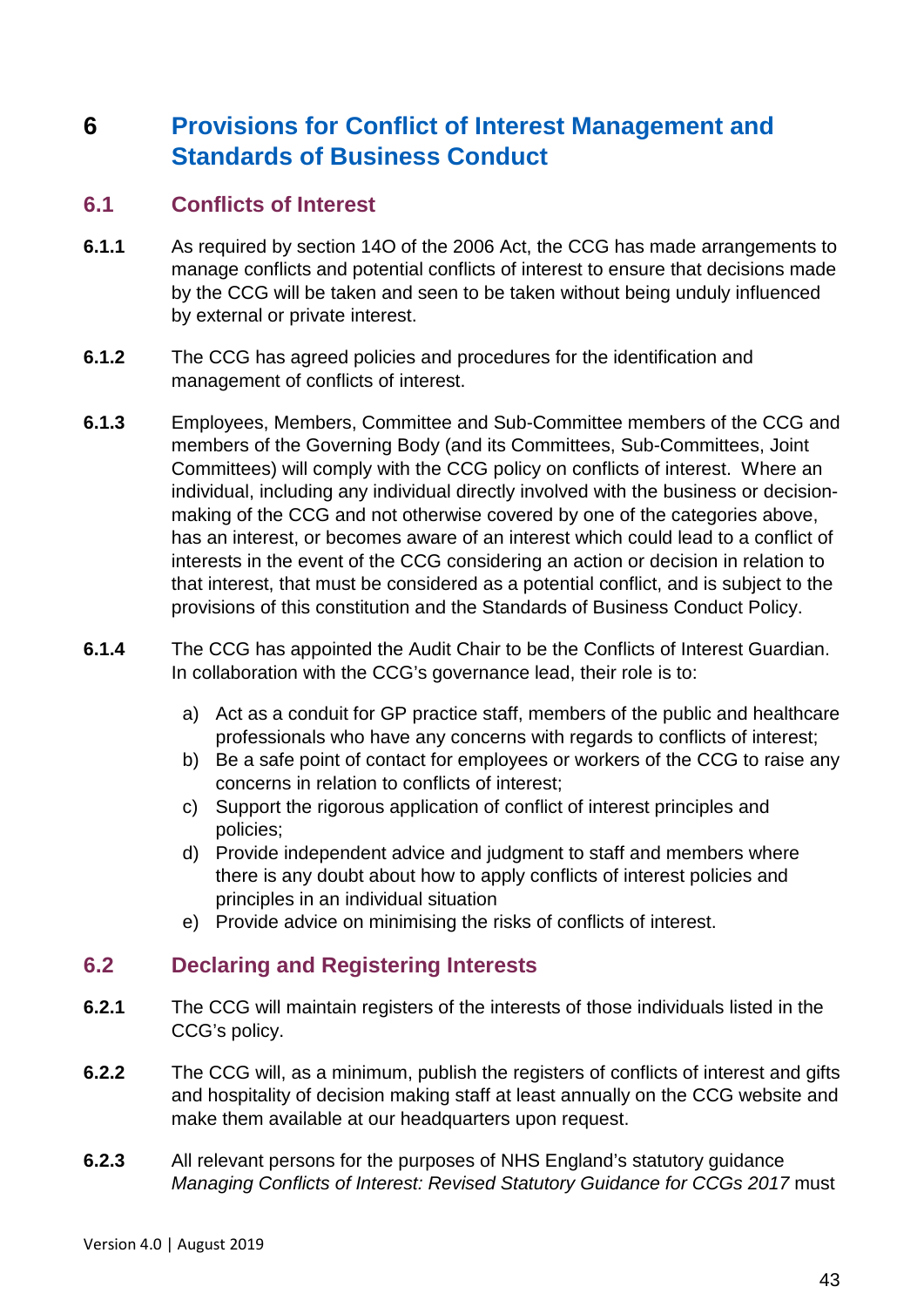declare any interests. Declarations should be made as soon as reasonably practicable and by law within 28 days after the interest arises. This could include interests an individual is pursuing. Interests will also be declared on appointment and during relevant discussion in meetings.

- **6.2.4** The CCG will ensure that, as a matter of course, declarations of interest are made and confirmed, or updated at least annually. All persons required to, must declare any interests as soon as reasonable practicable and by law within 28 days after the interest arises.
- **6.2.5** Interests (including gifts and hospitality) of decision making staff will remain on the public register for a minimum of six months. In addition, the CCG will retain a record of historic interests and offers/receipt of gifts and hospitality for a minimum of six years after the date on which it expired. The CCG's published register of interests states that historic interests are retained by the CCG for the specified timeframe and details of whom to contact to submit a request for this information.
- **6.2.6** Activities funded in whole or in part by 3<sup>rd</sup> parties who may have an interest in CCG business such as sponsored events, posts and research will be managed in accordance with the CCG policy to ensure transparency and that any potential for conflicts of interest are well-managed.

#### **6.3 Training in Relation to Conflicts of Interest**

**6.3.1** The CCG ensures that relevant staff and all Governing Body members receive training on the identification and management of conflicts of interest and that relevant staff undertake the NHS England Mandatory training.

#### **6.4 Standards of Business Conduct**

- **6.4.1** Employees, Members, Committee and Sub-Committee members of the CCG and members of the Governing Body (and its Committees, Sub-Committees, Joint Committees) will at all times comply with this Constitution and be aware of their responsibilities as outlined in it. They should:
	- act in good faith and in the interests of the CCG;
	- follow the Seven Principles of Public Life; set out by the Committee on Standards in Public Life (the Nolan Principles);
	- comply with the standards set out in the Professional Standards Authority guidance - *Standards for Members of NHS Boards and Clinical Commissioning Group Governing Bodies in England; and*
	- comply with the CCG's Standards of Business Conduct, including the requirements set out in the policy for managing conflicts of interest which is available on the CCG's website and will be made available on request.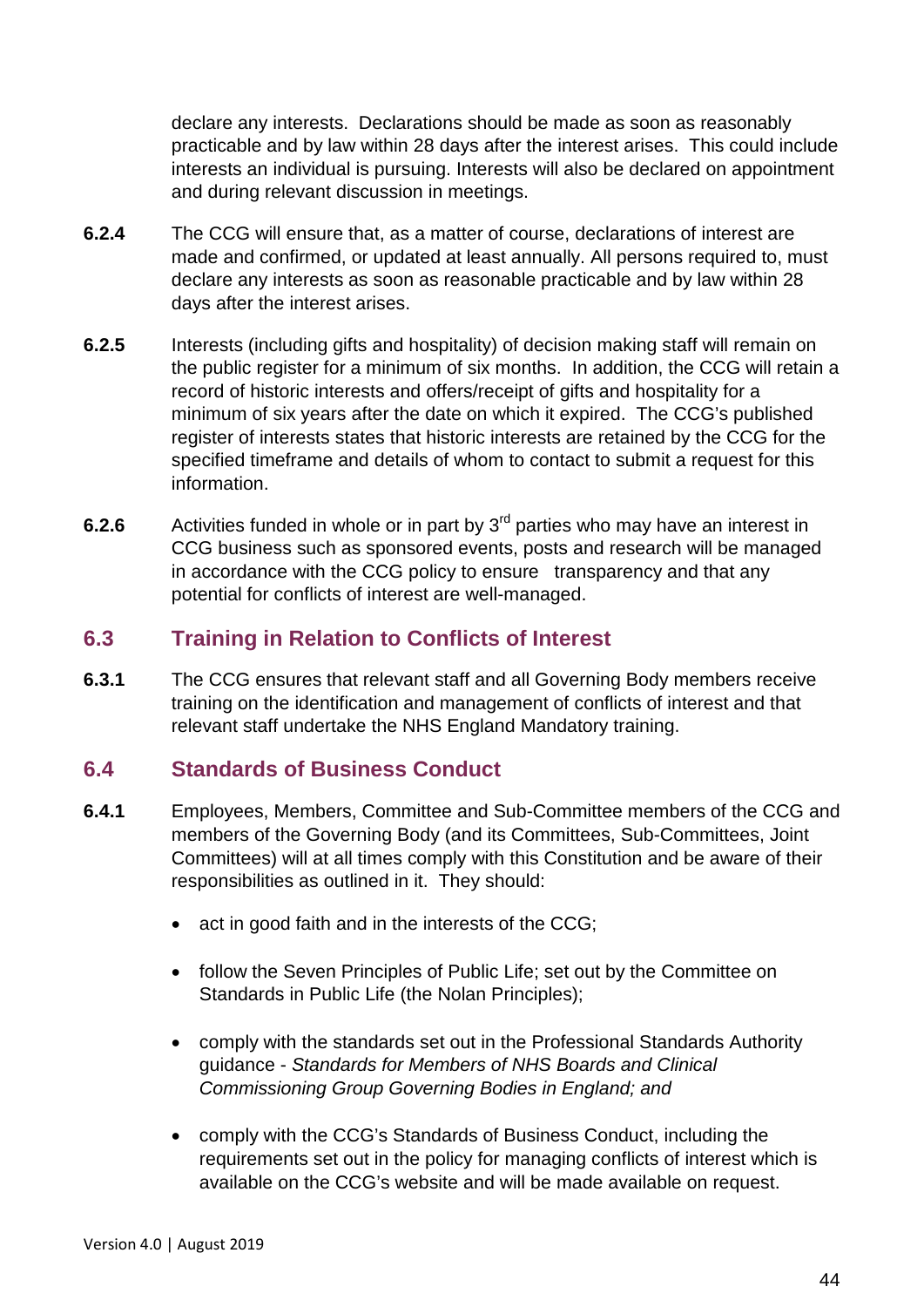**6.4.2** Individuals contracted to work on behalf of the CCG or otherwise providing services or facilities to the CCG will be made aware of their obligation with regard to declaring conflicts or potential conflicts of interest. This requirement will be written into their contract for services and is also outlined in the CCG's Standards of Business Conduct policy.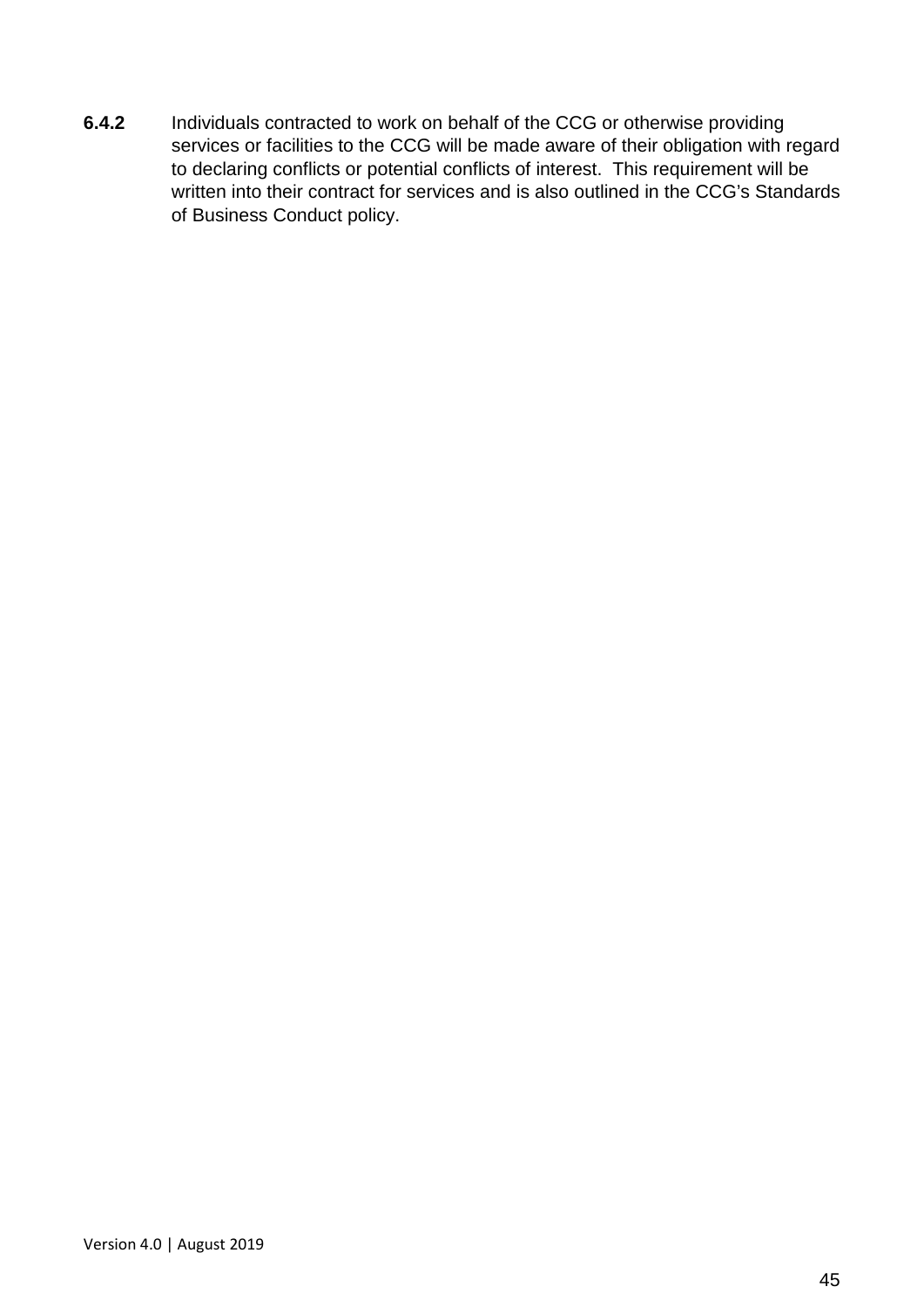# **Appendix 1: Definitions of Terms Used in This Constitution**

| 2006 Act                                  | <b>National Health Service Act 2006</b>                                                                                                                                                    |
|-------------------------------------------|--------------------------------------------------------------------------------------------------------------------------------------------------------------------------------------------|
| <b>Accountable Officer</b><br>(AO)        | an individual, as defined under paragraph 12 of Schedule 1A<br>of the 2006 Act, appointed by NHS England, with<br>responsibility for ensuring the group:                                   |
|                                           | complies with its obligations under:                                                                                                                                                       |
|                                           | sections 14Q and 14R of the 2006 Act,                                                                                                                                                      |
|                                           | sections 223H to 223J of the 2006 Act,                                                                                                                                                     |
|                                           | paragraphs 17 to 19 of Schedule 1A of the NHS Act 2006,<br>and                                                                                                                             |
|                                           | any other provision of the 2006 Act specified in a document<br>published by the Board for that purpose;                                                                                    |
|                                           | exercises its functions in a way which provides good value<br>for money.                                                                                                                   |
| Area                                      | The geographical area that the CCG has responsibility for,<br>as defined in part 2 of this constitution                                                                                    |
| Chair of the CCG<br>Governing Body        | The individual appointed by the CCG to act as chair of the<br>Governing Body and who is usually either a GP member or a<br>lay member of the Governing Body.                               |
| <b>Chief Finance</b><br>Officer (CFO)     | A qualified accountant employed by the group with<br>responsibility for financial strategy, financial management<br>and financial governance and who is a member of the<br>Governing Body. |
| Clinical<br>Commissioning<br>Groups (CCG) | A body corporate established by NHS England in<br>accordance with Chapter A2 of Part 2 of the 2006 Act.                                                                                    |
| Committee                                 | A Committee created and appointed by the membership of<br>the CCG or the Governing Body.                                                                                                   |
| Sub-Committee                             | A Committee created by and reporting to a Committee.                                                                                                                                       |
| Governing Body                            | The body appointed under section 14L of the NHS Act 2006,<br>with the main function of ensuring that a Clinical<br>Commissioning Group has made appropriate arrangements                   |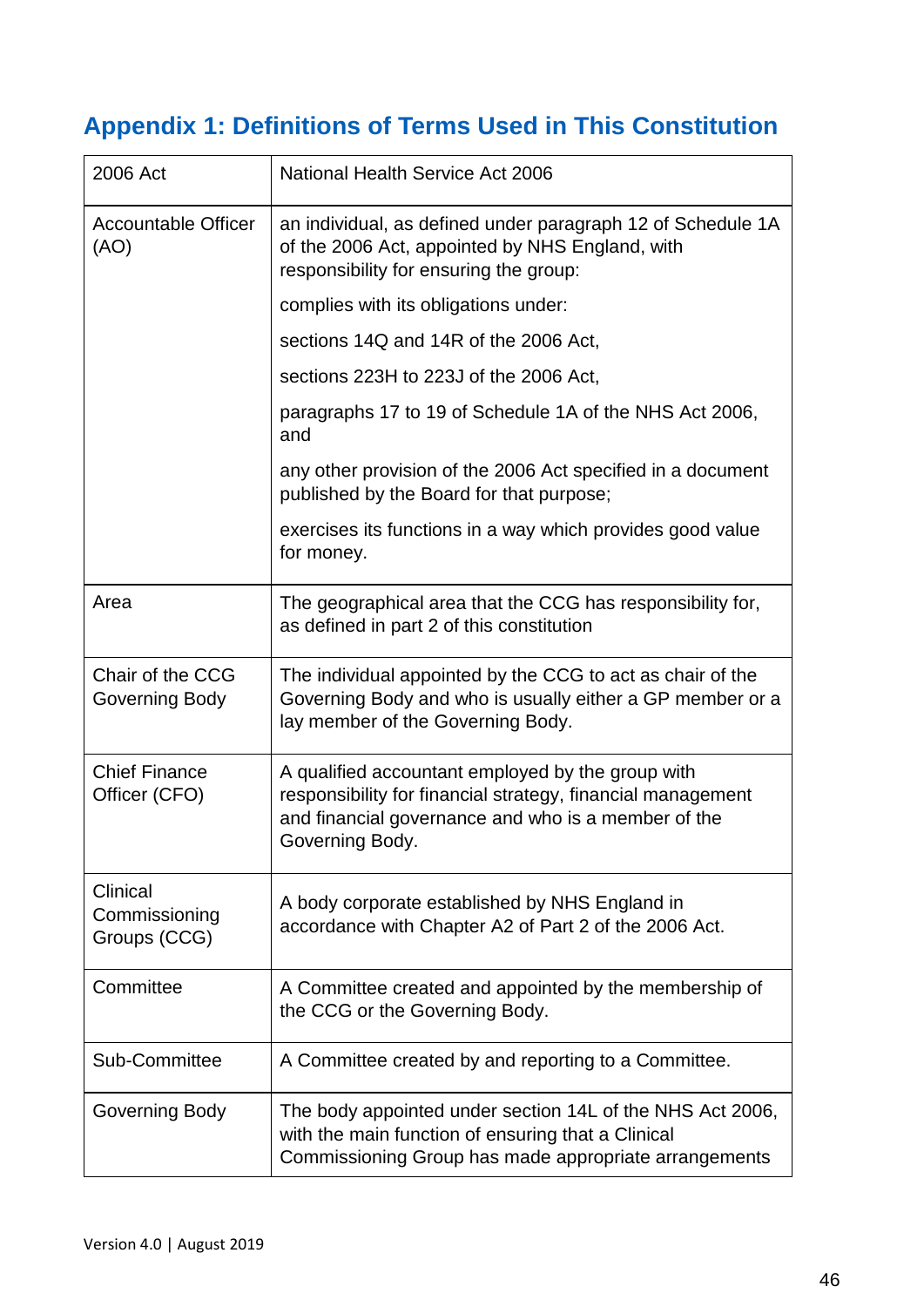|                                                   | for ensuring that it complies with its obligations under section<br>14Q under the NHS Act 2006, and such generally accepted<br>principles of good governance as are relevant to it.                                                                         |
|---------------------------------------------------|-------------------------------------------------------------------------------------------------------------------------------------------------------------------------------------------------------------------------------------------------------------|
| Governing Body<br>Member                          | Any individual appointed to the Governing Body of the CCG                                                                                                                                                                                                   |
| Healthcare<br>Professional                        | A Member of a profession that is regulated by one of the<br>following bodies:                                                                                                                                                                               |
|                                                   | the General Medical Council (GMC)                                                                                                                                                                                                                           |
|                                                   | the General Dental Council (GDC)                                                                                                                                                                                                                            |
|                                                   | the General Optical Council;                                                                                                                                                                                                                                |
|                                                   | the General Osteopathic Council                                                                                                                                                                                                                             |
|                                                   | the General Chiropractic Council                                                                                                                                                                                                                            |
|                                                   | the General Pharmaceutical Council                                                                                                                                                                                                                          |
|                                                   | the Pharmaceutical Society of Northern Ireland                                                                                                                                                                                                              |
|                                                   | the Nursing and Midwifery Council                                                                                                                                                                                                                           |
|                                                   | the Health and Care Professions Council                                                                                                                                                                                                                     |
|                                                   | any other regulatory body established by an Order in Council<br>under Section 60 of the Health Act 1999                                                                                                                                                     |
| Lay Member                                        | A lay Member of the CCG Governing Body, appointed by the<br>CCG. A lay Member is an individual who is not a Member of<br>the CCG or a healthcare professional (as defined above) or<br>as otherwise defined in law.                                         |
| <b>Primary Care</b><br>Commissioning<br>Committee | A Committee required by the terms of the delegation from<br>NHS England in relation to primary care commissioning<br>functions. The Primary Care Commissioning Committee<br>reports to NHS England and the Governing Body                                   |
| Professional<br><b>Standards Authority</b>        | An independent body accountable to the UK Parliament<br>which help Parliament monitor and improve the protection of<br>the public. Published Standards for Members of NHS Boards<br>and Clinical Commissioning Group Governing Bodies in<br>England in 2013 |
| Member/ Member<br>Practice                        | A provider of primary medical services to a registered patient<br>list, who is a Member of this CCG.                                                                                                                                                        |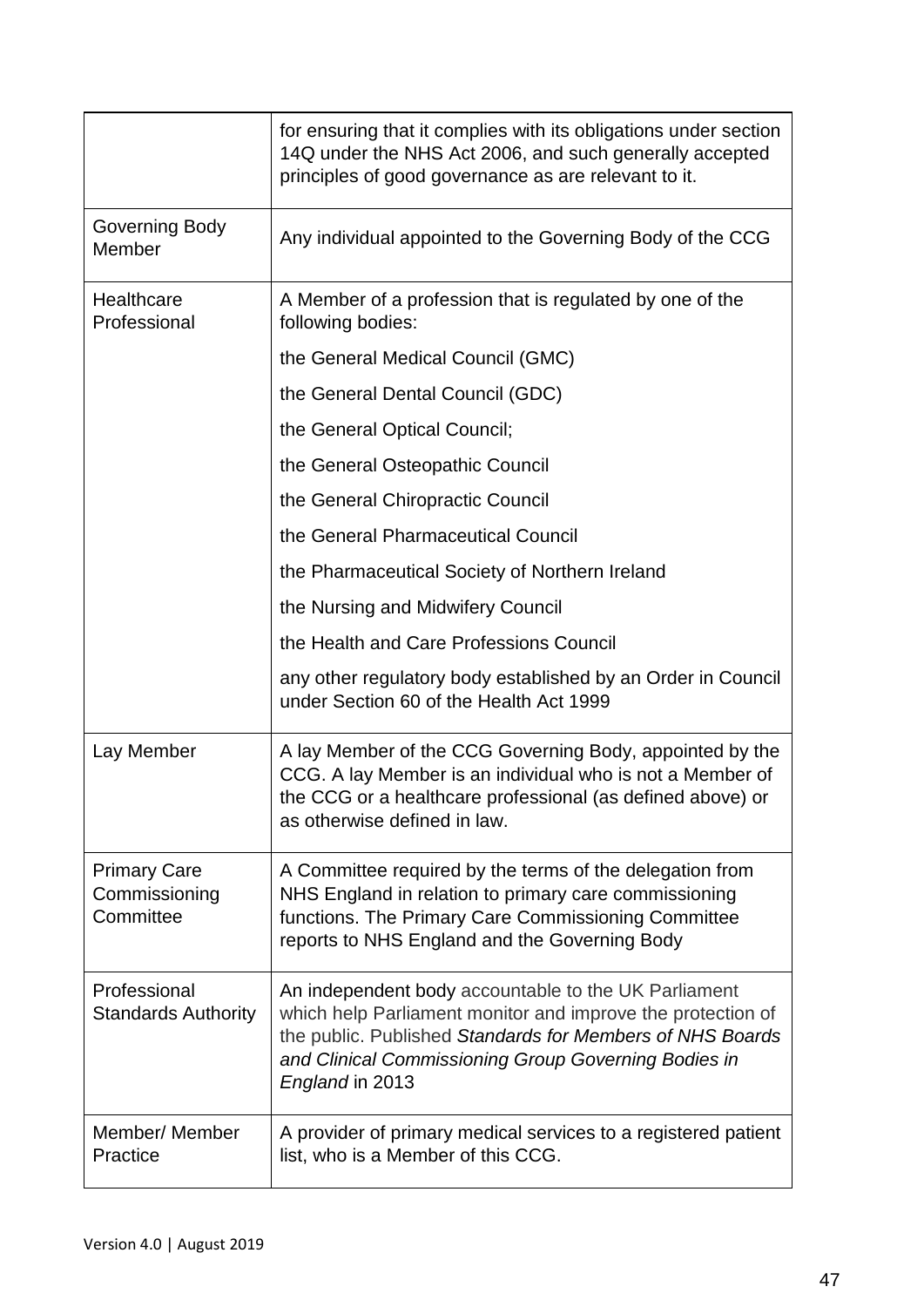| Member practice<br>representative | Member practices appoint a healthcare professional to act as<br>their practice representative in dealings between it and the<br>CCG, under regulations made under section 89 or 94 of the<br>2006 Act or directions under section 98A of the 2006 Act.                                                                                            |
|-----------------------------------|---------------------------------------------------------------------------------------------------------------------------------------------------------------------------------------------------------------------------------------------------------------------------------------------------------------------------------------------------|
| <b>NHS England</b>                | The operational name for the National Health Service<br>Commissioning Board.                                                                                                                                                                                                                                                                      |
| Registers of<br>interests         | Registers a group is required to maintain and make publicly<br>available under section 14O of the 2006 Act and the<br>statutory guidance issues by NHS England, of the interests<br>Of:                                                                                                                                                           |
|                                   | the Members of the group;                                                                                                                                                                                                                                                                                                                         |
|                                   | the Members of its CCG Governing Body;                                                                                                                                                                                                                                                                                                            |
|                                   | the Members of its Committees or Sub-Committees and<br>Committees or Sub-Committees of its CCG Governing Body;<br>and Its employees.                                                                                                                                                                                                              |
| <b>STP</b>                        | Sustainability and Transformation Partnerships – the<br>framework within which the NHS and local authorities have<br>come together to plan to improve health and social care over<br>the next few years. STP can also refer to the formal<br>proposals agreed between the NHS and local councils - a<br>"Sustainability and Transformation Plan". |
| <b>Joint Committee</b>            | Committees from two or more organisations that work<br>together with delegated authority from both organisations to<br>enable joint decision-making                                                                                                                                                                                               |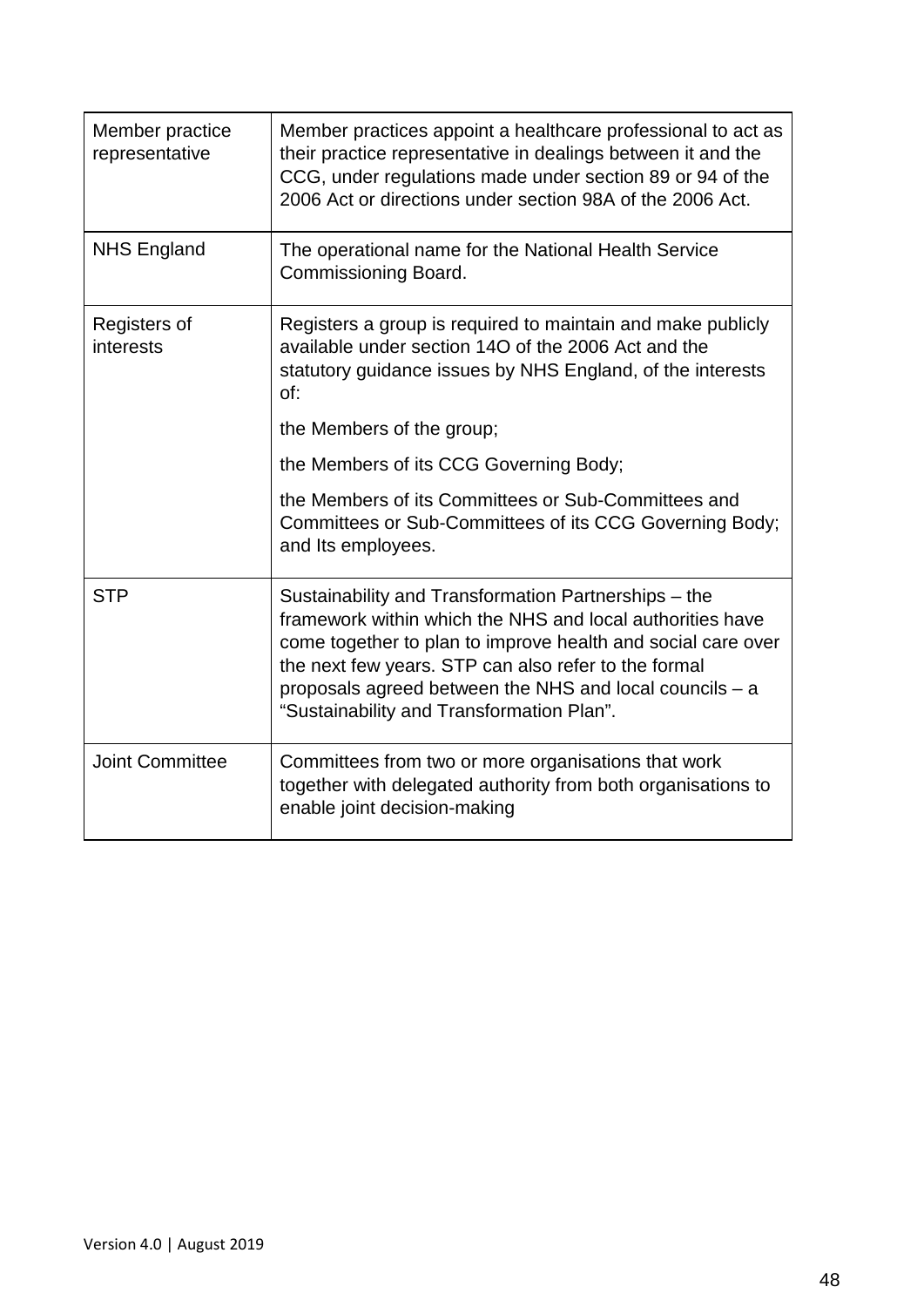**Appendix 2: Committee Terms of Reference**

**[Audit Committee](https://www.newcastlegatesheadccg.nhs.uk/wp-content/uploads/2017/04/NGCCG-Audit-Committee-Terms-of-Reference-v4-July-2019.pdf) [Remuneration Committee](https://www.newcastlegatesheadccg.nhs.uk/wp-content/uploads/2017/01/NGCCG-Remuneration-Committee-Terms-of-Reference-January-2019.pdf) [Primary Care Commissioning Committee](https://www.newcastlegatesheadccg.nhs.uk/wp-content/uploads/2017/04/NGCCG-Primary-Care-Commissioning-Committee-Terms-of-Reference-V3-July-2019.pdf)**

# **Appendix 3: Standing Orders**

## **1 STATUTORY FRAMEWORK AND STATUS**

#### **1.1 Introduction**

- 1.1.1 These standing orders have been drawn up to regulate the proceedings of the CCG so that the CCG can fulfil its obligations, as set out largely in the 2006 Act, as amended by the 2012 Act and related regulations. They are effective from the date the CCG is established.
- 1.1.2 The standing orders, together with the CCG's scheme of reservation and delegation and the CCG's prime financial policies, provide a procedural framework within which the CCG discharges its business. They set out:
	- i. the arrangements for conducting the business of the CCG;
	- ii. the appointment of member practice representatives;
	- iii. the procedure to be followed at meetings of the CCG, the governing body and any committees or sub-committees of the CCG or the governing body;
	- iv. the process to delegate powers,
	- v. the declaration of interests and standards of conduct.

These arrangements must comply, and be consistent where applicable, with requirements set out in the 2006 Act (as amended by the 2012 Act) and related regulations and take account as appropriate<sup>[25](#page-48-0)</sup> of any relevant guidance.

1.1.3 The standing orders, scheme of reservation and delegation and prime financial policies have effect as if incorporated into the CCG's constitution. CCG members,

 $\overline{a}$ 

<span id="page-48-0"></span><sup>&</sup>lt;sup>25</sup> Under some legislative provisions the CCG is obliged to have regard to particular guidance but under other circumstances guidance is issued as best practice guidance.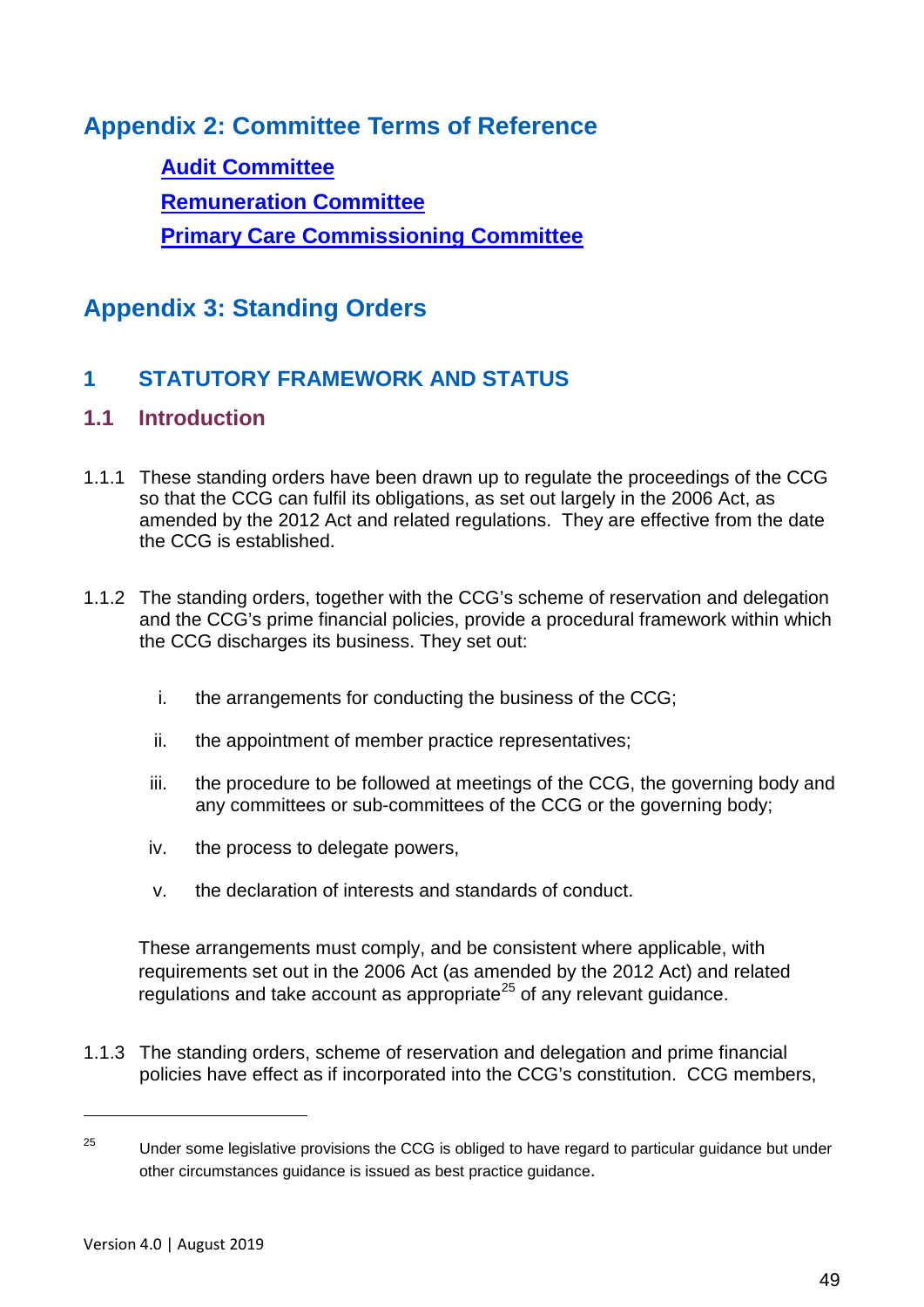employees, members of the governing body, members of the governing body's committees and sub-committees, members of the CCG's committees and subcommittees and persons working on behalf of the CCG should be aware of the existence of these documents and, where necessary, be familiar with their detailed provisions. Failure to comply with the standing orders, scheme of reservation and delegation and prime financial policies may be regarded as a disciplinary matter that could result in dismissal.

#### **1.2 Schedule of matters reserved to the CCG and the scheme of reservation and delegation**

1.2.1 The 2006 Act (as amended by the 2012 Act) provides the CCG with powers to delegate the CCG's functions and those of the governing body to certain bodies (such as committees) and certain persons. The CCG has decided that certain decisions may only be exercised by the CCG in formal session. These decisions and also those delegated are contained in the CCG's scheme of reservation and delegation.

## **2 THE CLINICAL COMMISSIONING GROUP: COMPOSITION OF MEMBERSHIP, KEY ROLES AND APPOINTMENT PROCESS**

#### **2.1 Composition of membership**

2.1.1 Chapter 3 of the CCG's constitution provides details of the membership of the CCG.

## **2.2 Key Roles**

- 2.2.1 Paragraph 5.8.2 of the CCG's constitution sets out the composition of the CCG's governing body. These standing orders set out how the CCG appoints individuals to these key roles.
- 2.2.2 As a member of the CCG's governing body, each appointed individual will share responsibility as part of the team to ensure that the CCG exercises its functions effectively, efficiently, economically, with good governance and in accordance with the terms of this constitution, as agreed by its members. Each member is there to bring their unique perspective, informed by their expertise and experience. This will support decisions made by the governing body as a whole and will help ensure that:
	- i. the governing body and the wider CCG act in the best interests of the health of the communities served at all times, with the interests of patients and communities at the heart of discussions and decisions;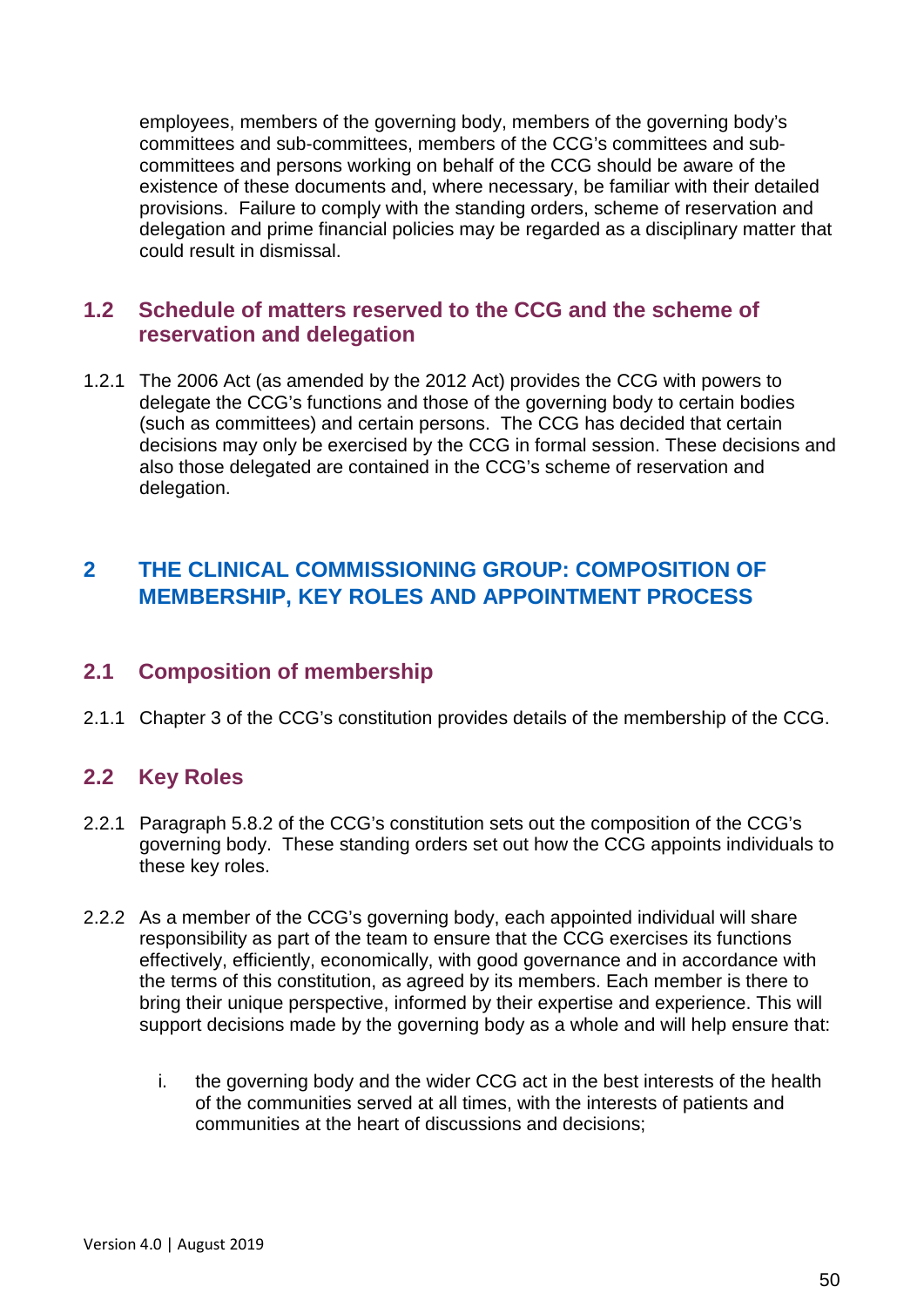- ii. the CCG listens and is responsive to the views of local people, promotes selfcare and shared decision-making in all aspects of its business;
- iii. the voice of member practices is heard and listened to;
- iv. the CCG commissions the highest quality services and secures the best possible patient outcomes, within its resource allocation, and maintains a consistent focus on accessibility, safety, quality, integration and innovation;
- v. the CCG, when exercising its functions, acts with a view to improve health and wellbeing, supporting people to keep mentally and physically well, to get better when they are ill and, when they cannot fully recover, to stay as well as they can to the end of their lives;
- vi. the CCG is responsive to the views of local people and promotes self-care and shared decision-making in all aspects of its business;
- vii. the CCG, when exercising its functions, acts to secure that health services are provided in a way which stays true to the founding principles of the NHS as set out in the NHS Constitution;
- viii. the CCG's decisions are taken with regard to securing the best use of public money; and
- ix. the CCG operates on the basis of good governance embodied in the Nolan Principles on standards in public life.
- 2.2.3 Each member of the governing body needs to demonstrate the following attributes and competencies:
	- i. a commitment to tackling health inequalities, promoting continuous improvements in service quality and in providing value for money.
	- ii. a commitment to clinical commissioning, the CCG and to the wider interests of the health services;
	- iii. be committed to ensuring that the Governing Body remains "in tune" with the member practices;
	- iv. bring a sound understanding of the NHS principles and values as set out in the NHS Constitution;
	- v. demonstrate a commitment to upholding the Nolan Principles of Public Life along with an ability to reflect them in his/her leadership role and the culture of the CCG;
	- vi. be committed to ensuring that the CCG's values diversity and promotes equality in all aspects of its business; and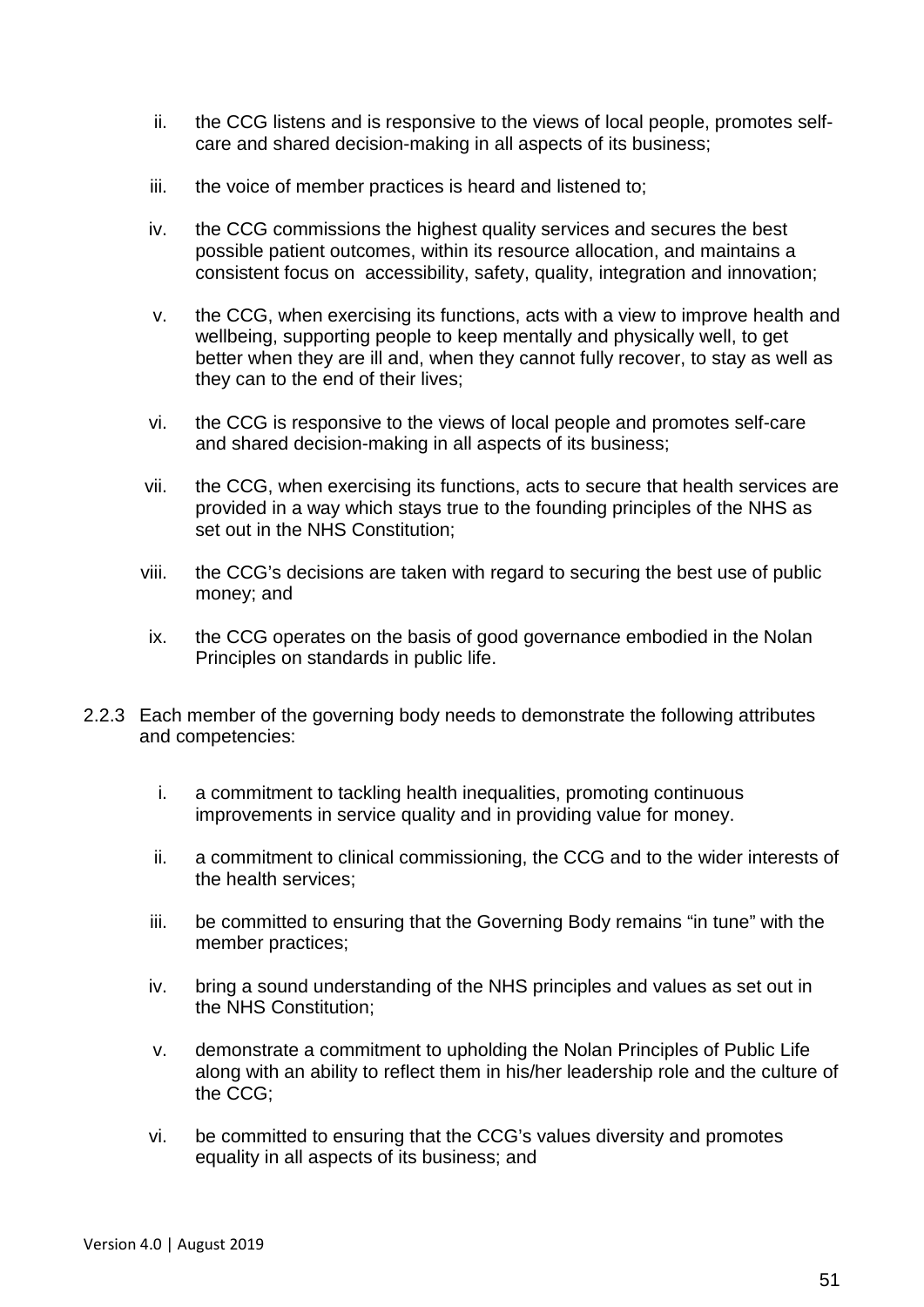- vii. bring to the governing body, the following leadership qualities:
	- a) **creating the vision** effective leadership involves contributing to the creation of a compelling vision for the future and communicating this within and across organisations;
	- b) **working with others** effective leadership requires individuals to work with others in teams and networks to commission continually improving services;
	- c) **being close to patients** this is about truly engaging and involving patients and communities;
	- d) **intellectual capacity and application** able to think conceptually in order to plan flexibly for the longer term and being continually alert to finding ways to improve;
	- e) **demonstrating personal qualities** effective leadership requires individuals to draw upon their values, strengths and abilities to commission high standards of service.
- 2.2.4 The members of the governing body, as listed in paragraph 5.8.2 of the CCG's constitution, are subject to the appointment processes as set out in tables 1- 8, below.

## **2.3 Appointment process for Governing Body Members**

| <b>Chair of Governing Body / Assistant Clinical Chair</b> |                                                                                                                                                                                                                                                                                                                                                                                                                                                                                                                                                                    |  |
|-----------------------------------------------------------|--------------------------------------------------------------------------------------------------------------------------------------------------------------------------------------------------------------------------------------------------------------------------------------------------------------------------------------------------------------------------------------------------------------------------------------------------------------------------------------------------------------------------------------------------------------------|--|
| Applications                                              | Recruitment via open advert. Application on the basis of a person<br>specification and job description.                                                                                                                                                                                                                                                                                                                                                                                                                                                            |  |
| Eligibility                                               | If the CCG's Accountable Officer is not a clinician, the applicant must<br>be a clinician with current or recent experience in a CCG member<br>practice, irrespective of contractual status.<br>Applicants must not be disqualified from membership under Clinical<br>commissioning group regulations.                                                                                                                                                                                                                                                             |  |
| Appointment<br><b>Process</b>                             | Appointment by a process to be determined by the Remuneration<br>Committee (acting in its role as an Appointments Committee). The<br>process to include a two stage selection process - a formal, written<br>expression of interest and a formal assessment of competencies and<br>interview of the candidate(s) against agreed competency criteria by a<br>suitably qualified panel. If there remains more than one suitable<br>candidate then an election by member practices will take place. The<br>election will be conducted by the Local Medical Committee. |  |
| Term of Office*                                           | The successful applicant shall serve a minimum of three years and a                                                                                                                                                                                                                                                                                                                                                                                                                                                                                                |  |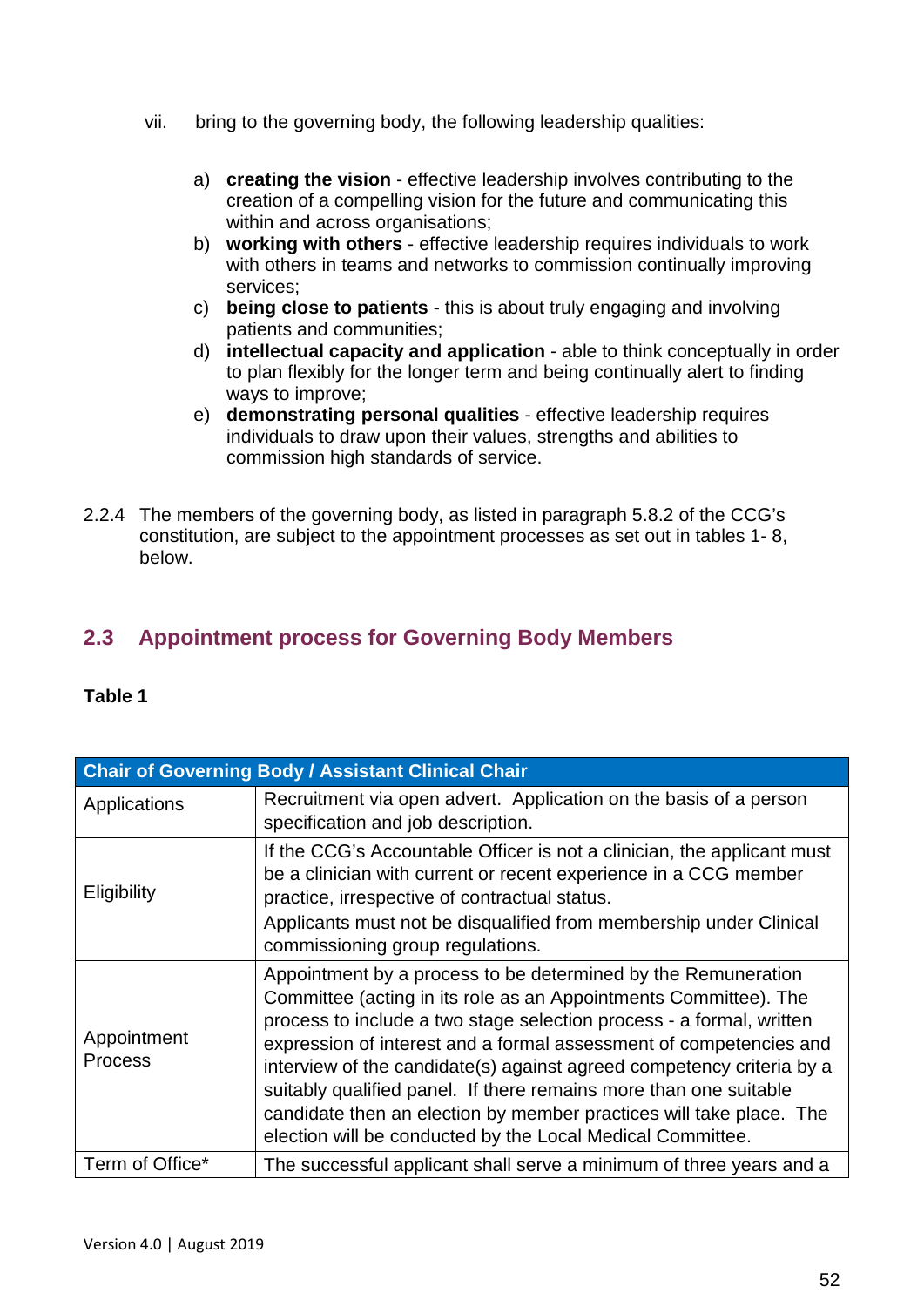|                                         | <b>Chair of Governing Body / Assistant Clinical Chair</b>                                                                                                                                                                                                                                                                                                          |
|-----------------------------------------|--------------------------------------------------------------------------------------------------------------------------------------------------------------------------------------------------------------------------------------------------------------------------------------------------------------------------------------------------------------------|
| (see paragraph 2.4<br>below)            | maximum of four years on the CCG's governing body to ensure no<br>more than 50% of governing body is replaced in a period of twelve<br>months.                                                                                                                                                                                                                     |
|                                         | The successful applicant shall rotate between the position of chair of<br>the governing body and assistant clinical chair on an annual basis in<br>accordance with paragraph 2.4 below.                                                                                                                                                                            |
|                                         | Eligibility criteria must continue to be met by the incumbent.                                                                                                                                                                                                                                                                                                     |
| <b>Eligibility for</b><br>reappointment | If at the end of the term of office, there is another applicant or<br>applicants for the post then the applications process and appointment<br>process will be followed for all candidates, including the incumbent<br>candidate.                                                                                                                                  |
| Grounds for<br>removal from office      | The successful applicant shall cease to be eligible to be a member of<br>the governing body where that person, during the term of office, fulfils<br>the disqualification criteria set out in The National Health Service<br>(Clinical Commissioning Groups) Regulations 2012. The CCG has<br>the right to recall the successful applicant, following due process. |
| Notice period                           | The successful applicant will serve for the full term of office, unless<br>removed from office or choosing to resign. In the event of the<br>successful applicant wishing to resign, they should give a minimum of<br>90 days' notice, in writing, addressed to the Accountable Officer of<br>the CCG.                                                             |

| <b>Assistant Clinical Chair / Chair of Governing Body</b> |                                                                                                                                                                                                                                                                                                                                                                                                                                                                                                                                                                    |  |
|-----------------------------------------------------------|--------------------------------------------------------------------------------------------------------------------------------------------------------------------------------------------------------------------------------------------------------------------------------------------------------------------------------------------------------------------------------------------------------------------------------------------------------------------------------------------------------------------------------------------------------------------|--|
| Applications                                              | Recruitment via open advert. Application on the basis of a person<br>specification and job description.                                                                                                                                                                                                                                                                                                                                                                                                                                                            |  |
| Eligibility                                               | If the CCG's Accountable Officer is not a clinician, the applicant must<br>be a clinician with current or recent experience in a CCG member<br>practice, irrespective of contractual status.                                                                                                                                                                                                                                                                                                                                                                       |  |
|                                                           | Applicants must not be disqualified from membership under Clinical<br>Commissioning Group regulations.                                                                                                                                                                                                                                                                                                                                                                                                                                                             |  |
| Appointment<br><b>Process</b>                             | Appointment by a process to be determined by the Remuneration<br>Committee (acting in its role as an Appointments Committee). The<br>process to include a two stage selection process - a formal, written<br>expression of interest and a formal assessment of competencies and<br>interview of the candidate(s) against agreed competency criteria by a<br>suitably qualified panel. If there remains more than one suitable<br>candidate then an election by member practices will take place. The<br>election will be conducted by the Local Medical Committee. |  |
| Term of Office*                                           | The successful applicant shall serve a minimum of three years and a                                                                                                                                                                                                                                                                                                                                                                                                                                                                                                |  |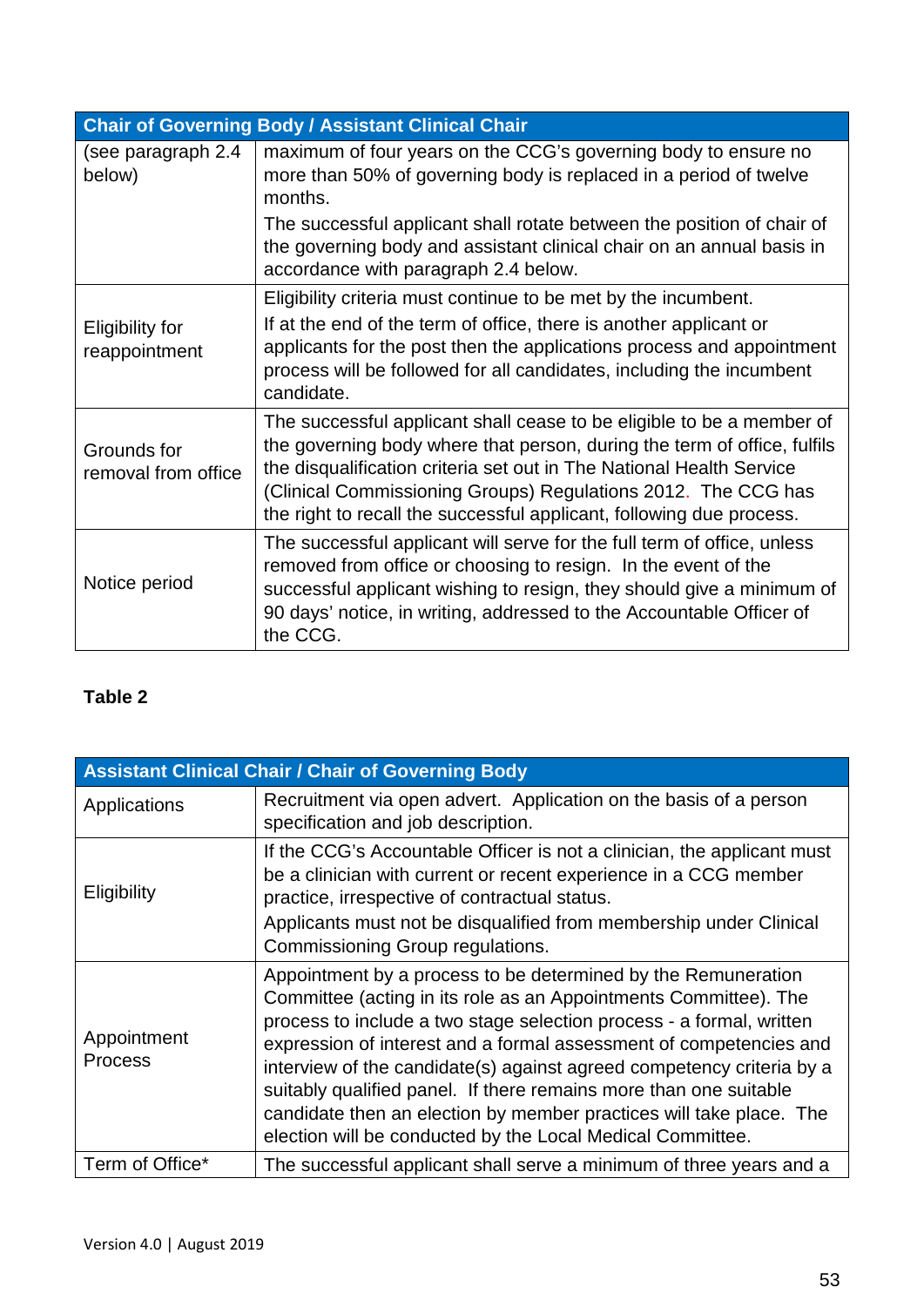| <b>Assistant Clinical Chair / Chair of Governing Body</b> |                                                                                                                                                                                                                                                                                                                                                                    |
|-----------------------------------------------------------|--------------------------------------------------------------------------------------------------------------------------------------------------------------------------------------------------------------------------------------------------------------------------------------------------------------------------------------------------------------------|
| (see paragraph 2.4<br>below)                              | maximum of four years on the CCG's governing body to ensure no<br>more than 50% of governing body is replaced in a period of twelve<br>months.                                                                                                                                                                                                                     |
|                                                           | The successful applicant shall rotate between the position of assistant<br>clinical chair and chair of the governing body on an annual basis in<br>accordance with paragraph 2.4 below.                                                                                                                                                                            |
|                                                           | Eligibility criteria must continue to be met by the incumbent.                                                                                                                                                                                                                                                                                                     |
| <b>Eligibility for</b><br>reappointment                   | If at the end of the term of office, there is another applicant or<br>applicants for the post then the applications process and appointment<br>process will be followed for all candidates, including the incumbent<br>candidate.                                                                                                                                  |
| Grounds for<br>removal from office                        | The successful applicant shall cease to be eligible to be a member of<br>the governing body where that person, during the term of office, fulfils<br>the disqualification criteria set out in The National Health Service<br>(Clinical Commissioning Groups) Regulations 2012. The CCG has<br>the right to recall the successful applicant, following due process. |
| Notice period                                             | The successful applicant will serve for the full term of office, unless<br>removed from office or choosing to resign. In the event of the<br>successful applicant wishing to resign, they should give a minimum of<br>90 days' notice, in writing, addressed to the Accountable Officer of<br>the CCG.                                                             |

| <b>Clinical Primary Care Representative Members of Governing Body</b> |                                                                                                                                                                                                                                                                                                                                                                                                                                                                                                                                                                                            |
|-----------------------------------------------------------------------|--------------------------------------------------------------------------------------------------------------------------------------------------------------------------------------------------------------------------------------------------------------------------------------------------------------------------------------------------------------------------------------------------------------------------------------------------------------------------------------------------------------------------------------------------------------------------------------------|
| Applications                                                          | Recruitment via open advert. Application on the basis of a person<br>specification and job description.                                                                                                                                                                                                                                                                                                                                                                                                                                                                                    |
| Eligibility                                                           | Applicants must not be disqualified from membership under Clinical<br>commissioning group regulations. Applicants must be a clinician with<br>current or recent experience in a CCG member practice, irrespective of<br>contractual status.                                                                                                                                                                                                                                                                                                                                                |
| Appointment<br><b>Process</b>                                         | Appointment by a process to be determined by the Remuneration<br>Committee (acting in its role as an Appointments Committee). The<br>process to include a two stage selection process to include a formal<br>expression of interest and a formal assessment of competencies and<br>interview of the candidate(s) against agreed competency criteria by a<br>suitably qualified panel. If there remains more than one suitable<br>candidate then an election by member practices of the practice fora will<br>take place. The election will be conducted by the Local Medical<br>Committee. |
| Term of Office                                                        | Minimum of three years and maximum of four to ensure no more than                                                                                                                                                                                                                                                                                                                                                                                                                                                                                                                          |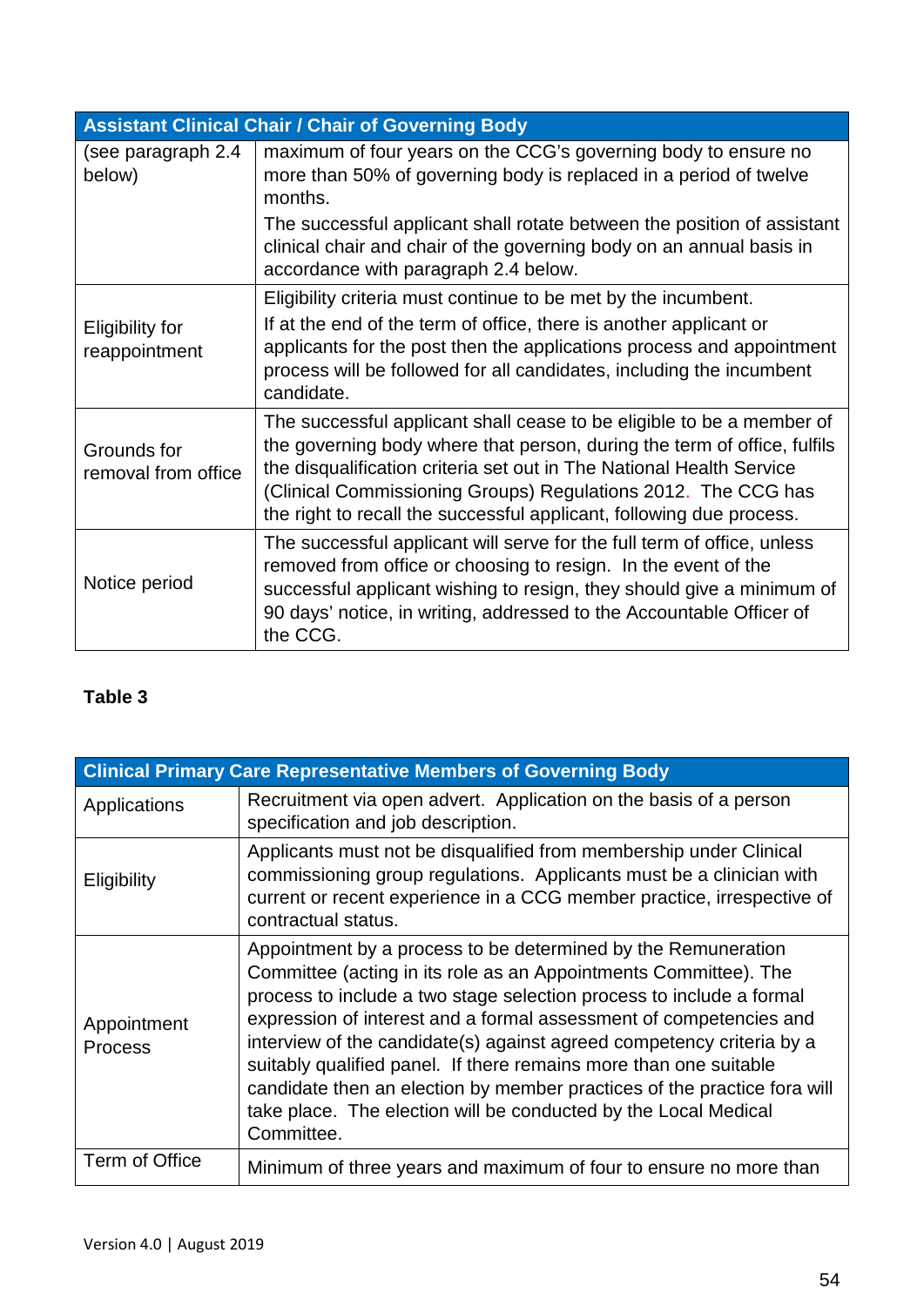|                                         | 50% of governing body is replaced in a period of twelve months.                                                                                                                                                                                                                                                                                                                                                     |
|-----------------------------------------|---------------------------------------------------------------------------------------------------------------------------------------------------------------------------------------------------------------------------------------------------------------------------------------------------------------------------------------------------------------------------------------------------------------------|
| <b>Eligibility for</b><br>reappointment | Eligibility criteria must continue to be met by the incumbent.<br>If at the end of the term of office, there is another applicant or<br>applicants for the post then the applications process and appointment<br>process will be followed for all candidates, including the incumbent<br>candidate. The CCG has the right to recall any Primary Care<br>representative of the governing body following due process. |
| Grounds for<br>removal from<br>office   | The Clinical Primary Care representative shall cease to be eligible to be<br>a member of the governing body where that person, during the term of<br>office, fulfils the disqualification criteria set out in The National Health<br>Service (Clinical Commissioning Groups) Regulations 2012.                                                                                                                      |
| Notice period                           | The Clinical Primary Care representative member of the governing<br>body will serve for the full term of office, unless removed from office or<br>choosing to resign. In the event of the clinical primary care member<br>wishing to resign, they should give a minimum of 90 days' notice, in<br>writing, addressed to the Chair of the CCG.                                                                       |

| <b>Lay Members</b>                      |                                                                                                                                                                                                                                                                                                   |
|-----------------------------------------|---------------------------------------------------------------------------------------------------------------------------------------------------------------------------------------------------------------------------------------------------------------------------------------------------|
| Applications                            | Recruitment via open advert. Application on the basis of a person<br>specification and job description.                                                                                                                                                                                           |
| Eligibility                             | Applicants must not be disqualified from being a Lay Member of a<br>Clinical commissioning group governing body or from membership of a<br>Clinical commissioning group governing body under Clinical<br>Commissioning Group regulations. Applicants will preferably reside in<br>the CCG's area. |
| Appointment<br><b>Process</b>           | The appointment process will include assessment and interview of the<br>candidate(s) against agreed competency criteria by a suitably qualified<br>panel. The appointment panel will include representative(s) of the<br>Commissioning Forum.                                                     |
| Term of Office                          | Minimum of three years and maximum of four to ensure no more than<br>50% of governing body is replaced in a period of twelve months.                                                                                                                                                              |
| <b>Eligibility for</b><br>reappointment | Eligibility criteria must continue to be met.                                                                                                                                                                                                                                                     |
| Grounds for<br>removal from<br>office   | The Lay Member shall cease to be eligible to be a member of the<br>governing body where that person, during the term of office, fulfils the<br>disqualification criteria set out in The National Health Service (Clinical<br>Commissioning Groups) Regulations 2012.                              |
| Notice period                           | The Lay Member will serve for the full term of office, unless removed<br>from office or choosing to resign. In the event of the Lay Member<br>wishing to resign, they should give a minimum of 90 days' notice, in                                                                                |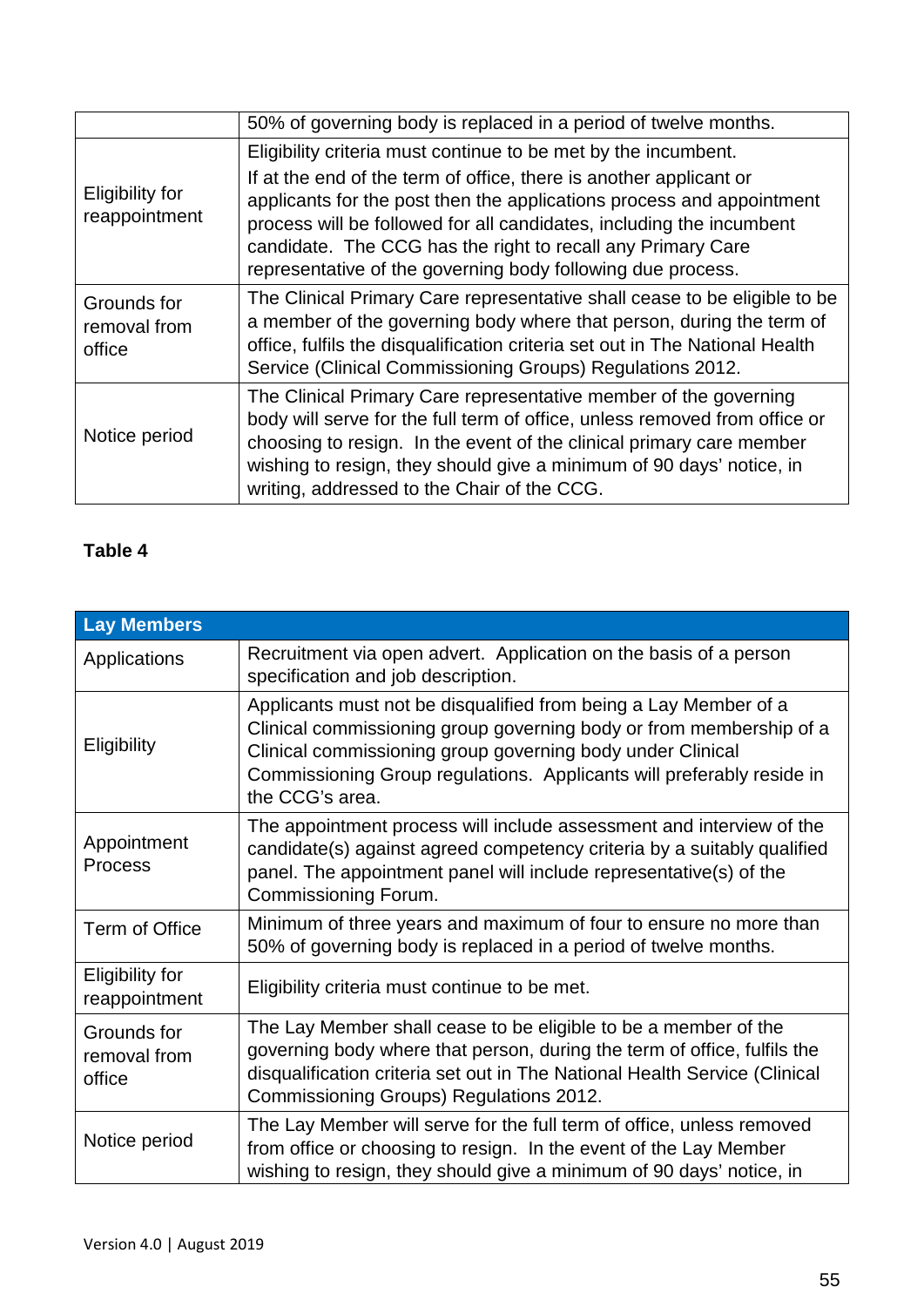| writing, addressed to the Chair of the CCG. |
|---------------------------------------------|

| <b>Accountable Officer</b>              |                                                                                                                                                                                                                                                                                                                                                                                                            |  |
|-----------------------------------------|------------------------------------------------------------------------------------------------------------------------------------------------------------------------------------------------------------------------------------------------------------------------------------------------------------------------------------------------------------------------------------------------------------|--|
| Applications                            | Recruitment via open advert. Application on the basis of a person<br>specification and job description.                                                                                                                                                                                                                                                                                                    |  |
| Eligibility                             | Applicants must not be disqualified from membership under Clinical<br>commissioning group regulations. Applicants must be<br>approved/accredited by any national assessment criteria stipulated for<br>the role. If the CCG Chair is not a clinician then the Accountable officer<br>must be.                                                                                                              |  |
| Appointment<br>Process                  | Appointment by a process to be determined by the Remuneration<br>Committee (acting in its role as an Appointments Committee).<br>The appointment process to include assessment and interview of the<br>candidate(s) against agreed competency criteria by a suitably qualified<br>panel. Following this process the CCG will recommend a candidate to<br>the National Commissioning Board for appointment. |  |
| <b>Term of Office</b>                   | Tenure specified by NHS England in line with terms and conditions.                                                                                                                                                                                                                                                                                                                                         |  |
| <b>Eligibility for</b><br>reappointment | Not applicable as this post will be held by an employee.                                                                                                                                                                                                                                                                                                                                                   |  |
| Grounds for<br>removal from<br>office   | The Accountable Officer shall cease to be eligible to be a member of<br>the governing body where that person, during the term of office, fulfils<br>the disqualification criteria set out in The National Health Service<br>(Clinical Commissioning Groups) Regulations 2012.                                                                                                                              |  |
| Notice period                           | In the event of the Accountable Officer wishing to resign, they should<br>give a minimum of 180 days' notice, in writing, addressed to NHS<br>England.                                                                                                                                                                                                                                                     |  |

| <b>Chief Finance and Operating Officer</b> |                                                                                                                                                                                                                                                                                                                                        |
|--------------------------------------------|----------------------------------------------------------------------------------------------------------------------------------------------------------------------------------------------------------------------------------------------------------------------------------------------------------------------------------------|
| Applications                               | Recruitment via open advert. Application on the basis of a person<br>specification and job description.                                                                                                                                                                                                                                |
| Eligibility                                | Applicants must meet the requirements for the governing body<br>membership as set out in The National Health Service (Clinical<br>commissioning groups) Regulations 2012. Applicants must hold a<br>qualification of one of the individual Consultative Committee of<br>Accountancy Bodies (CCAB) or Chartered Institute of Management |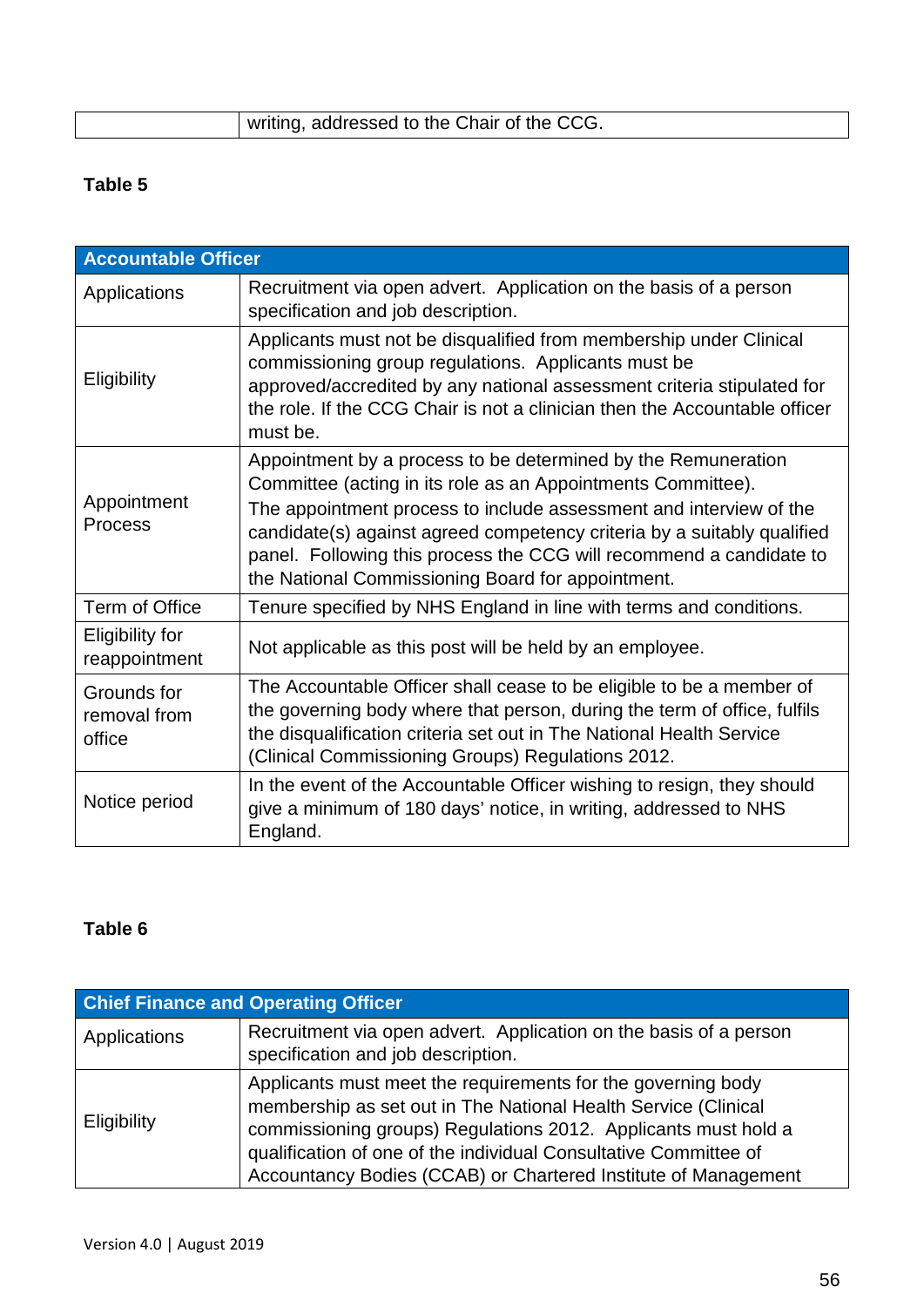|                                         | Accountants (CIMA).                                                                                                                                                                                                                                                                           |
|-----------------------------------------|-----------------------------------------------------------------------------------------------------------------------------------------------------------------------------------------------------------------------------------------------------------------------------------------------|
| Appointment<br><b>Process</b>           | Appointment by a process to be determined by the Remuneration<br>Committee (acting in its role as an Appointments Committee).<br>The appointment process to include assessment and interview of the<br>candidate(s) against agreed competency criteria by a suitably qualified<br>panel.      |
| Term of Office                          | Tenure specified by NHS England in line with terms and conditions.                                                                                                                                                                                                                            |
| <b>Eligibility for</b><br>reappointment | Not applicable as this post will be held by an employee.                                                                                                                                                                                                                                      |
| Grounds for<br>removal from<br>office   | The Chief Finance and Operating Officer shall cease to be eligible to be<br>a member of the governing body where that person, during the term of<br>office, fulfils the disqualification criteria set out in The National Health<br>Service (Clinical Commissioning Groups) Regulations 2012. |
| Notice period                           | In the event of the Chief Finance and Operating Officer wishing to<br>resign, they should give a minimum of 180 days' notice, in writing,<br>addressed to NHS England.                                                                                                                        |

| <b>Medical Director</b>               |                                                                                                                                                                                                                                                                                                      |
|---------------------------------------|------------------------------------------------------------------------------------------------------------------------------------------------------------------------------------------------------------------------------------------------------------------------------------------------------|
| Applications                          | Recruitment via open advert. Application on the basis of a person<br>specification and job description.                                                                                                                                                                                              |
| Eligibility                           | Applicants must not be disqualified from membership under Clinical<br>Commissioning Group regulations. Applicants must be a clinician with<br>current or recent experience in a member practice of NHS Newcastle<br>Gateshead CCG, irrespective of contractual status.                               |
| Appointment<br><b>Process</b>         | Appointment by a process to be determined by the Remuneration<br>Committee (acting in its role as an Appointments Committee).<br>The appointment process to include assessment and interview of the<br>candidate(s) against agreed competency criteria by a suitably qualified<br>panel.             |
| Term of Office                        | Minimum of three years and maximum of four to ensure no more than<br>50% of governing body is replaced in a period of twelve months. Not<br>applicable if this post is held by an employee.                                                                                                          |
| Eligibility for<br>reappointment      | Eligibility criteria must continue to be met by the incumbent.<br>Not applicable if this post is held by an employee.                                                                                                                                                                                |
| Grounds for<br>removal from<br>office | The Medical Director shall cease to be eligible to be a member of the<br>governing body where that person, during the term of office, fulfils the<br>disqualification criteria set out in The National Health Service (Clinical<br>Commissioning Groups) Regulations 2012 or is no longer registered |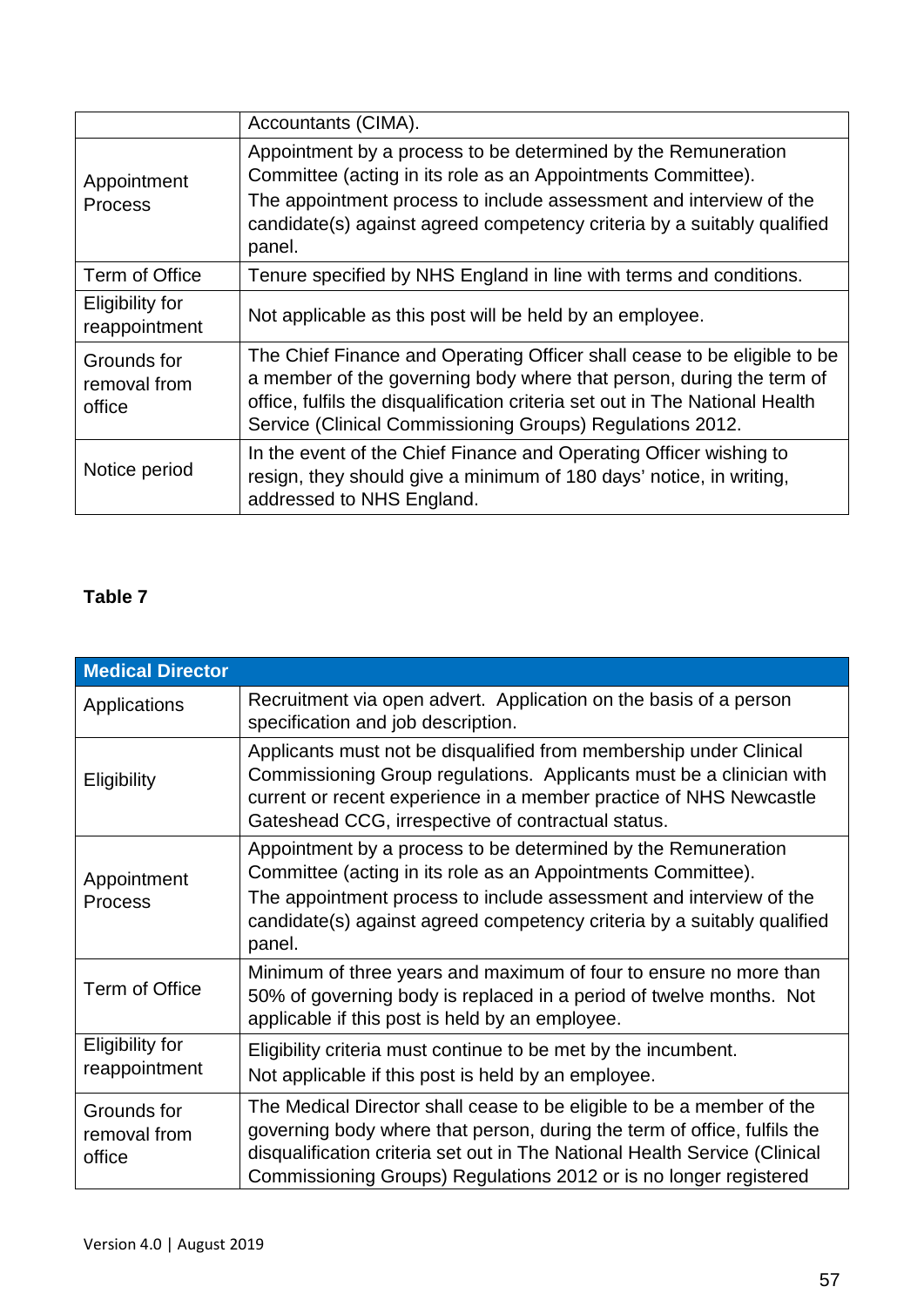| <b>Medical Director</b> |                                                                                                                                  |
|-------------------------|----------------------------------------------------------------------------------------------------------------------------------|
|                         | with the General Medical Council. The removal from office would be<br>dealt with in line with employment policies and procedures |
| Notice period           | Not applicable as this post will be held by an employee.                                                                         |

| <b>Executive Director of Nursing, Patient Safety and Quality</b> |                                                                                                                                                                                                                                                                                                                                                                                                                                                        |
|------------------------------------------------------------------|--------------------------------------------------------------------------------------------------------------------------------------------------------------------------------------------------------------------------------------------------------------------------------------------------------------------------------------------------------------------------------------------------------------------------------------------------------|
| Applications                                                     | Recruitment via open advert. Application on the basis of a person<br>specification and job description.                                                                                                                                                                                                                                                                                                                                                |
| Eligibility                                                      | Applicants must not be disqualified from being a Chief Nursing<br>Officer of a Clinical commissioning group governing body or from<br>membership of a Clinical commissioning group governing body<br>under Clinical Commissioning Group regulations. Applicants must<br>be registered with the Nursing and Midwifery Council.                                                                                                                          |
| Appointment<br>Process                                           | Appointment by a process to be determined by the Remuneration<br>Committee (acting in its role as an Appointments Committee).<br>The appointment process to include assessment and interview of<br>the candidate(s) against agreed competency criteria by a suitably<br>qualified panel.                                                                                                                                                               |
| Term of Office                                                   | Minimum of three years and maximum of four to ensure no more<br>than 50% of governing body is replaced in a period of twelve<br>months. Not applicable if this post is held by an employee.                                                                                                                                                                                                                                                            |
| <b>Eligibility for</b><br>reappointment                          | Eligibility criteria must continue to be met by the incumbent.<br>Not applicable if this post is held by an employee.                                                                                                                                                                                                                                                                                                                                  |
| Grounds for<br>removal from<br>office                            | The Chief Nursing Officer shall cease to be eligible to be a member<br>of the governing body where that person, during the term of office,<br>fulfils the disqualification criteria set out in The National Health<br>Service (Clinical Commissioning Groups) Regulations 2012 or is no<br>longer registered with the Nursing and Midwifery Council. The<br>removal from office would be dealt with in line with employment<br>policies and procedures |
| Notice period                                                    | In the event of the Executive Director of Nursing, Patient Safety and<br>Quality wishing to resign, they should give a minimum of 90 days'<br>notice, in writing, addressed to the Accountable Officer.                                                                                                                                                                                                                                                |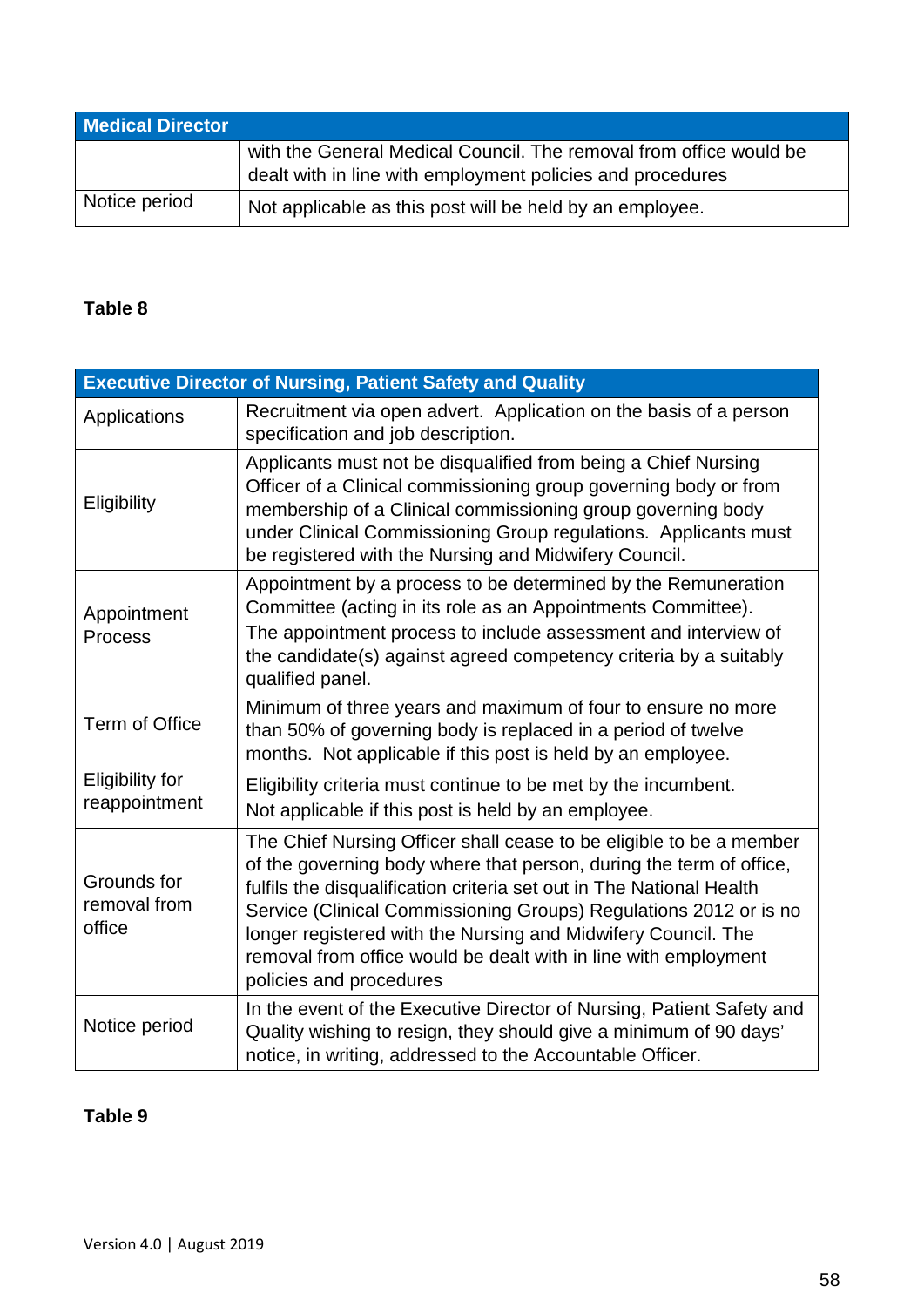| <b>Secondary Care Specialist Doctor</b> |                                                                                                                                                                                                                                                                                                                                                           |
|-----------------------------------------|-----------------------------------------------------------------------------------------------------------------------------------------------------------------------------------------------------------------------------------------------------------------------------------------------------------------------------------------------------------|
| Applications                            | Recruitment via open advert. Application on the basis of a person<br>specification and job description.                                                                                                                                                                                                                                                   |
| Eligibility                             | Applicants must not be disqualified from being a Secondary Care<br>Specialist Doctor of a clinical commissioning group governing body or<br>from membership of a clinical commissioning group governing body<br>under Clinical Commissioning Group regulations                                                                                            |
| Appointment<br><b>Process</b>           | Appointment by a process to be determined by the Remuneration<br>Committee (acting in its role as an Appointments Committee). The<br>process to include assessment and interview of the candidate(s)<br>against agreed competency criteria by a suitably qualified panel.                                                                                 |
| Term of Office                          | Minimum of three years and maximum of four to ensure no more than<br>50% of governing body is replaced in a period of twelve months. Not<br>applicable if this post is held by an employee.                                                                                                                                                               |
| Eligibility for<br>reappointment        | Eligibility criteria must continue to be met by the incumbent.<br>Not applicable if this post is held by an employee.                                                                                                                                                                                                                                     |
| Grounds for<br>removal from<br>office   | The Secondary Care Specialist Doctor shall cease to be eligible to be a<br>member of the governing body where that person, during the term of,<br>office fulfils the disqualification criteria set out in The National Health<br>Service (Clinical Commissioning Groups) Regulations 2012 or is no<br>longer registered with the General Medical Council. |
| Notice period                           | The Secondary Care Specialist Doctor will serve for the full term of<br>office, unless removed from office or choosing to resign. In the event of<br>the Secondary Care Doctor wishing to resign, they should give a<br>minimum of 90 days' notice, in writing, addressed to the Chair of the<br>CCG.                                                     |

| <b>Non-Clinical Primary Care Representative Members of Governing Body</b> |                                                                                                                                                                                                                                                                                                                                                                                                                               |
|---------------------------------------------------------------------------|-------------------------------------------------------------------------------------------------------------------------------------------------------------------------------------------------------------------------------------------------------------------------------------------------------------------------------------------------------------------------------------------------------------------------------|
| Applications                                                              | Recruitment via open advert. Application on the basis of a person<br>specification and job description.                                                                                                                                                                                                                                                                                                                       |
| Eligibility                                                               | Applicants must not be disqualified from membership under Clinical<br>Commissioning Group regulations. Applicants must be a Manager with<br>current or recent experience in a CCG member practice, irrespective of<br>contractual status.                                                                                                                                                                                     |
| Appointment<br><b>Process</b>                                             | Appointment by a process to be determined by the Remuneration<br>Committee (acting in its role as an Appointments Committee). The<br>process to include a two stage selection process to include a formal<br>expression of interest and a formal assessment of competencies and<br>interview of the candidate(s) against agreed competency criteria by a<br>suitably qualified panel. If there remains more than one suitable |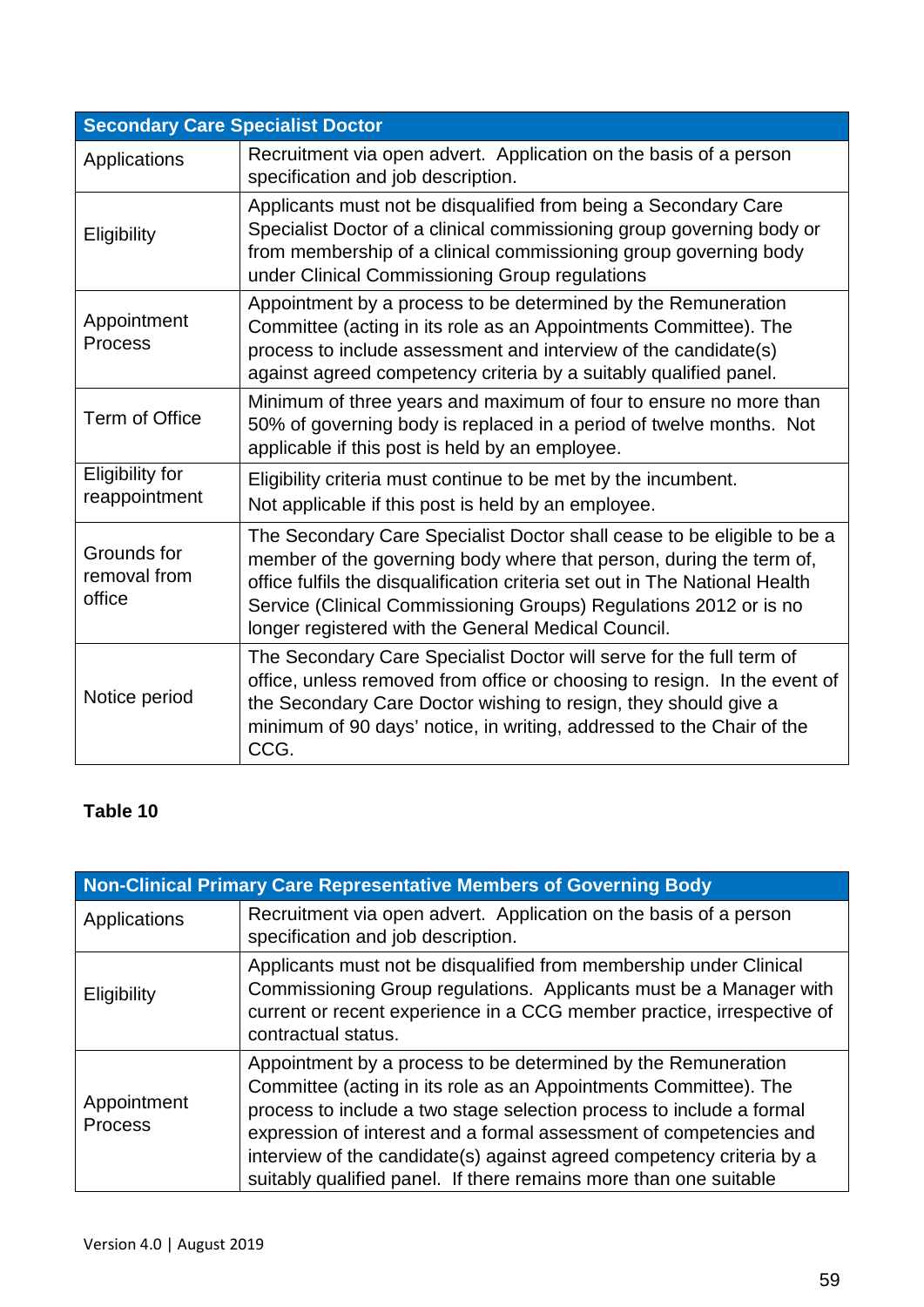| Non-Clinical Primary Care Representative Members of Governing Body |                                                                                                                                                                                                                                                                                                                                                                                                                     |
|--------------------------------------------------------------------|---------------------------------------------------------------------------------------------------------------------------------------------------------------------------------------------------------------------------------------------------------------------------------------------------------------------------------------------------------------------------------------------------------------------|
|                                                                    | candidate then an election by member practices will take place. The<br>election will be conducted by the Local Medical Committee.                                                                                                                                                                                                                                                                                   |
| Term of Office                                                     | Minimum of three years and maximum of four to ensure no more than<br>50% of governing body is replaced in a period of twelve months.                                                                                                                                                                                                                                                                                |
| <b>Eligibility for</b><br>reappointment                            | Eligibility criteria must continue to be met by the incumbent.<br>If at the end of the term of office, there is another applicant or<br>applicants for the post then the applications process and appointment<br>process will be followed for all candidates, including the incumbent<br>candidate. The CCG has the right to recall any Primary Care<br>representative of the governing body following due process. |
| Grounds for<br>removal from<br>office                              | The Primary Care representative shall cease to be eligible to be a<br>member of the governing body where that person, during the term of<br>office, fulfils the disqualification criteria set out in The National Health<br>Service (Clinical Commissioning Groups) Regulations 2012.                                                                                                                               |
| Notice period                                                      | The Primary Care representative member of the governing body will<br>serve for the full term of office, unless removed from office or choosing<br>to resign. In the event of the member wishing to resign, they should<br>give a minimum of 90 days' notice, in writing, addressed to the Chair of<br>the CCG.                                                                                                      |

## **2.4 The chair of the Governing Body and the assistant clinical chair**

- 2.4.1 The individuals who are appointed to the positions of chair of the governing body and assistant clinical chair shall rotate between the two positions on an annual basis throughout the term of their appointment as members of the CCG's governing body.
- 2.4.2 The individuals holding the positions of chair of the governing body and the assistant clinical chair shall work together in order to ensure a smooth handover of responsibilities from one to the other every twelve months and minimise any disruption to the work of the governing body. The deputy chair of the governing body shall assist the individuals holding the positions of chair and assistant clinical chair to affect a smooth handover.
- 2.4.3 The individuals appointed to the positions of chair of the governing body and assistant clinical chair recognise that (between them) they need to provide:
	- i. strong leadership for the governing body; and
	- ii. a consistent policy direction for the CCG.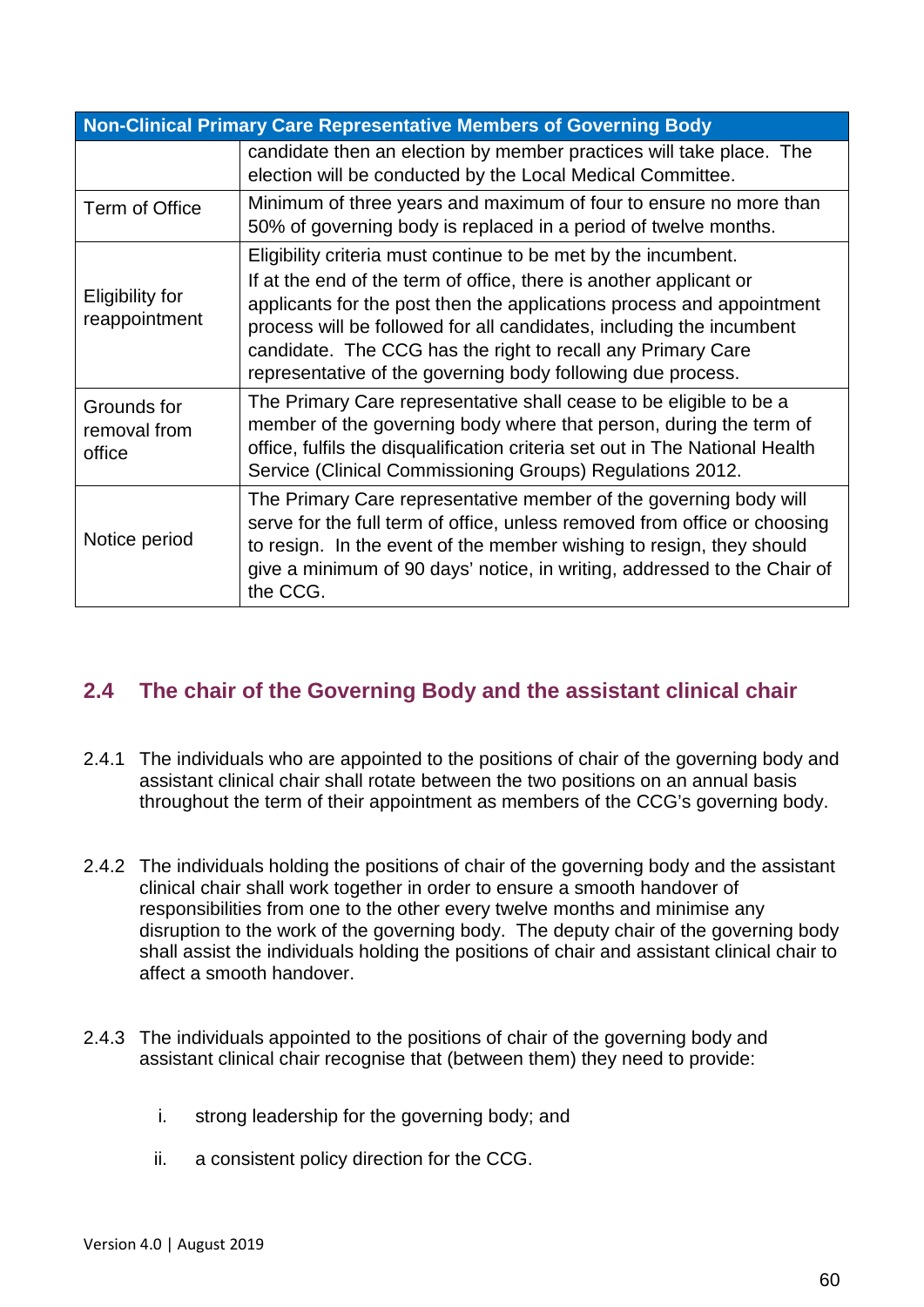On each annual rotation, the individual assuming the role of the chair of the governing body shall therefore maintain the policy direction put in place by his / her predecessor (except where law or guidance dictates otherwise).

#### **2.5 Removal of the Chair**

- 2.5.1 The Chair of the Governing Body may be removed from office by a vote at a Commissioning Forum Meeting or other ordinary meeting of the membership if he or she:
	- i. Fails to meet 2012 Regulations for Governing Body membership;
	- ii. Breaches the Nolan principles;
	- iii. Becomes disqualified from office including no longer fulfilling the requirements of the role as set out in the CCG regulations or no longer meeting the general requirements for Governing Body members as set out in the CCG regulations;
	- iv. Does not attend the majority of meetings of the CCG, the Governing Body and/or the Executive Committee each year;
	- v. Fails to disclose a pecuniary interest regarding matters under discussion within the organisation;
	- vi. No longer enjoys the confidence of the CCG.
	- vii. Causes significant reputation damage to the group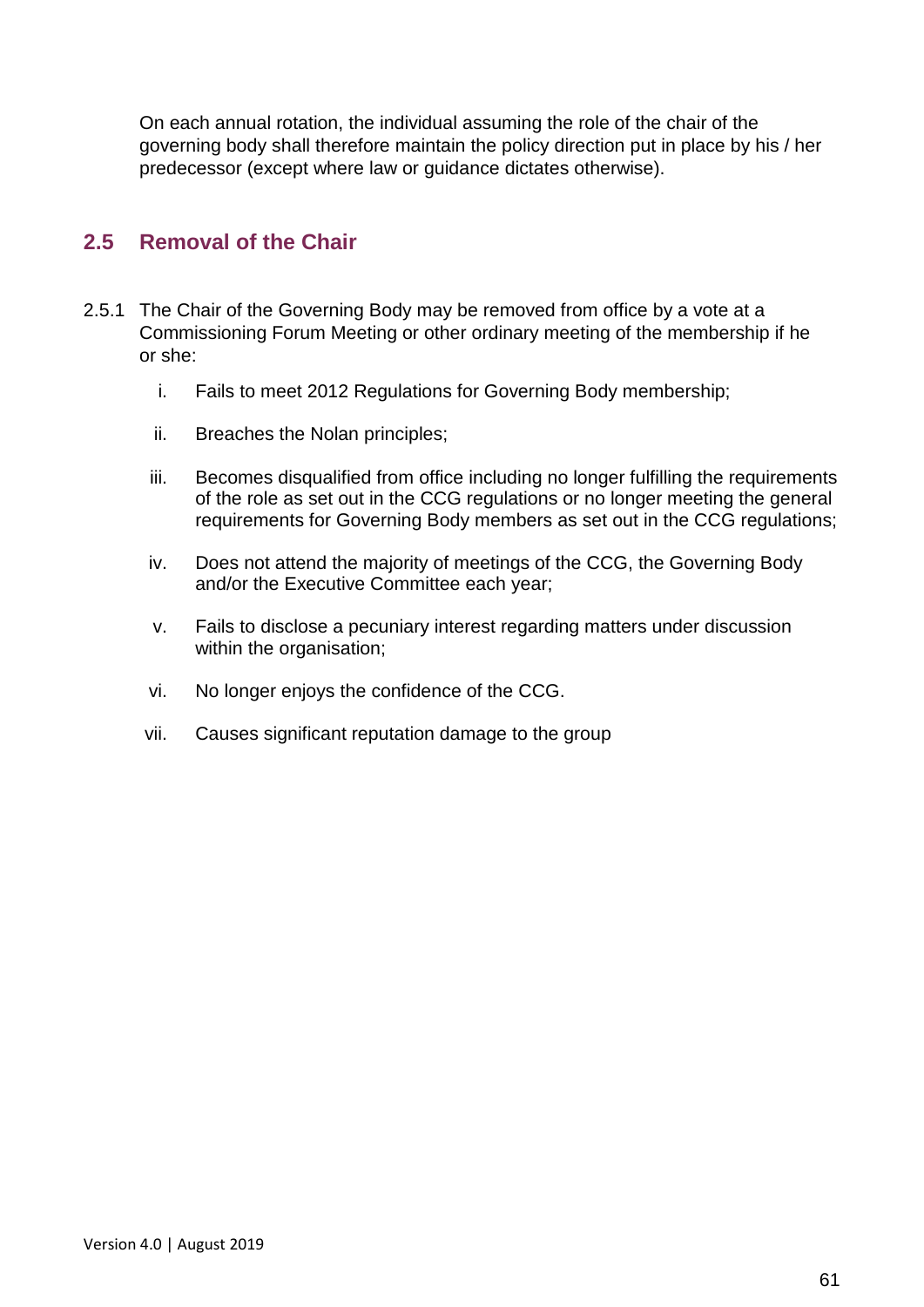# **3 MEETINGS OF THE GOVERNING BODY**

The following procedures will apply to meetings of the governing body and will apply in principle to all committees and sub committees of the CCG and the governing body. The specific procedures of committees and sub-committees will be set out in their individual Terms of Reference.

#### **3.1 Calling meetings**

3.1.1 Ordinary meetings of the CCG shall be held at regular intervals at such times and places as the CCG may determine.

#### **3.2 Agenda, supporting papers and business to be transacted**

- 3.2.1 Items of business to be transacted for inclusion on the agenda of a meeting need to be notified to the chair of the meeting at least 15 working days (i.e. excluding weekends and bank holidays) before the meeting takes place. Supporting papers for such items need to be submitted at least 9 working days before the meeting takes place. The agenda and supporting papers will usually be circulated to all members of a meeting 5 working days before the date the meeting will take place and not less than 3 clear working days before the meeting, save in an emergency or in exceptional circumstances.
- 3.2.2 The agenda will be agreed between by the Chair and the accountable officer
- 3.2.3 Agendas and certain papers for the CCG's governing body including details about meeting dates, times and venues - will be published on the CCG's website at [www.newcastlegatesheadccg.nhs.uk.](file://ntpcts60/Shared_Info/CCGs/Alliance/Merger%20Documents/Pre%20submission/Constitution/www.newcastlegatesheadccg.nhs.uk)

#### **3.3 Petitions**

3.3.1 Where a petition has been received by the CCG, the chair of the governing body shall include the petition as an item for the agenda of the next meeting of the governing body.

## **3.4 Chair of a meeting**

3.4.1 At any meeting of the CCG's governing body the chair of the governing body if any and if present, shall preside. If the chair is absent from the meeting, the assistant clinical chair, if any and if present, shall preside (save where the chair is absent on the grounds of a declared conflict of interest, in which case the deputy chair shall preside). If both the chair and the assistant clinical chair are absent from a meeting, the deputy chair shall preside.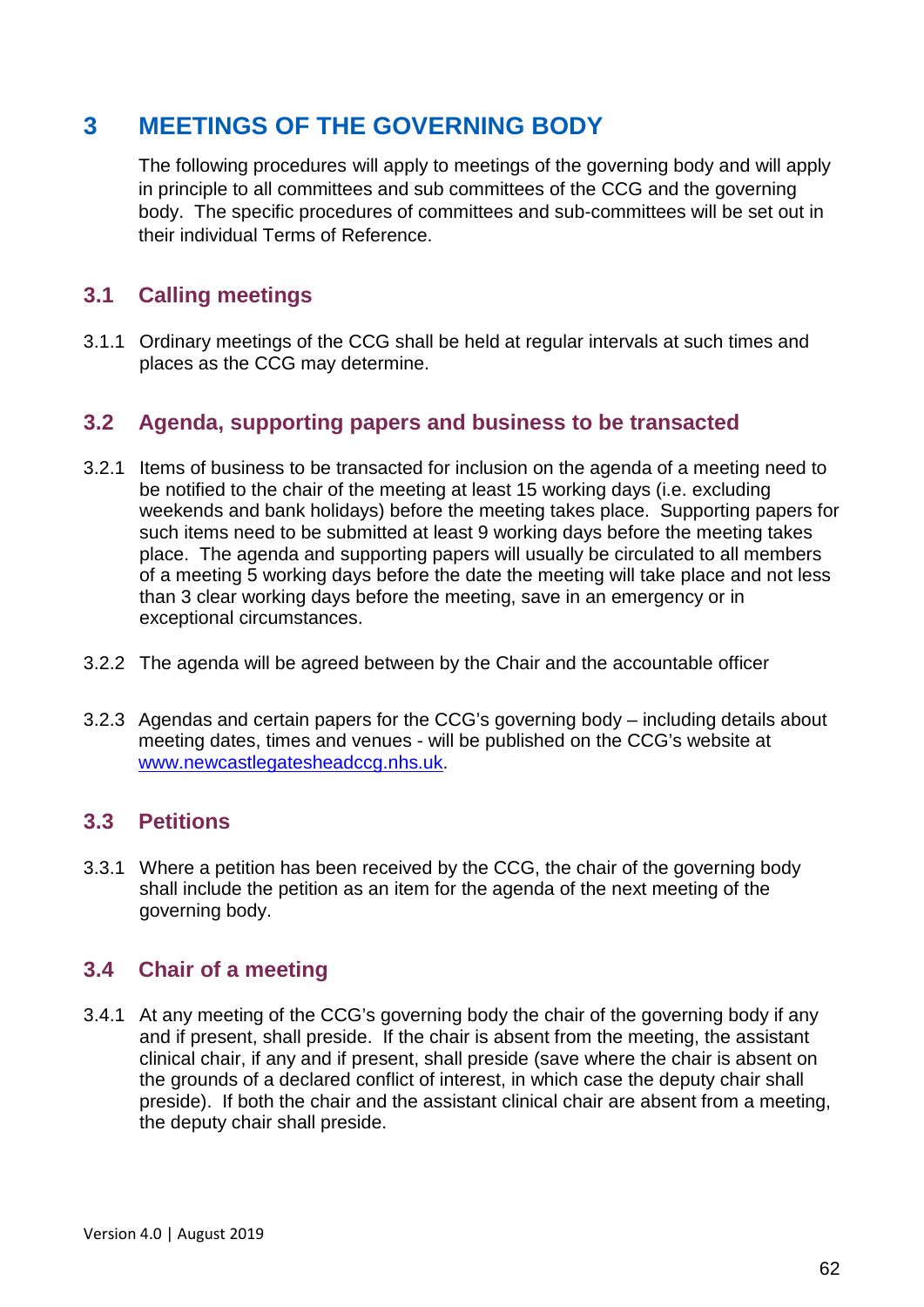3.4.2 If the chair is absent temporarily on the grounds of a declared conflict of interest the deputy chair, if present, shall preside. If both the chair and deputy chair are absent, or are disqualified from participating, or there is neither a chair or deputy a member of the governing body shall be chosen by the members present, or by a majority of them, and shall preside.

#### **3.5 Chair's ruling**

3.5.1 The decision of the chair of the governing body on questions of order, relevancy and regularity and their interpretation of the constitution, standing orders, scheme of reservation and delegation and prime financial policies at the meeting, shall be final.

#### **3.6 Quorum**

- 3.6.1 No business shall be transacted at the meeting unless at least one-third of the whole number of the Chair and members are present, including at least one independent member (from amongst the lay members and the secondary care specialist doctor) *and* one Primary Care Representative member *and* either the accountable officer or the chief finance and operating officer are present.
- 3.6.2 A member may, if the Chair agrees in advance of the meeting and in exceptional circumstances, participate in the meeting by way of tele-conferencing. In the exceptional circumstances of:
	- i. the chair participating by tele-conference, the assistant clinical chair will preside at the meeting;
	- ii. the chair and the assistant clinical chair participating by tele-conference, the deputy chair will preside at the meeting.
- 3.6.3 Representatives of members will count towards the quorum where the representative either has formal acting up status or has been agreed with the Chair as the member's representative in advance of the meeting.
- 3.6.4 If the quorum is lost due to a member or members being disqualified from taking part in a vote or discussion due to a declared interest the chair of the meeting will determine the action to be taken in accordance with the Constitution. Where a conflict of interest exists for GP practice members present at the meeting and they are unable to take part in decision making the quorum for transaction of that business will be a minimum of at least one lay member and either the Accountable Officer or Chief Finance Officer and at least one other member of the Board.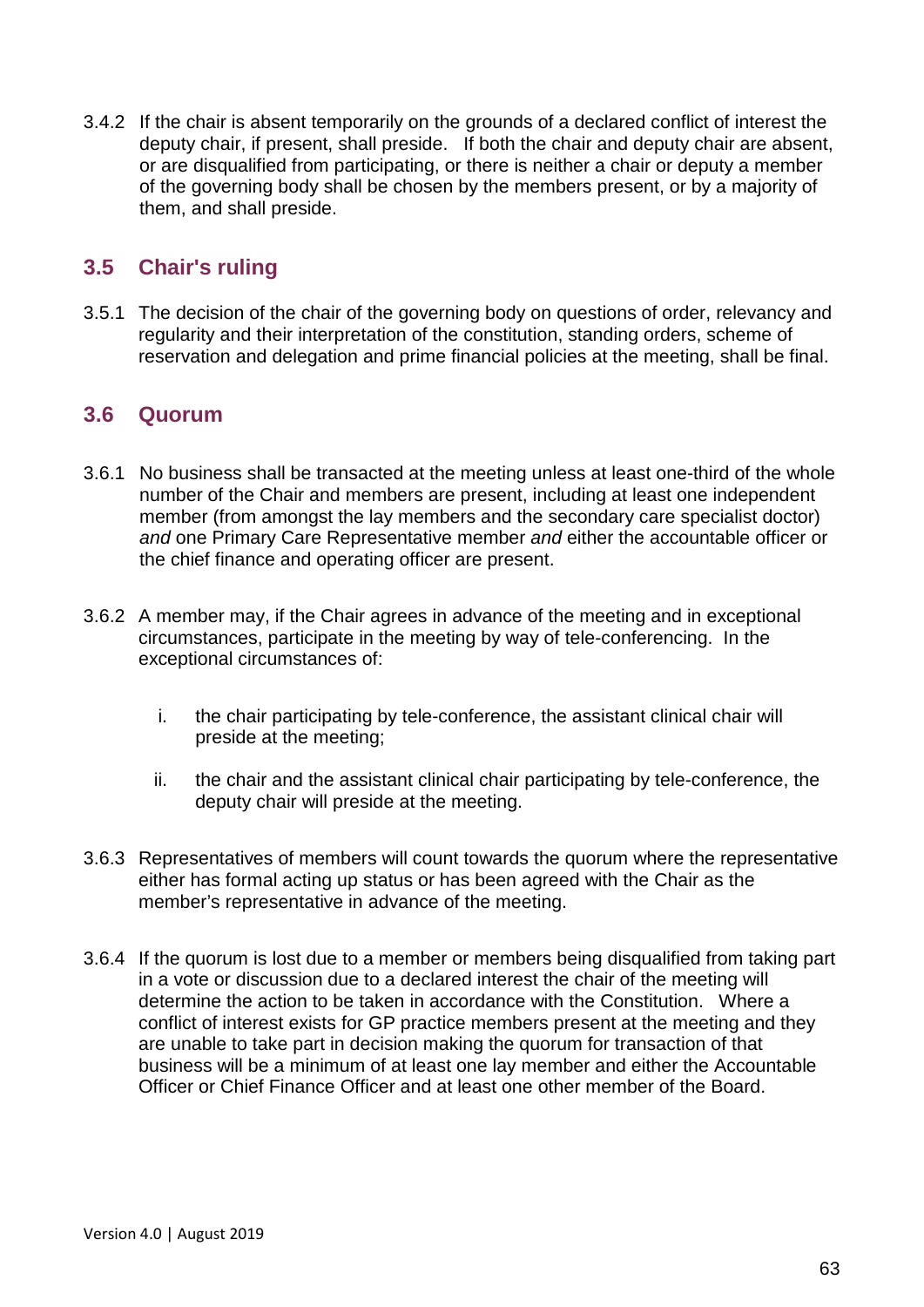3.6.5 For all other of the CCG's committees and sub-committees, including the governing body's committees and sub-committees, the details of the quorum for these meetings and status of representatives are set out in the appropriate terms of reference

#### **3.7 Decision making**

- 3.7.1 Chapter 5 of the CCG's constitution, together with the scheme of reservation and delegation, sets out the governing structure for the exercise of the CCG's statutory functions. Generally it is expected that at the CCG's governing body's meetings decisions will be reached by consensus. Should this not be possible then a vote of members will be required, the process for which is set out below:
	- i. **Eligibility** members of the governing body will be eligible to vote on the basis of one member one vote. Representatives of governing body members will be eligible to vote where the representative either has formal acting up status or has been agreed with the Chair as the member's representative in advance of the meeting
	- ii. **Form of vote** at the discretion of the chair any question put to a vote shall be by oral expression or by a show hands, unless the Chair directs otherwise, or it is proposed, seconded and carried that a vote be taken by paper ballot.
	- iii. **Majority necessary to confirm a decision** the decision will be determined by the majority of the votes cast by members present;
	- iv. **Casting vote** in the case of an equal vote, the person presiding (i.e. the Chair of the meeting) will have a second, and casting vote
	- v. **Dissenting views** members taking a dissenting view but losing a vote may have their dissent recorded in the minutes
- 3.7.2 Should a vote be taken the outcome of the vote, and any dissenting views, must be recorded in the minutes of the meeting.
- 3.7.3 For all other of the CCG's committees and sub-committees, including the governing body's committees and sub-committee, the details of the process for holding a vote are set out in the appropriate terms of reference.

## **3.8 Emergency powers and urgent decisions**

3.8.1 The powers which are reserved to the governing body within the scheme of delegation may in emergency or for an urgent decision be exercised by the Chair and the Accountable Officer after having consulted with at least two other members which will include one of the Lay members. The exercise of such powers by the Chair and the Accountable Officer shall be reported to the next formal meeting of the governing body in public session for formal ratification. If the exercise of the function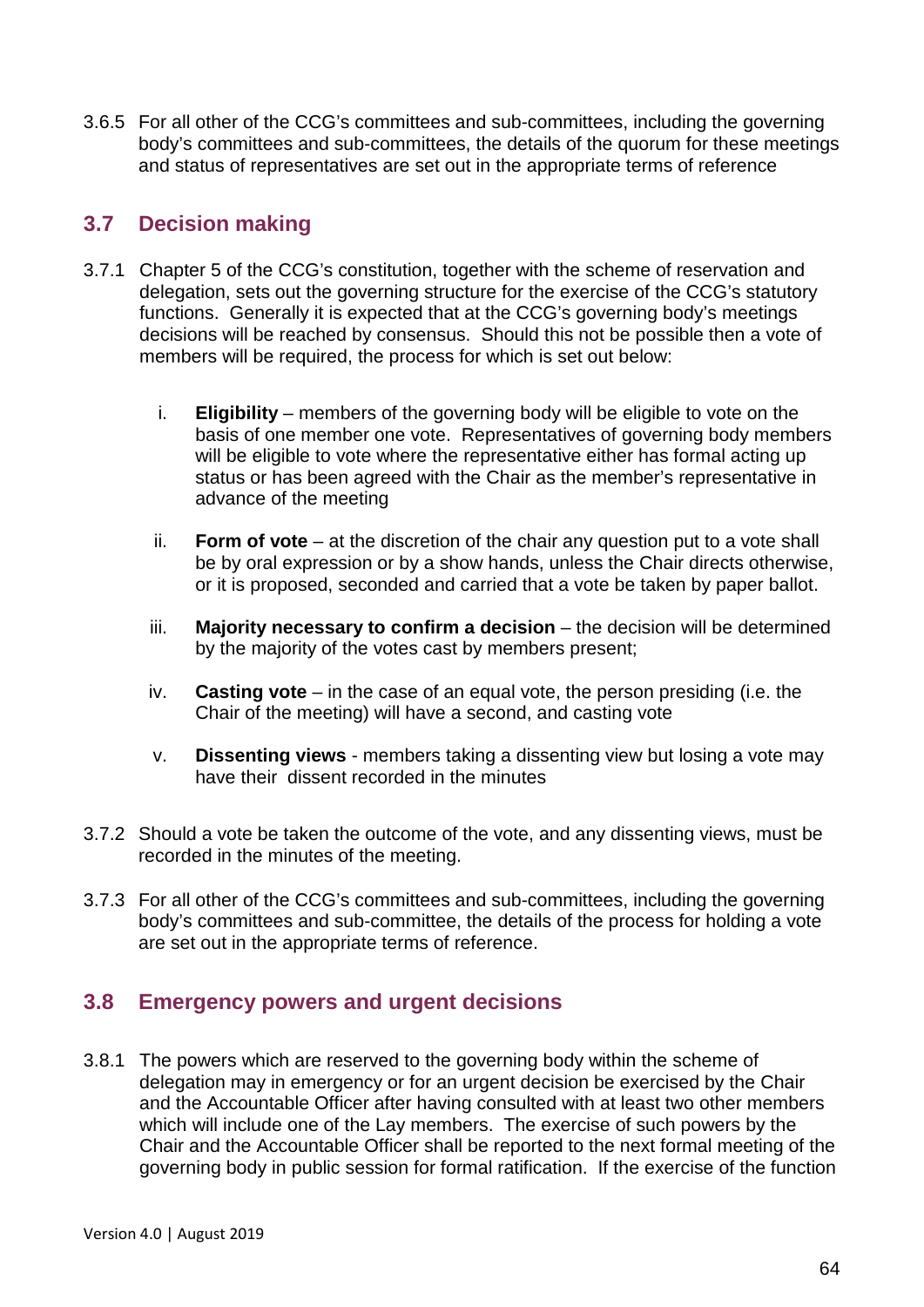relates to a matter which is not in the public interest to be disclosed under SO paragraph 3.12 the exercise of the powers will be reported in private to the governing body.

#### **3.9 Suspension of Standing Orders**

- 3.9.1 Except where it would contravene any statutory provision or any direction made by the Secretary of State for Health or NHS England, any part of these standing orders may be suspended at any meeting, provided at least two-thirds of the members are in agreement.
- 3.9.2 A decision to suspend standing orders together with the reasons for doing so shall be recorded in the minutes of the meeting.
- 3.9.3 A separate record of matters discussed during the suspension shall be kept. These records shall be made available to the governing body's audit committee for review of the reasonableness of the decision to suspend standing orders.

#### **3.10 Record of Attendance**

3.10.1 The names of all members of the meeting present at the meeting shall be recorded in the minutes of the CCG's meetings. The names of all members of the governing body present shall be recorded in the minutes of the governing body meetings. The names of all members of the governing body's committees / sub-committees present shall be recorded in the minutes of the respective governing body committee / subcommittee meetings. The names of all Practice Representatives and the name of the Member practice they represent shall be recorded.

#### **3.11 Minutes**

- 3.11.1 The minutes of the proceedings of a meeting shall be drawn up by the nominated support and submitted for agreement at the next ensuing meeting where they will be confirmed as a true record of the meeting by the Chair and others present at the meeting for which the minutes have been presented.
- 3.11.2 The minutes of the governing body will be made available to the public on the CCG's website at [www.newcastlegatesheadccg.nhs.uk](file://ntpcts60/Shared_Info/CCGs/Alliance/Merger%20Documents/Pre%20submission/Constitution/www.newcastlegatesheadccg.nhs.uk) and to members on the CCG's intranet for members. Minutes of the meetings/parts of meetings from which members of the public are excluded will not be made public.

#### **3.12 Admission of public and the press**

3.12.1 Admission and exclusion on grounds of confidentiality of business to be transacted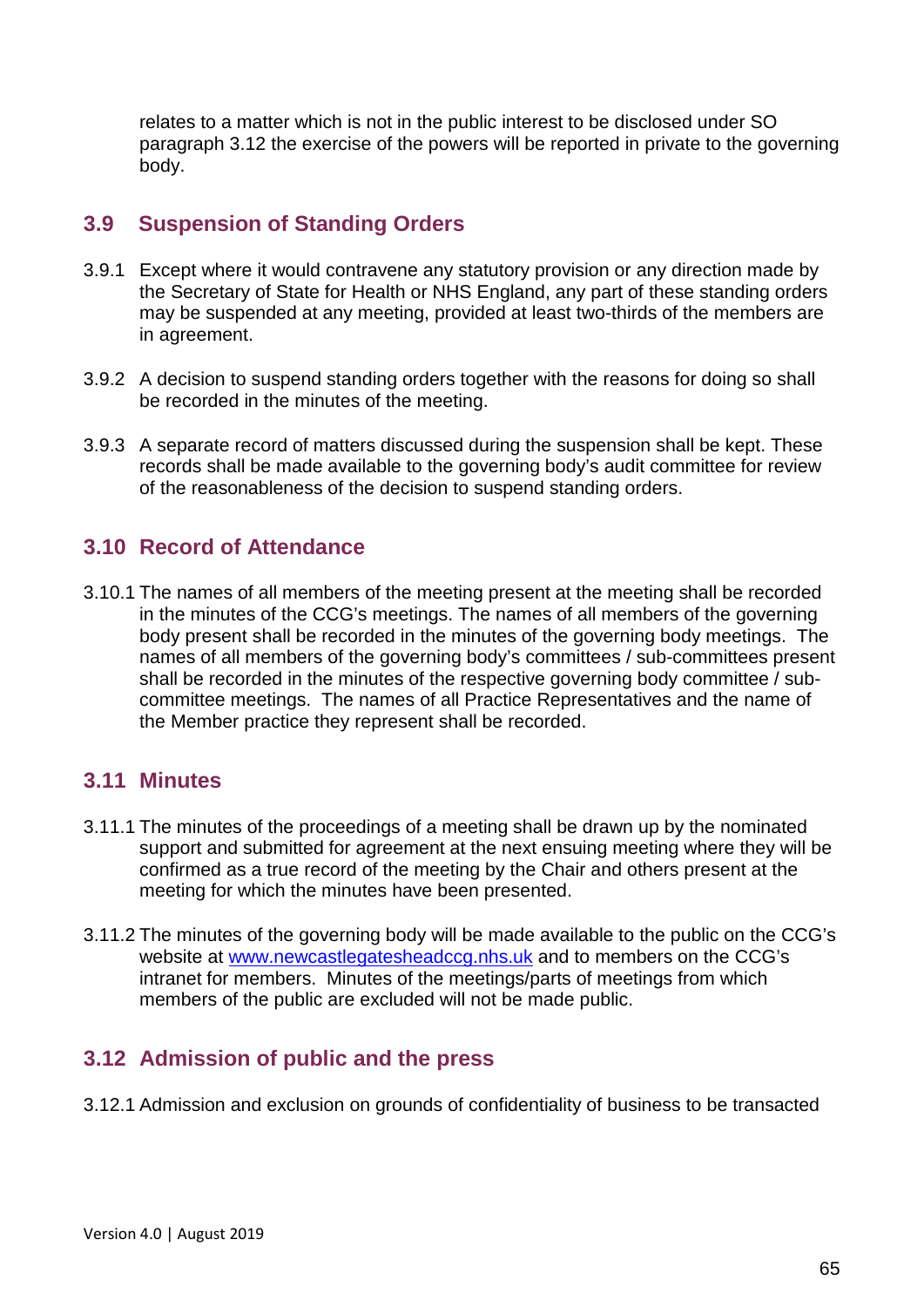- i. The public and representatives of the press may attend all meetings of the governing body, but shall be required to withdraw upon the governing body as follows:
	- a) that representatives of the press, and other members of the public, be excluded from the remainder of this meeting having regard to the confidential nature of the business to be transacted, publicity on which would be prejudicial to the public interest', paragraph 8(3) of schedule 1A of the 2006 Act, as amended by the 2012 Act.
	- b) Guidance should be sought from the CCG's Freedom of Information Lead to ensure correct procedure is followed on matters to be included in the exclusion.

#### **General disturbances**

The Chair (or Deputy Chair if one has been appointed) or the person presiding over the meeting shall give such directions as he/she thinks fit with regard to the arrangements for meetings and accommodation of the public and representatives of the press such as to ensure that the governing body's business shall be conducted without interruption and disruption and, without prejudice to the power to exclude on grounds of the confidential nature of the business to be transacted, the public will be required to withdraw upon the governing body resolving as follows:

That in the interests of public order the meeting adjourn for (the period to be specified) to enable the governing body to complete its business without the presence of the public' (paragraph 8(3) of schedule 1A of the 2006 Act, as amended by the 2012 Act).

#### **Business proposed to be transacted when the press and public have been excluded from a meeting**

- i. Matters to be dealt with by the governing body following the exclusion of representatives of the .press, and other members of the public, as provided in (i) and (ii) above, shall be confidential to the members of the governing body.
- ii. Members and Officers or any employee of the CCG in attendance shall not reveal or disclose the contents of papers marked 'In Confidence' or minutes headed 'Items Taken in Private' outside of the CCG, without the express permission of the CCG or its governing body. This prohibition shall apply equally to the content of any discussion during the governing body meeting which may take place on such reports or papers.

#### **Use of Mechanical or Electrical Equipment for Recording or Transmission of Meetings**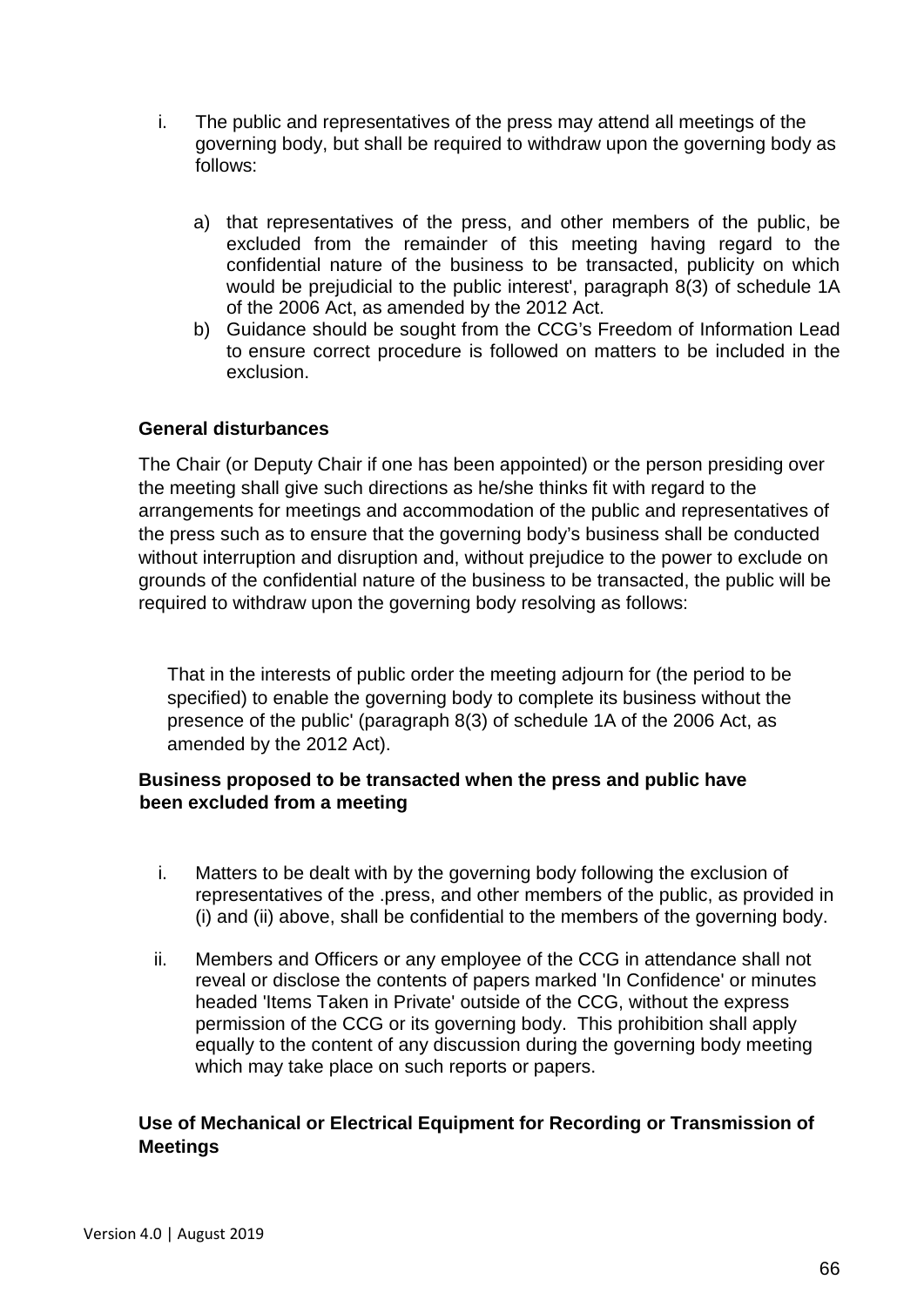i. Nothing in these Standing Orders shall be construed as permitting the introduction by the public, or press representatives, of recording, transmitting, video or similar apparatus into meetings of the CCG or Committee thereof. Such permission shall be granted only upon resolution of the CCG or its governing body.

#### **Observers at CCG meetings**

i. The CCG or its governing body will decide what arrangements and terms and conditions it feels are appropriate to offer in extending an invitation to observers to attend and address any of the CCG's meetings and may change, alter or vary these terms and conditions as it deems fit.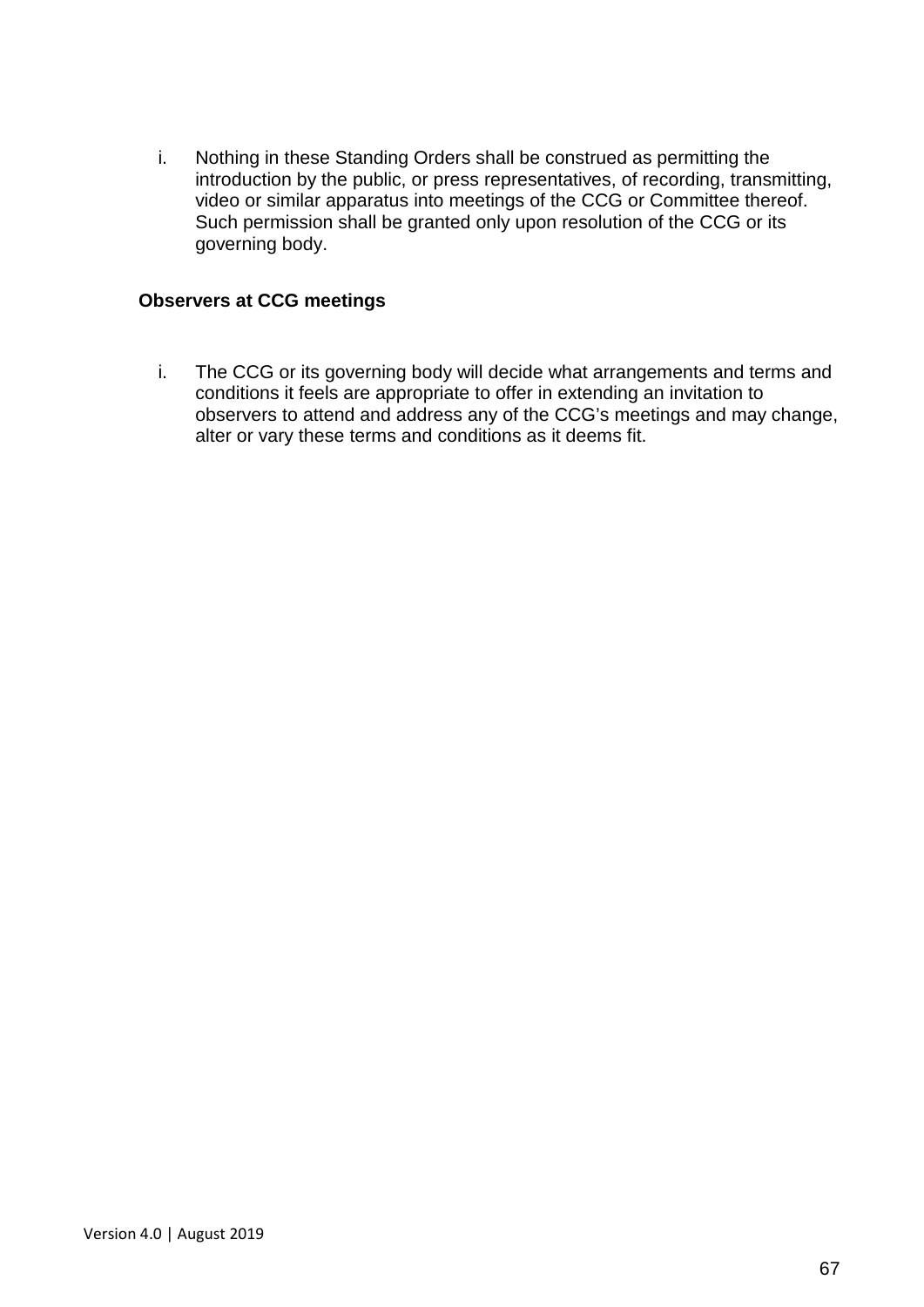# **4 APPOINTMENT OF COMMITTEES AND SUB-COMMITTEES**

## **4.1 Appointment of committees and sub-committees**

- 4.1.1 The CCG may appoint committees and sub-committees of the CCG, subject to any regulations made by the Secretary of State<sup>26</sup>, and make provision for the appointment of committees and sub-committees of its governing body. Where such committees and sub-committees of the CCG, or committees and sub-committees of its governing body, are appointed they are included in Chapter 5 of the CCG's constitution.
- 4.1.2 Other than where there are statutory requirements, such as in relation to the governing body's audit committee or remuneration committee, the CCG shall determine the membership and terms of reference of committees and subcommittees and shall, if it requires, receive and consider reports of such committees at the next appropriate meeting of the CCG.
- 4.1.3 The provisions of these standing orders shall apply where relevant to the operation of the governing body, the governing body's committees and sub-committee and all committees and sub-committees unless stated otherwise in the committee or subcommittee's terms of reference.

#### **4.2 Terms of Reference**

4.2.1 Terms of reference shall be published separately and will form part of the CCG's governance framework. Such Terms of Reference will be available on the CCG's website.

## **4.3 Delegation of Powers by Committees to Sub-committees**

4.3.1 Where committees are authorised to establish sub-committees they may not delegate executive powers to the sub-committee unless expressly authorised by the CCG.

## **4.4 Approval of Appointments to Committees and Sub-Committees**

4.4.1 The CCG shall approve the appointments to each of the committees and subcommittees which it has formally constituted including those the governing body. The CCG shall agree such travelling or other allowances as it considers appropriate.

 $\overline{a}$ 

<span id="page-67-0"></span><sup>&</sup>lt;sup>26</sup> See section 14N of the 2006 Act, inserted by section 25 of the 2012 Act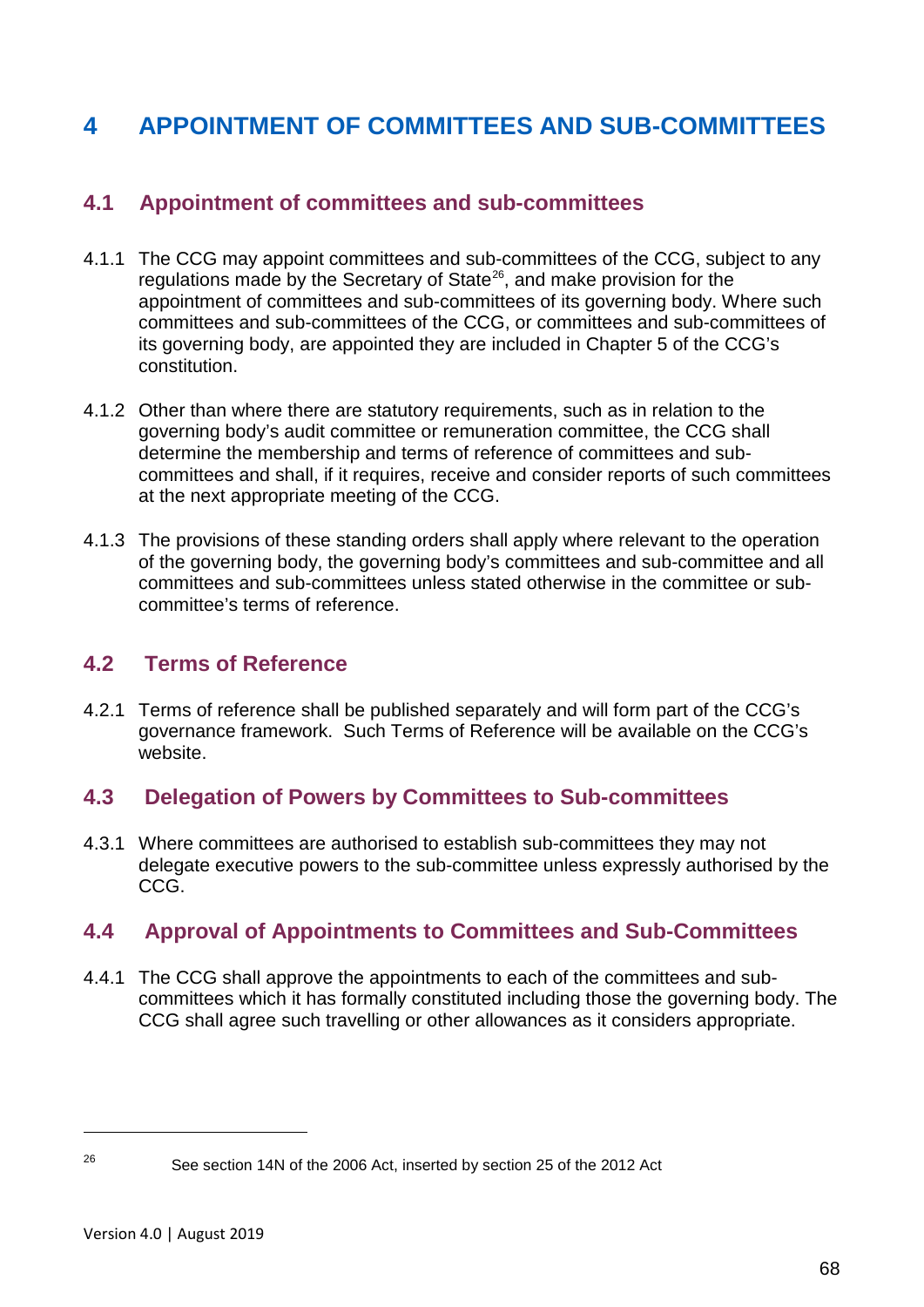# **5 DUTY TO REPORT NON-COMPLIANCE WITH STANDING ORDERS AND PRIME FINANCIAL POLICIES**

5.1 If for any reason these standing orders are not complied with, full details of the noncompliance and any justification for non-compliance and the circumstances around the non-compliance, shall be reported to the next formal meeting of the governing body for action or ratification. All members of the CCG and staff have a duty to disclose any non-compliance with these standing orders to the accountable officer as soon as possible.

## **6 USE OF SEAL AND AUTHORISATION OF DOCUMENTS**

#### **6.1 Clinical commissioning group's seal**

- 6.1.1 The CCG may have a seal for executing documents where necessary. The following individuals or officers are authorised to authenticate its use by their signature:
	- i. the accountable officer;
	- ii. the chair of the governing body;
	- iii. the chief finance and operating officer;
	- iv. senior managers duly authorised by the accountable officer

#### **6.2 Execution of a document by signature**

- 6.2.1 The following individuals are authorised to execute a document on behalf of the CCG by their signature.
	- i. the accountable officer
	- ii. the chair of the governing body
	- iii. the chief finance officer
	- iv. senior managers duly authorised by the accountable officer

# **7 OVERLAP WITH OTHER CLINICAL COMMISSIONING GROUP POLICY STATEMENTS / PROCEDURES AND REGULATIONS**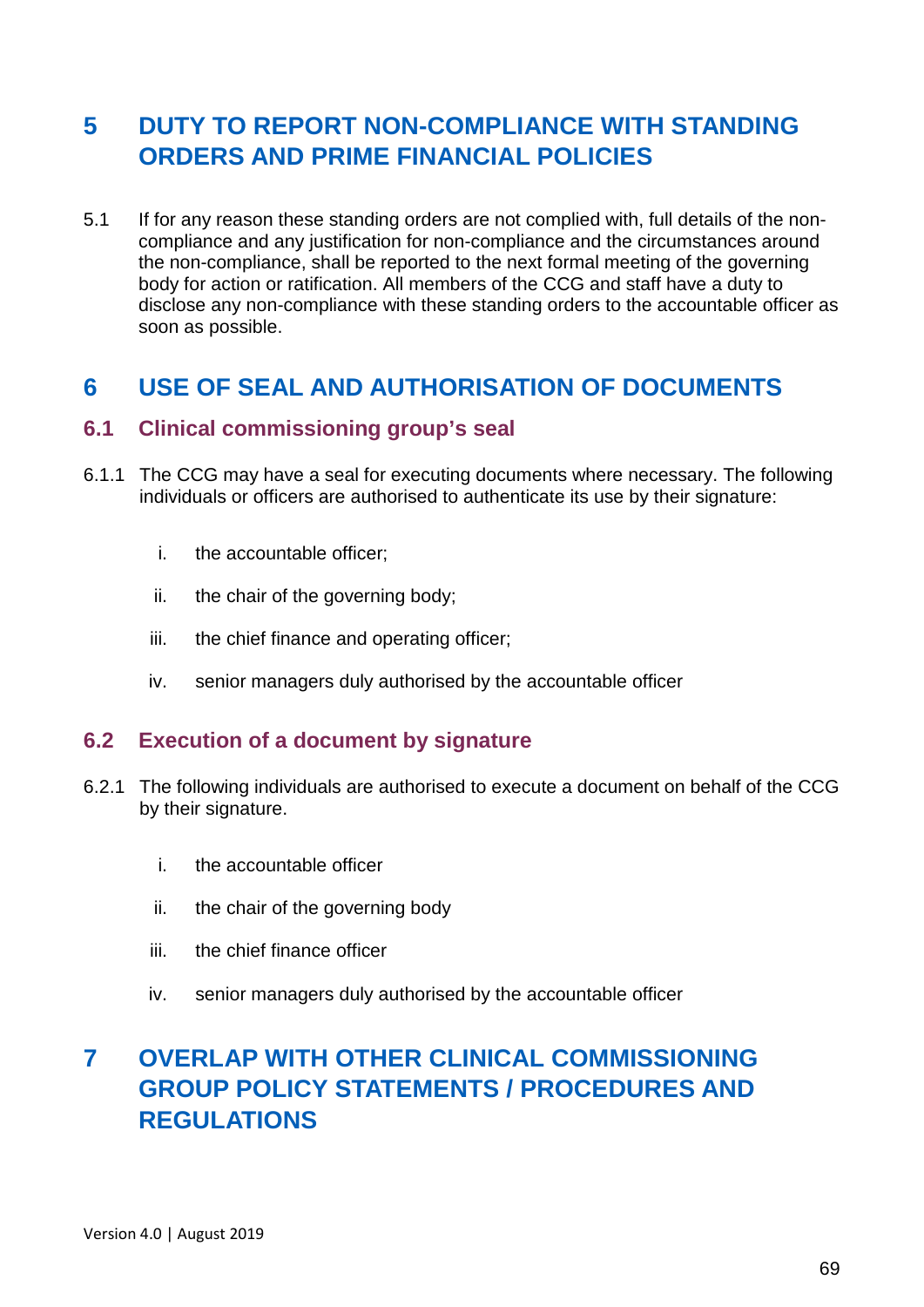## **7.1 Policy statements: general principles**

7.1.1 The CCG will from time to time agree and approve policy statements / procedures which will apply to all or specific CCGs of staff employed by the CCG. The decisions to approve such policies and procedures will be recorded in an appropriate CCG minute and will be deemed where appropriate to be an integral part of the CCG's standing orders.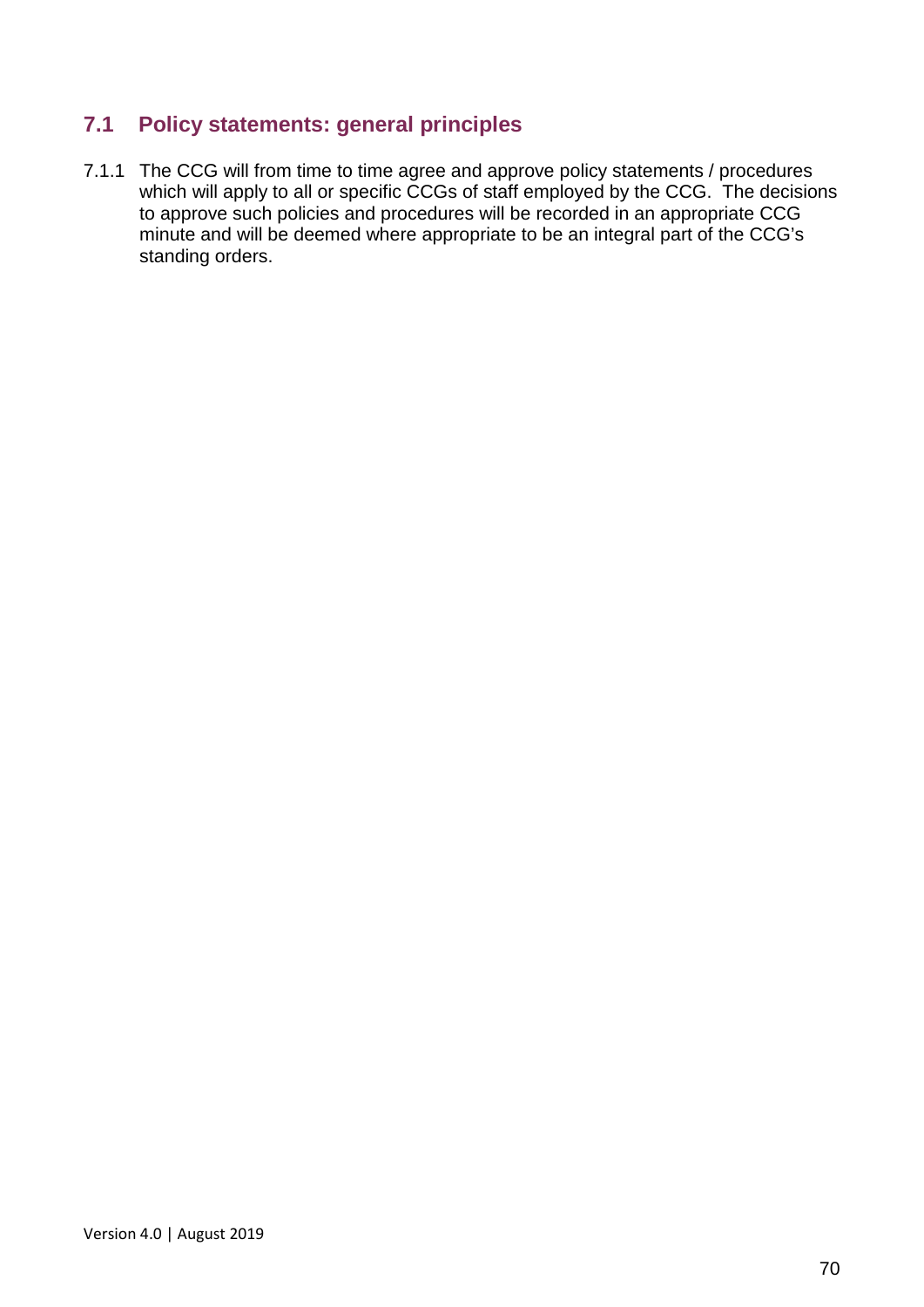# **Appendix 4: Operational Scheme of Delegation**

#### **1.1. Summary of areas covered**

- 1.1.1 The report supports the CCG Constitution and Detailed Financial Policies, highlighting some specific aspects to give context to the more detailed issues which follow. The specific areas outlined are:
	- Signing contracts
	- Authorising invoices within the scope of agreed, signed contracts
	- Authorising expenditure (via authorising purchase orders or non-purchase order invoices or other means) outside of agreed contracts
	- Staff responsibilities within the Oracle financial ledger system to support the above.
	- Delegated authority to NECS staff

#### **1.2. CCG Constitution, Scheme of Reservation and Delegation (SoRD) and the Prime Financial Policies**

- 1.2.1 The CCG constitution is supported by a Scheme of Reservation and Delegation (SoRD). This represents a high level presentation of the responsibilities which are either reserved by the members or delegated to the Governing Body, committees or individuals (specifically the Chief Officer and the Chief Finance and Operating Officer).
- 1.2.2 The CCG constitution is also supported by the Prime Financial Policies which identify the financial responsibilities which apply to everyone working for the CCG. They do not provide detailed procedural advice and so should be read in conjunction with the Detailed Financial Policies. In particular these include reference to internal control, expenditure and budgetary control, annual accounts, information technology, accounting systems, bank accounts and tendering and contracting procedure.

#### **1.3. Detailed Financial Policies**

- 1.3.1 The Prime Financial Policies are supported by Detailed Financial Policies which were first approved in January 2015 on the formation of NHS Newcastle Gateshead CCG. They are designed to ensure that the CCG's financial transactions are carried out in accordance with the law and with Government policy in order to achieve probity, accuracy, economy, efficiency and effectiveness.
- 1.3.2 In addition, the detailed financial policies require that the CCG has in place an operational scheme of delegation to clarify responsibilities/authorisation levels and to support day to day business.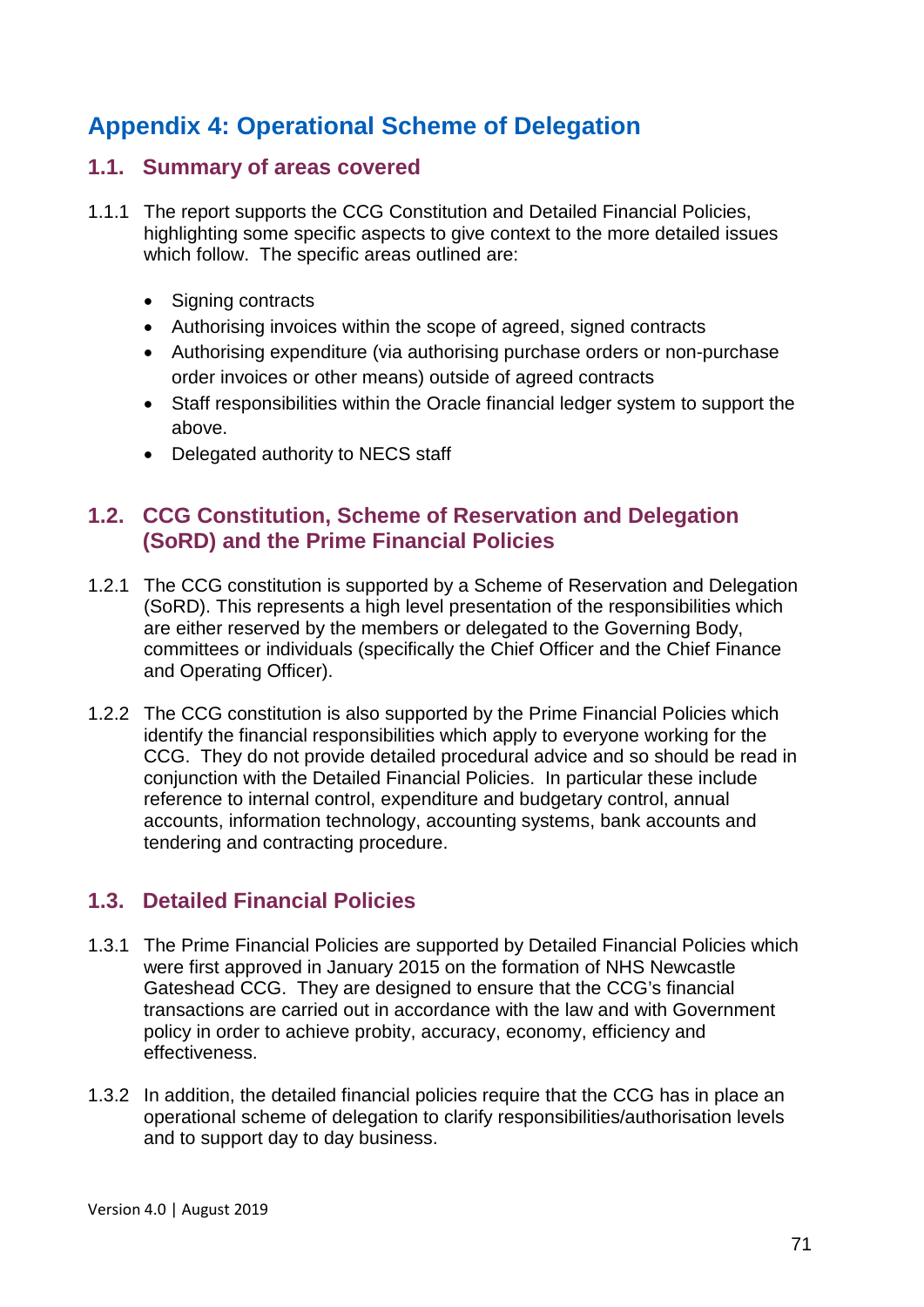#### 1.3.3 Set out below are:

- A summary of the operational scheme of delegation and individual authorisation levels. Whilst individual post-holders are shown, if a post-holder leaves and a like-for-like replacement is made into that post, the same level of authorisation will be granted.
- Please note that the Case Managers/Care Co-ordinators have been given an approval level in Broadcare (our patient package database) commensurate with the average weekly cost of a standard CHC package. The Commissioning Manager MH, LD, Autism and Dementia and Head of CHC and Complex Care posts have been given Invoice/PO approval limits of £109k per annum specifically to authorise individual packages of care up to £2.1k per week. This level will be revised as the prevailing CHC rates change.
- Delegated limits for Executive Committee and Primary Care Commissioning Committee as well as individuals. The Committee will perform the governance and scrutiny function then an individual with the appropriate authorisation level can sign off the actual contract or contract variation.
- Since July 2016 all packages of care (CHC/s117 etc) over £104k in cost have been reviewed by Corporate Management Team (CMT) before approval. This is proposed to continue to allow an additional level of scrutiny to these high-cost packages.
- A schedule of CCG delegated limits for North of England Commissioning Support unit (NECS) for healthcare contracts.
- 1.3.4 Please also note that Finance staff in NECS have authorisation to approve and carry out journal transfers, moving budget or expenditure between financial codes within the CCG. It is a Service Audit requirement for NECS to send this to the CCG for review and amendment where appropriate on a quarterly basis.
- 1.3.5 The delegated levels will apply to posts and if staff in post change, the CCG Finance team will allocate the appropriate responsibility to new staff within the financial system.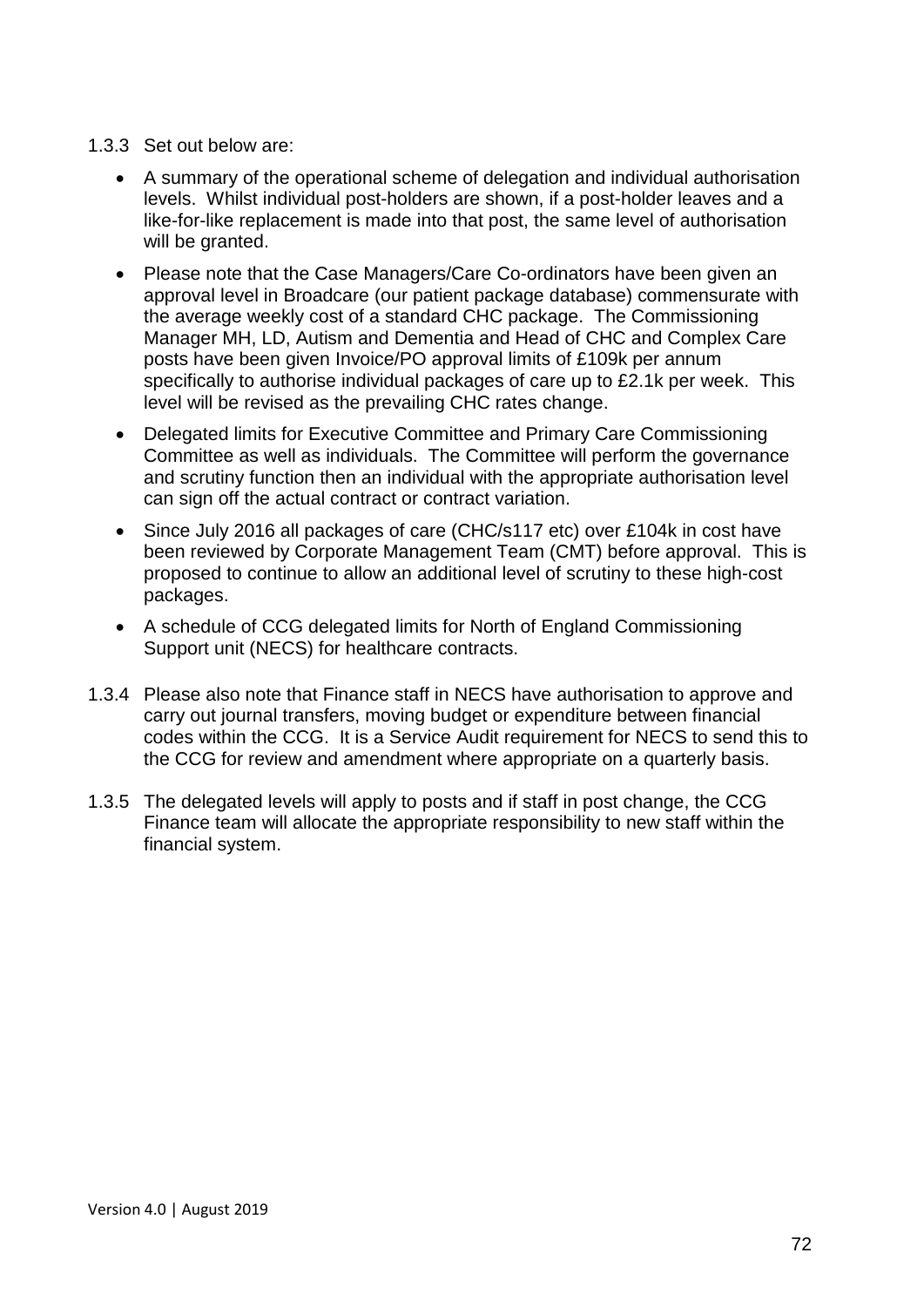## **Newcastle Gateshead Clinical Commissioning Group**

|                                                    | Authorisation Limits for Oracle |          |                |                |                     | Authorisation Limits non Ledger |             |             |                |
|----------------------------------------------------|---------------------------------|----------|----------------|----------------|---------------------|---------------------------------|-------------|-------------|----------------|
|                                                    |                                 |          | Invoice / PO   | Sales Order    | <b>Sales Credit</b> | <b>Broadcare</b>                | Contract    | Contract    | <b>Budget</b>  |
|                                                    |                                 |          | approval limit | approval limit | memo limit          | package                         | signature   | variations  | transfer       |
|                                                    |                                 |          |                |                |                     | approval                        |             |             |                |
| <b>POST</b>                                        | IN POST GRADE                   |          | £              | £              | £                   | £                               | £           | £           | £              |
| Portfolio Manager                                  | <b>SH</b>                       | 8a       | 10,000         | $\mathbf 0$    |                     | 0                               | 0           | $\mathsf 0$ | $\mathbf{0}$   |
| Portfolio Manager                                  | JA                              | 8a       | 10,000         | $\overline{0}$ |                     | $\Omega$                        | 0           | $\mathbf 0$ | $\overline{0}$ |
| Portfolio Manager                                  | <b>CW</b>                       | 8a       | 10,000         | $\Omega$       |                     | U                               | $\Omega$    | $\mathbf 0$ | $\overline{0}$ |
| Portfolio Manager                                  | <b>MM</b>                       | 8a       | 10,000         | $\Omega$       |                     | $\Omega$                        | 0           | $\mathbf 0$ | $\overline{0}$ |
| Portfolio Manager                                  | <b>KMcH</b>                     | 8a       | 10,000         | $\overline{0}$ |                     | $\Omega$                        | 0           | $\mathbf 0$ | $\overline{0}$ |
| Portfolio Manager                                  | JH                              | 8a       | 10,000         | $\overline{0}$ |                     | $\Omega$                        | 0           | $\mathbf 0$ | $\overline{0}$ |
| Portfolio Manager                                  | PD                              | 8a       | 10,000         | $\overline{0}$ |                     | $\Omega$                        | 0           | $\mathbf 0$ | $\overline{0}$ |
| Portfolio Manager - CYP & F                        | <b>CH</b>                       | 8a       | 10,000         | $\mathbf 0$    |                     | $\overline{0}$                  | $\mathbf 0$ | $\mathbf 0$ | $\overline{0}$ |
| Contracts Manager                                  | <b>NS</b>                       | 8a       | 10,000         | $\overline{0}$ |                     | $\Omega$                        | $\Omega$    | $\mathbf 0$ | $\overline{0}$ |
| <b>Finance Manager</b>                             | LG                              | 8a       | 10,000         | $\mathbf 0$    |                     | $\Omega$                        | $\Omega$    | $\mathbf 0$ | 100,000        |
| Planning & Performance Manager                     | <b>CD</b>                       | 8b       | 10,000         | $\overline{0}$ |                     | $\overline{0}$                  | 0           | $\mathbf 0$ | $\overline{0}$ |
| Service Reform Manager                             | MH                              | 8b       | 10,000         | $\overline{0}$ |                     | $\Omega$                        | 0           | $\mathbf 0$ | $\overline{0}$ |
| PMO Manager                                        | СK                              | 8b       | 10,000         | $\Omega$       |                     | $\Omega$                        | 0           | $\mathbf 0$ | $\overline{0}$ |
| Medicines Optimisation Pharmacist                  | SL                              | 8b       | 10,000         | $\overline{0}$ |                     | $\Omega$                        | $\Omega$    | $\mathbf 0$ | $\overline{0}$ |
| Medicines Optimisation Pharmacist                  | <b>HW</b>                       | 8b       | 10,000         | $\mathbf 0$    |                     | $\Omega$                        | $\mathbf 0$ | $\mathbf 0$ | $\mathbf{0}$   |
| LD and Autism Co ordinator                         | RL                              | 8a       | 10,000         | $\overline{0}$ |                     | 47,500                          | 0           | $\mathbf 0$ | $\overline{0}$ |
| Mental Health Co ordinator                         | <b>EH</b>                       | 8a       | 10,000         | $\mathbf 0$    |                     | 47,500                          | 0           | $\mathbf 0$ | $\overline{0}$ |
| Continuing Care Case Managers                      | various 6-7                     |          | $\Omega$       | $\mathbf 0$    |                     | 47,500                          | 0           | $\mathbf 0$ | $\overline{0}$ |
| Commissioning Manager MH, LD, Autism and Dementia  | CR                              | 8b       | 109,000        | $\overline{0}$ |                     | 109,000                         | 0           | $\mathbf 0$ | $\overline{0}$ |
| Lead Nurse                                         | LB.                             | 8c       | 100,000        | $\overline{0}$ |                     | 0                               | $\mathbf 0$ | $\mathbf 0$ | $\overline{0}$ |
| Head of Corporate Affairs                          | <b>NH</b>                       | 8c       | 100,000        | $\overline{0}$ |                     | $\Omega$                        | 0           | $\mathbf 0$ | $\overline{0}$ |
| Head of Planning & OD                              | HB                              | 8d       | 100,000        | $\mathbf 0$    |                     |                                 | $\Omega$    | $\Omega$    | $\overline{0}$ |
| Head of Performance & Provider Management          | CSm                             | 8d       | 100,000        | $\mathbf 0$    |                     | $\Omega$                        | 0           | 100,000     | $\overline{0}$ |
| Head of CHC and Complex Care                       | AW                              | 8d       | 109,000        | $\mathbf 0$    |                     | 109,000                         | $\Omega$    | $\Omega$    | $\Omega$       |
| Director of Quality Development                    | JY                              | director | 250,000        | $\overline{0}$ |                     | 250,000                         | 250,000     | 250,000     | 250,000        |
| Exec Director of Nursing, Patient Safety & Quality | СP                              | director | 250,000        | $\overline{0}$ |                     | 250,000                         | 250,000     | 250,000     | 250,000        |
| Medical Director                                   | <b>DS</b>                       | director | 250,000        | $\Omega$       |                     | 250,000                         | 250,000     | 250,000     | 250,000        |
| Director for Gateshead System                      | LW                              | director | 250,000        | $\Omega$       |                     | 250,000                         | 250,000     | 250,000     | 250,000        |
| Director for Newcastle System                      | JC                              | director | 250,000        | $\Omega$       |                     | 250,000                         | 250,000     | 250,000     | 250,000        |
| Assistant Head of Finance (Projects)**             | CSa                             | 8c       | 1,000,000,000  | 999,999,999    | $-100,000$          | U                               | O           | 0           | 999,999,999    |
| Assistant Head of Finance (Commissioning)**        | PA                              | 8c       | 1,000,000,000  | 999,999,999    | $-100,000$          | $\Omega$                        | $\Omega$    | $\mathbf 0$ | 999,999,999    |
| Head of Finance**                                  | <b>JMcG</b>                     | 8d       | 1,000,000,000  | 999,999,999    | -999,999,999        | $\Omega$                        | $\Omega$    | $\Omega$    | 999,999,999    |
| Chief Finance & Operating Officer                  | JC                              |          | 1,000,000,000  | 999,999,999    | -999,999,999        | 999,999,999                     | 999,999,999 | 999,999,999 | 999,999,999    |
| Chief Officer                                      | MA                              |          | 1,000,000,000  | 999,999,999    | -999,999,999        | 999,999,999                     | 999,999,999 | 999,999,999 | 999,999,999    |
| Primary Care Committee                             |                                 |          | $\Omega$       | $\Omega$       |                     | 500,000                         | 500,000     | 500,000     | $\overline{0}$ |
| <b>Executive Committee</b>                         |                                 |          | $\mathbf 0$    | $\mathbf 0$    |                     | 2,000,000                       | 2,000,000*  | 2,000,000*  | $\overline{0}$ |
| Governing Body                                     |                                 |          | $\mathbf{0}$   | $\mathbf 0$    |                     | 2,000,000+                      | 2,000,000+  | 2,000,000+  | $\overline{0}$ |

\* Contracts or contract variations are only required to be taken to Executive Committee if they exceed £100,000 (or £500,000 if they have been to Primary Care Committee)

\*\* In an acting up capacity

Version 4.0 | August 2019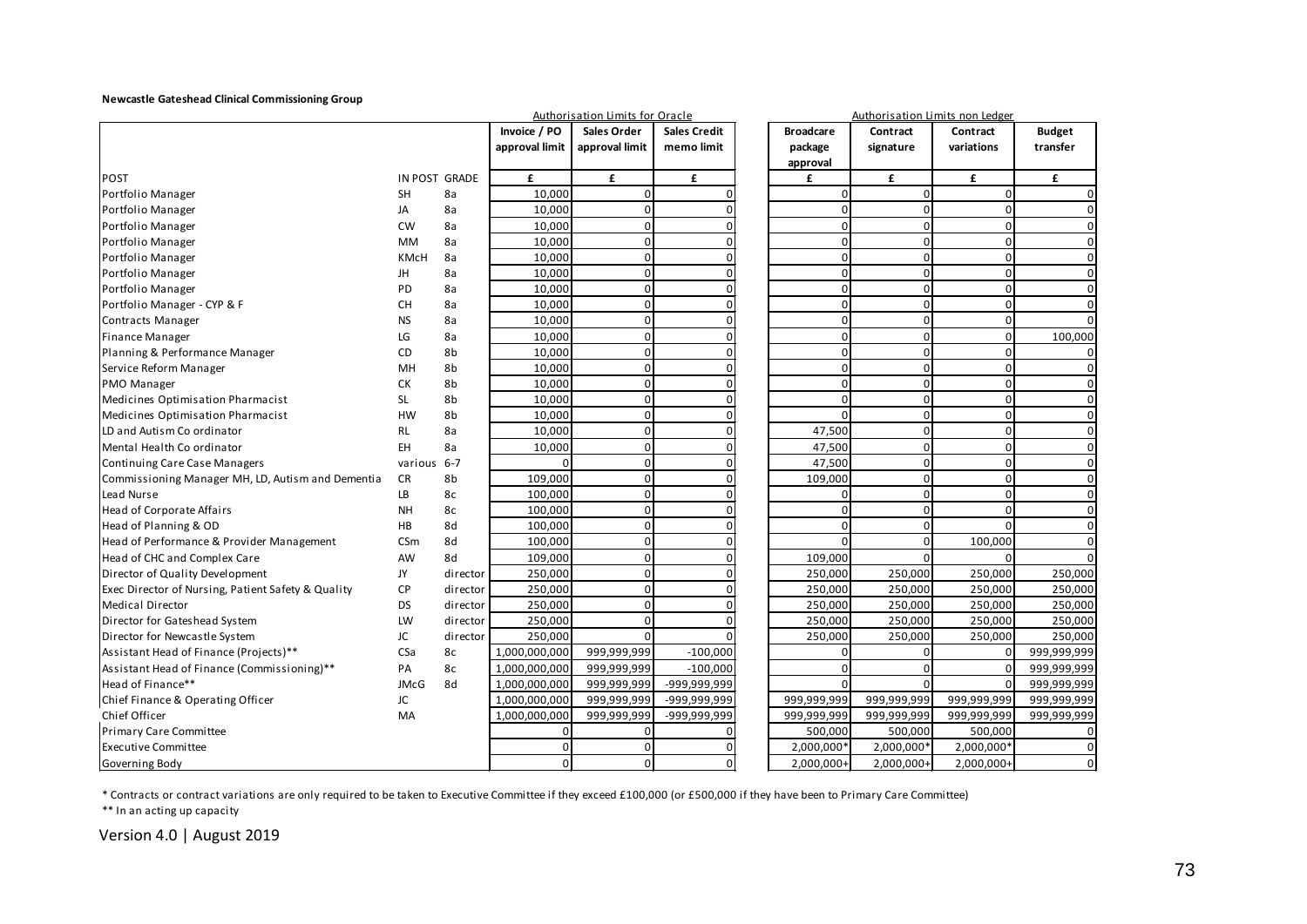## **CCG delegated limits to NECS for healthcare contracts – 2019/20**

The proposed scheme of delegations for the following key areas is as follows:

| <b>Contract</b><br><b>Type</b>                        | <b>Signed contract by</b><br><b>CCG</b>                                                              | <b>Authorisation of requisition /</b><br>receipting of service<br>monthly                                                                                                   | <b>Contract Over / Under Performance</b>                                                                                                                                                                                                                                                                                                                                |
|-------------------------------------------------------|------------------------------------------------------------------------------------------------------|-----------------------------------------------------------------------------------------------------------------------------------------------------------------------------|-------------------------------------------------------------------------------------------------------------------------------------------------------------------------------------------------------------------------------------------------------------------------------------------------------------------------------------------------------------------------|
| Acute/<br>Communit<br>y/Mental<br>Health/999<br>/ PTS | Yes - Signed<br>standard NHS<br>contract in place,<br>including agreed<br>monthly payment<br>profile | All requisitions relating to the<br>monthly contract value can be<br>processed by contract<br>manager in line with rules<br>identified in ISFE.                             | Authorisation from CCG required for invoices/credits for<br>over/underperformance<br>Where a service is currently not commissioned from the provider a<br>variation, authorised by the CCG is required.<br>Any new contracts must be authorised by the CCG.                                                                                                             |
| <b>AQP</b>                                            | Yes - Signed<br>standard NHS<br>contract is in place<br>with zero activity<br>and financial value    | All requisitions can be<br>processed by contract<br>manager in line with rules as<br>identified in the ISFE. This<br>does not require additional<br>authorisation from CCG. | NECS can authorise additional payment / credit up to the overall<br>monthly budget agreed by CCG. Budgets will be reviewed throughout<br>the year and reset where appropriate.<br>If budget is exceeded, CCG approval will be required for payment<br>above 2% or £10,000 whichever is the lowest for each service line ie<br>AQP Adult Hearing (not at provider level) |
| <b>NCA</b><br>including<br>PTS NCA                    | No signed contract<br>in place.                                                                      | Requisition not required.                                                                                                                                                   | NECS can authorise additional payment / credit up to the overall<br>budget agreed by the CCG. Budgets will be reviewed throughout the                                                                                                                                                                                                                                   |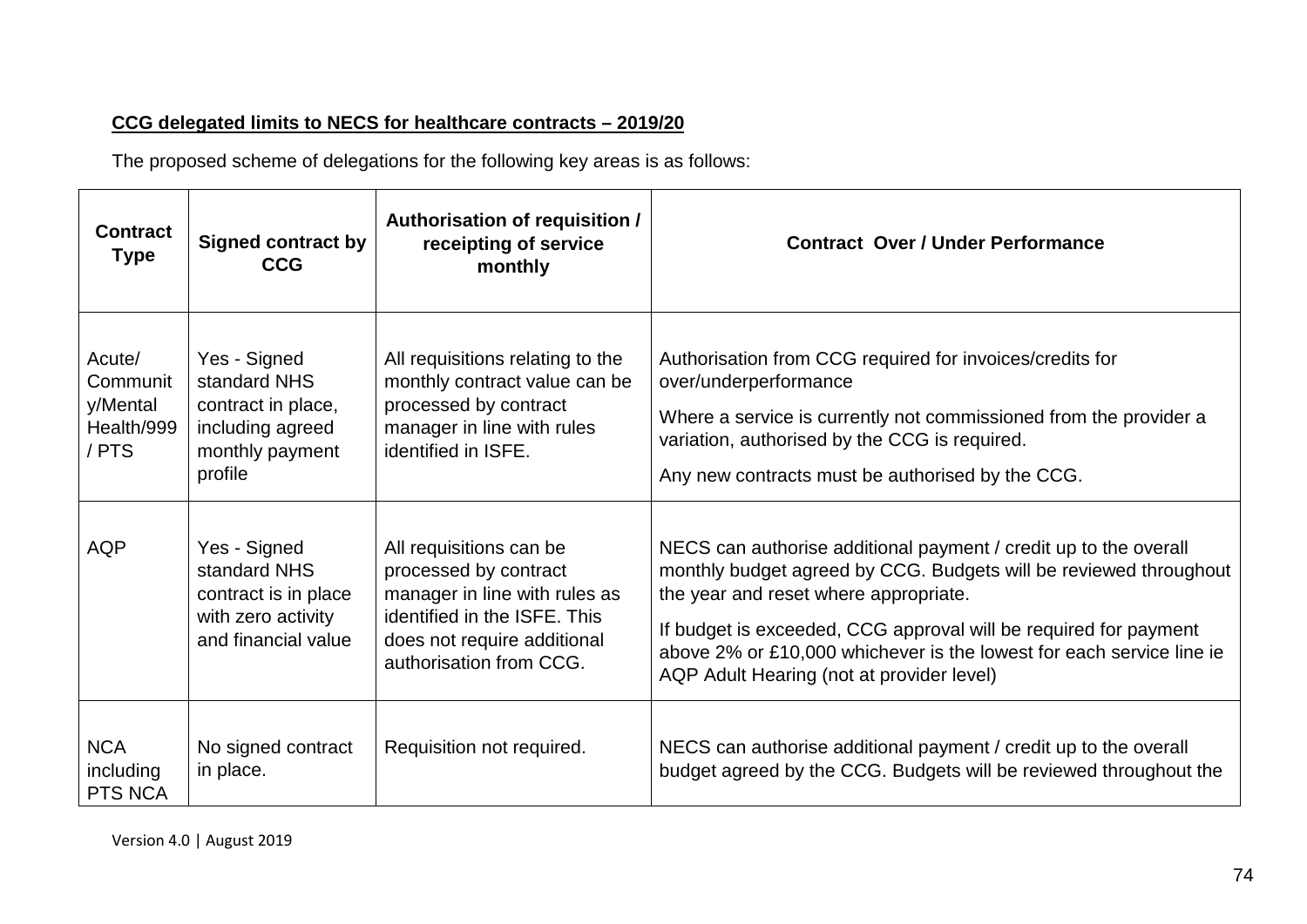| <b>Contract</b><br><b>Type</b>        | <b>Signed contract by</b><br><b>CCG</b>                | Authorisation of requisition /<br>receipting of service<br>monthly                                                                                         | <b>Contract Over / Under Performance</b>                                                                                                                                                                                                                                                                                   |
|---------------------------------------|--------------------------------------------------------|------------------------------------------------------------------------------------------------------------------------------------------------------------|----------------------------------------------------------------------------------------------------------------------------------------------------------------------------------------------------------------------------------------------------------------------------------------------------------------------------|
| (all other                            |                                                        |                                                                                                                                                            | year and reset where appropriate.                                                                                                                                                                                                                                                                                          |
| PTS will be<br>covered<br>above)      |                                                        |                                                                                                                                                            | NCAs with an individual value above £10,000 will require CCG<br>approval.                                                                                                                                                                                                                                                  |
|                                       |                                                        |                                                                                                                                                            | Individual charges below £1,000 may not be checked and processed.                                                                                                                                                                                                                                                          |
|                                       |                                                        |                                                                                                                                                            | Emergency Air ambulances/decompression chambers above<br>£10,000 will require CCG approval.                                                                                                                                                                                                                                |
|                                       |                                                        |                                                                                                                                                            | PTS air ambulance/transport above £10,000 will require CCG<br>approval.                                                                                                                                                                                                                                                    |
| Enhanced<br><b>Services</b>           | Yes - signed<br>enhanced service<br>agreement in place | All requisitions can be<br>processed by contract<br>manager in line with rules<br>identified in ISFE, no additional<br>authorisation from CCG<br>required. | NECS can authorise additional payment / credit up to the overall<br>monthly budget agreed by CCG. Budgets will be reviewed monthly<br>and reset where appropriate.<br>If budget is exceeded, CCG approval will be required for payment<br>above £10,000 for each service line ie minor aliments (not at provider<br>level) |
| Continuing<br>Healthcare<br>Agreement | <b>No</b>                                              | All requisitions require<br>authorisation from CCG.                                                                                                        | N/A                                                                                                                                                                                                                                                                                                                        |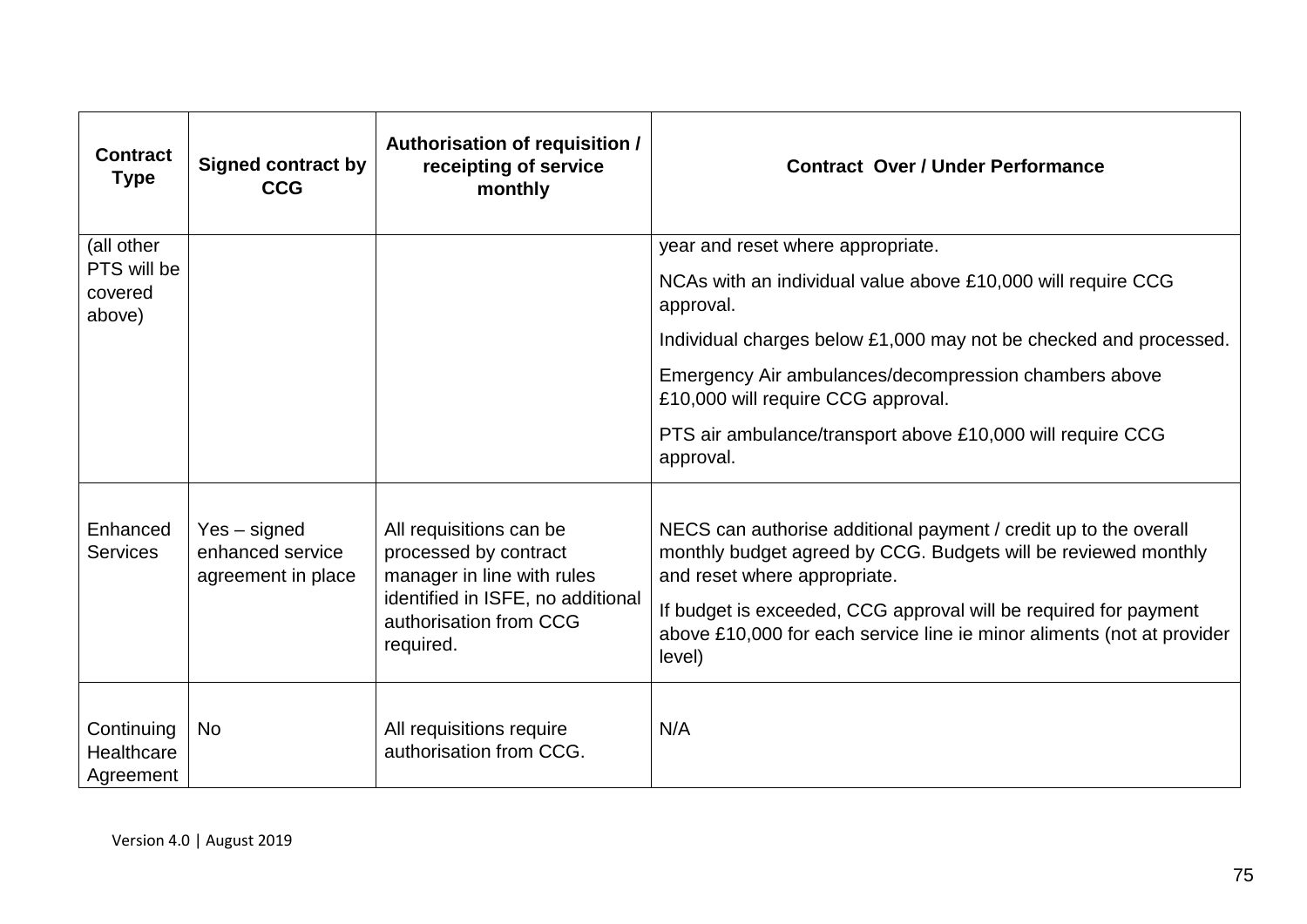| <b>Contract</b><br><b>Type</b>                                                | <b>Signed contract by</b><br><b>CCG</b>                                   | Authorisation of requisition /<br>receipting of service<br>monthly                                                                                                          | <b>Contract Over / Under Performance</b>                                                                                                              |  |  |
|-------------------------------------------------------------------------------|---------------------------------------------------------------------------|-----------------------------------------------------------------------------------------------------------------------------------------------------------------------------|-------------------------------------------------------------------------------------------------------------------------------------------------------|--|--|
| ${\mathsf S}$                                                                 |                                                                           |                                                                                                                                                                             |                                                                                                                                                       |  |  |
| Other<br>Packages<br>of $Care -$<br>S117/Shar<br>ed Care/<br>Mental<br>Health | Varies                                                                    | All requisitions require<br>authorisation from CCG.                                                                                                                         | N/A                                                                                                                                                   |  |  |
| LA<br>Agreement<br>s                                                          | $Yes - Joint$<br>Commissioning<br>s256 in draft, s75<br>under negotiation | All requisitions can be<br>processed by contract<br>manager in line with rules as<br>identified in the ISFE once the<br>S256/S75 agreements have<br>been signed by the CCG. | No payments beyond signed s256/s75 agreements to be authorised<br>by NECS without agreement by the CCG.                                               |  |  |
| LA<br>Agreement<br>S<br><b>BCF</b>                                            | Yes - s75 under<br>negotiation                                            | All requisitions can be<br>processed by contract<br>manager in line with rules as<br>identified in the ISFE. This                                                           | NECS can raise a PO in line with agreed s75 agreement for<br>Newcastle and Gateshead LAs. No payments in excess of this can<br>be authorised by NECS. |  |  |